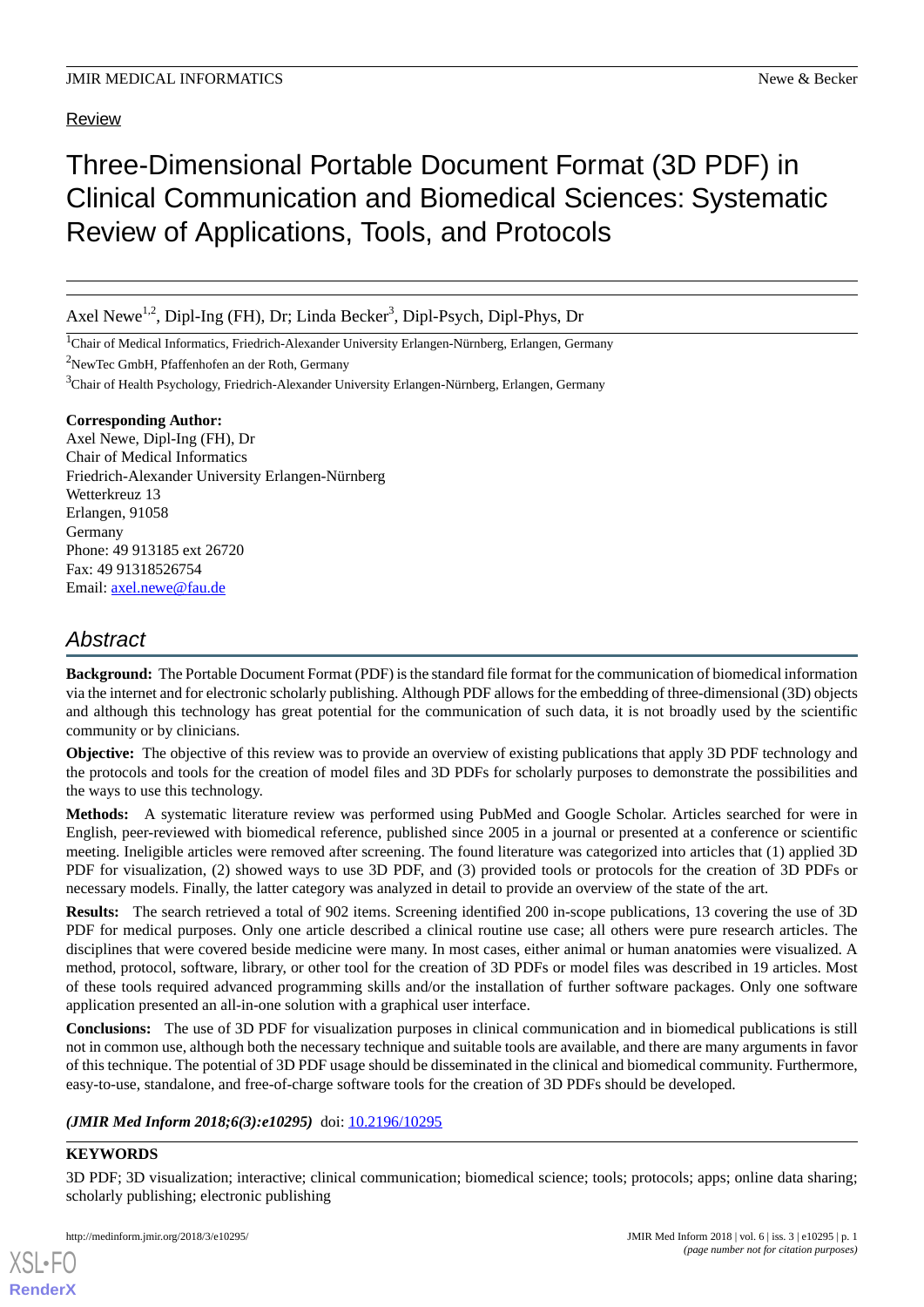## *Introduction*

#### **Background**

The best-known and most widely used data format for the exchange of electronic documents is probably the Portable Document Format (PDF), which was standardized by the International Organization for Standardization (ISO) as ISO 32000-2:2017 [[1\]](#page-12-0). Software that can read PDFs is installed on nearly every computer, and most internet browsers and email clients have a built-in PDF renderer. This, in many cases, makes this format the best means for the exchange of electronic documents. However, the PDF offers more features than many people are aware of. Although technically available since 2005, a still lesser-known standard feature of the PDF is the possibility to embed three-dimensional (3D) models, which enables the interactive visualization (eg, zooming, panning, rotating, and selection of components) of such objects with qualified reader software [\(Figure 1](#page-2-0); for an interactive version of this figure, see [Multimedia Appendix 1\)](#page-11-0).

A PDF document with embedded 3D objects (3D PDF) has high potential in almost every scenario in which 3D objects should be visualized and exchanged between different platforms (eg, computers with different operating systems). A highly relevant use case is the exchange of medical and biomedical data (eg, the visualization of human anatomy for medical students [[2\]](#page-12-1) or clinical data such as the results of surgery planning [[3,](#page-12-2)[4](#page-12-3)]). Therefore, this feature is also considered in the standard AIIM/ASTM BP-01-2008 "Portable Document Format-Healthcare (PDF) A Best Practices Guide" (also known as PDF Healthcare or PDF/H) [[5,](#page-12-4)[6](#page-12-5)]. This standard describes how to use the PDF to exchange and preserve digital health care information in a safe and secure way.

In addition to the exchange between a few persons (eg, a doctor and a patient), 3D PDF offers a very efficient and convenient way for distributing 3D structures through the scientific community by embedding 3D objects into scientific publications.

The primary aim of this review was to investigate the significance of 3D PDF in clinical communication and in scholarly publications in the biomedical sciences. The secondary aim of this review was to provide an overview of the technical possibilities and to present all currently available solutions for creating 3D PDFs and related model files.

#### **The Portable Document Format**

The PDF is a computer file format for the platform-independent definition of electronic documents [[1\]](#page-12-0). It allows for describing electronic documents with preserved fidelity, independently of the software, device, and operating system used to create, display, or print them. Furthermore, PDF is capable of encapsulating all necessary resources (eg, texts, images, or multimedia elements). Along with the open accessibility of the specification, this has led to PDF being the most commonly used file format for the exchange of electronic documents. For example, all scholarly journals allow for an electronic publication of their articles in PDF today.

The PDF was originally developed by Adobe Systems and evolved in the early 1990s from the PostScript page description language for printers. The first specification of PDF was published in 1993; since then, it has been developed further by Adobe until version 1.7 [[7\]](#page-12-6), which was released in 2006. This version was given to the ISO, which re-released this specification as ISO standard 32000-1:2008 in July 2008 [[8\]](#page-12-7). The latest version (PDF 2.0) was published in July 2017 [\[1](#page-12-0),[9\]](#page-12-8).

The PDF is now the de facto standard for the exchange of electronic documents. The original Adobe Reader software alone has been distributed more than 500 million times around the world [[7\]](#page-12-6), and countless other apps for displaying PDF documents are available. For example, Quartz 2D, the native graphics rendering interface for two-dimensional (2D) graphics of the macOS X and iOS operating systems, is based on the PDF specification, (ie, it is an integral part of these operating systems) [\[10](#page-12-9)].

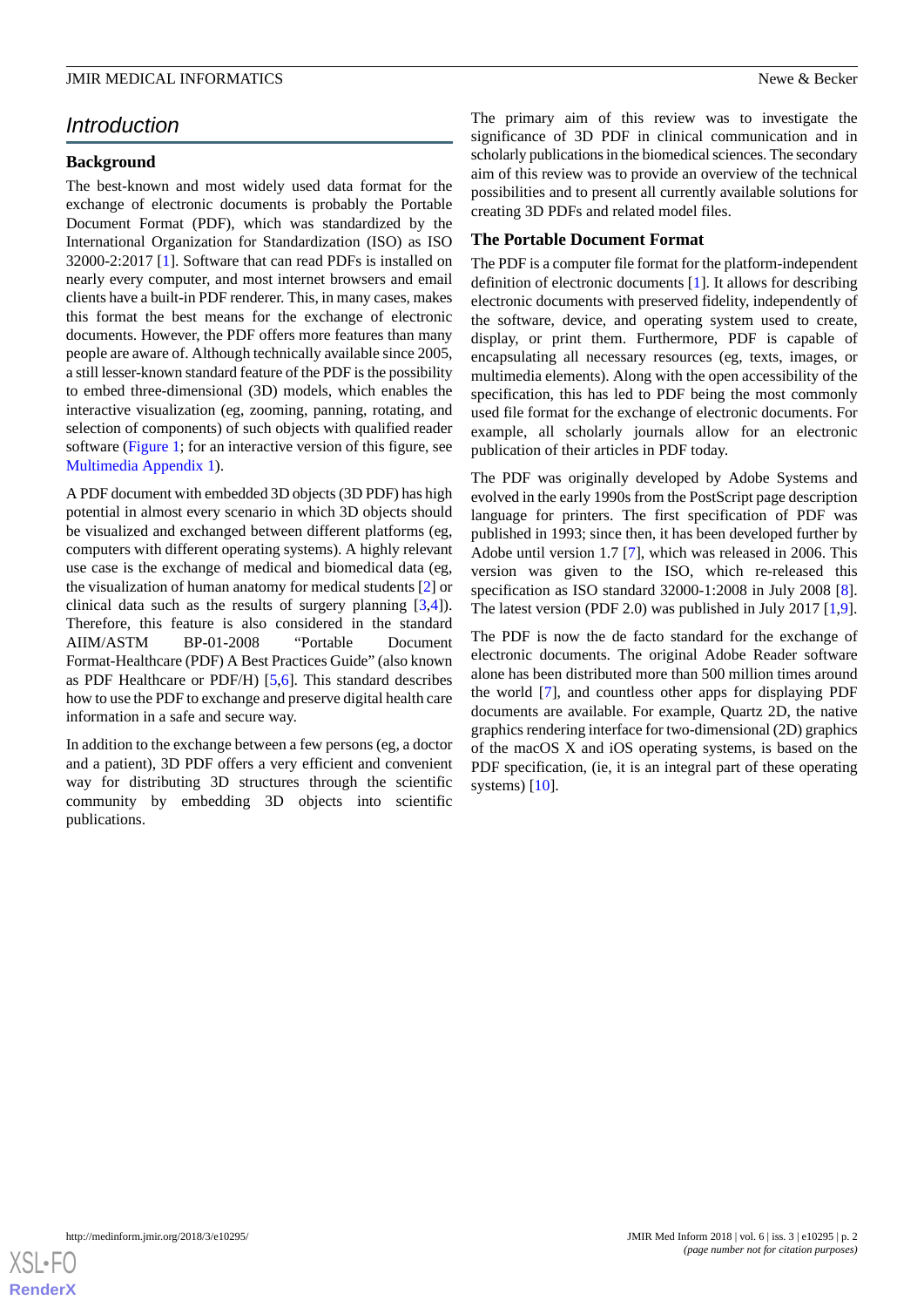<span id="page-2-0"></span>**Figure 1.** Vessel tree of a liver. See [Multimedia Appendix 1](#page-11-0) for 3D PDF version of this figure and [Multimedia Appendix 2](#page-11-1) for a 3D PDF version of this entire article.



#### **The Development of the Three-Dimensional Portable Document Format**

Version 1.6 of the PDF specification, published in 2004 [[11\]](#page-12-10), introduced the capability to embed 3D objects, such as those used by software for computer-aided design, into PDF files. At the time of the introduction of this new feature, the format for the data of 3D objects needed to be Universal 3D (U3D), a file format developed by the 3D Industry Forum (which Adobe was part of) as "a single, common, and open 3D standard" and "JPEG for 3D" [[12\]](#page-12-11). U3D is standardized by the European Computer Manufacturers Association (ECMA) as ECMA-363 [[13\]](#page-12-12). The first software to support 3D Artwork (the PDF term for 3D objects in PDF files) was the Adobe Reader 7 (and Adobe Acrobat 7, respectively), published in January 2005. However, the first software that really allowed for an efficient and convenient working with 3D models in PDF was Acrobat 3D, released in early 2006. This version provided tools for the import and conversion of many 3D formats and a 3D editor [\[14](#page-12-13)].

In late 2006, Adobe added the ability to embed 3D models in Product Representation Compact (PRC) format into PDF (PDF BaseVersion 1.7, ExtensionLevel 1 [\[15](#page-12-14)]), but this feature has not been integrated into the ISO standard 32000-1 from 2008. It took 11 years until the release of PDF 2.0 (32000-2:2017) in July 2017 to formally integrate PRC as 3D format into the PDF standard. However, the support of editing features for 3D was discontinued in later versions of Adobe Acrobat. Acrobat 9 Pro Extended was the last version to include tools for conversion and editing of 3D models. Instead, this functionality has been outsourced to third-party software and has been sold separately since 2010 [\[16](#page-12-15)].

Another feature that is notable in this context is the support of JavaScript. This feature was introduced with PDF 1.3 in July 2000 [\[17](#page-12-16)] and allows for executing JavaScript commands within a PDF document (eg, after clicking an embedded button or after activating a 3D model).

#### **Relevance of Three-Dimensional Portable Document Format**

Especially in the biomedical domain, the importance of 3D data has grown in recent years (eg, visualization of chemical molecules, anatomy, or vessel systems). With the availability of the necessary technology for the visualization of such 3D data, this technology should consequently be used to avoid a loss of information [\[18](#page-12-17)]. This is of particular relevance in scholarly publishing [[19\]](#page-12-18). Furthermore, 3D PDF has a very high potential for the exchange of medical data in clinical communication [\[3](#page-12-2)] because it allows for in situ publishing of 3D figures [[20\]](#page-12-19).

#### **Objectives**

It has tremendously high potential for clinical communication, many scholarly articles would benefit from interactive visualization of 3D data [[19](#page-12-18)], publishers encourage their authors to use 3D PDF technology [[21](#page-12-20)[,22](#page-12-21)], and some journals provide the necessary tools [\[23](#page-13-0)], yet it still does not seem to be common use. Thus, the initial motivation for writing this review paper was to test this hypothesis (ie, that using 3D PDF technology is not common in clinical communication or in biomedical publications). Therefore, as the primary goal, an overview was to be created of the dissemination of 3D PDFs in biomedical publications. The scope was not limited to purely clinical use cases to cover as wide a range of possible apps in all fields of medically relevant research. Furthermore, we will investigate in which research areas and use cases 3D PDF has been applied since the advent of this technology.

After the initial hypothesis was confirmed (200 articles were found over a period of 10 years; see Results), we hypothesized three possible reasons:

1. The existence and/or possibilities of 3D PDF might not be well known among the scientific and clinical community.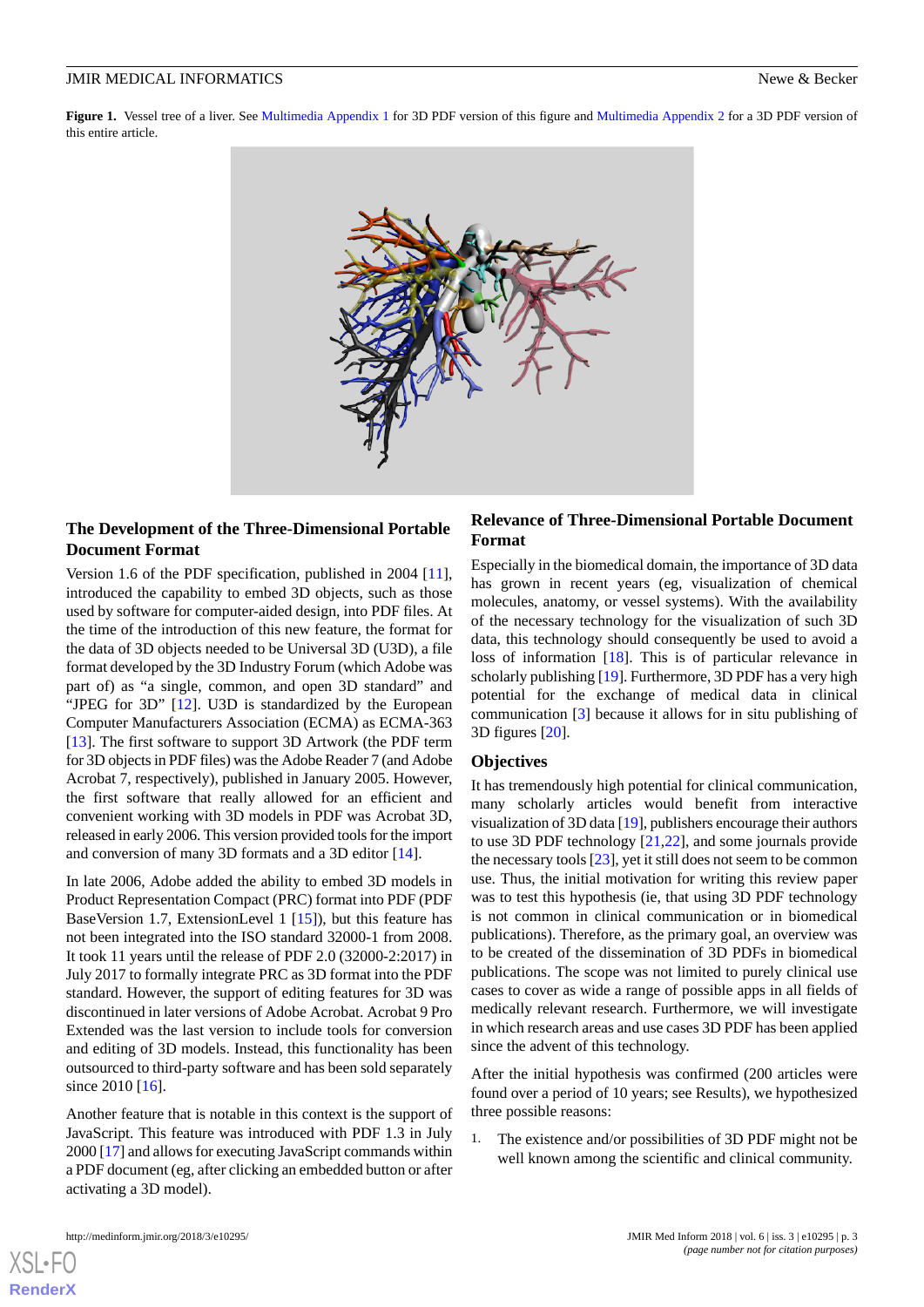- 2. The necessary knowledge that would enable authors and possible users to actually make use of 3D PDFs might be hard to acquire.
- 3. The creation of appropriate model files and of final PDF documents might be an overly cumbersome process.

Therefore, the secondary goal of this review was to tackle the previous three issues by providing an overview of (1) existing publications that apply 3D PDF technology to demonstrate its possibilities, (2) available protocols for the creation of 3D PDFs to provide the basic knowledge in compressed form, and (3) existing software tools for the creation of model files and 3D PDFs to show ways to simplify the process.

Although the overview of the existing publications that apply 3D PDF technology in this field may elaborate new ideas of how this form of visualization could augment scholarly communication in biomedicine, the presented protocols and tools can probably be applied in other fields as well.

## *Methods*

#### **General Procedure**

A systematic literature search was performed in the scientific databases PubMed [[24\]](#page-13-1) and Google Scholar [\[25](#page-13-2)] to find articles that either applied 3D PDF technology for visualization purposes or articles that generally dealt with the subject of 3D PDF in the context of biomedical sciences.

Because PDF is a vehicle for presenting data rather than an actual research topic, it was likely that a simple database search for this term would not reveal comprehensive coverage of the literature, especially for articles that simply used 3D PDF as a means for visualization. Therefore, a search strategy with two iterations was conceived (see detailed description subsequently). Agreement about this strategy, the inclusion criteria, and the review protocol (see respective sections subsequently) was reached through discussion between all authors.

The first search was performed by AN on March 6, 2017. Three update searches were performed by AN on September 30, 2017, January 1, 2018, and April 30, 2018. The search results were screened and checked for eligibility independently by AN and LB on the basis of predefined inclusion criteria. The remaining articles that were entered into the further analysis were reviewed by means of a predefined review protocol by AN and LB independently.

#### **Search Strategy**

As mentioned previously, we conceived a two-tiered search strategy [\(Figure 2\)](#page-4-0). The first iteration was a PubMed search with the following search term: " $(((3d) \text{ OR } (3-d) \text{ OR } (three$ dimensional) OR (interactive) OR (surface model)) AND ((pdf) OR (portable document format))) AND ("2005"[Date-Publication]: "3000"[Date-Publication])".

The goal of this initial search was to reveal all biomedical publications that mentioned 3D PDFs without the most common unwanted meanings for "PDF." It was limited to articles published after 2004 because 3D PDF technology was not available before 2005.

The results of this first iteration were then screened to exclude articles that did not fulfill the inclusion criteria. The remainders, which will subsequently be referred to as "primary results," were then analyzed to identify articles that were cited as a source of 3D PDF creation (referred to as "tool articles;" see a more detailed explanation subsequently). Next, both PubMed and Google Scholar were searched for articles that cited these tool articles to identify more articles that applied or mentioned 3D PDF and that could not be found via the initial PubMed search. The results of this second iteration were then also screened for the inclusion criteria and the remaining articles (referred to as "secondary results") went into the review process along with the primary results and the tool articles.

Finally, a small number of additional articles that were known to us to be eligible, but which were not discovered by the systematic search, were included as well. Further details about the search strategy, the search results, and the screening results are available in [Multimedia Appendix 3.](#page-11-2)

#### **Inclusion Criteria**

The general inclusion criteria for this review were defined as follows: (1) articles from the biomedical domain that applied 3D PDF for visualization or articles that presented protocols or tools for the creation of 3D PDFs or for the creation of 3D PDF-specific, intermediate file formats (U3D or PRC); (2) articles in English language only; and (3) peer-reviewed articles only.

#### **Review Protocol**

To fulfill all these objectives, all eligible articles were first classified into article types using four categories:

- 1. Application: articles that applied 3D PDF technology for visualization.
- 2. Descriptive: articles that described a way, method, or idea how to use or to utilize 3D PDF technology.
- 3. Tool: articles that described a method, protocol, software, library, or other means for the creation of 3D PDFs or model files.
- 4. Mentioning only: articles that only mentioned the possibility of using 3D PDF (without further details).

The assignment to more than one category (eg, descriptive and application) was allowed.

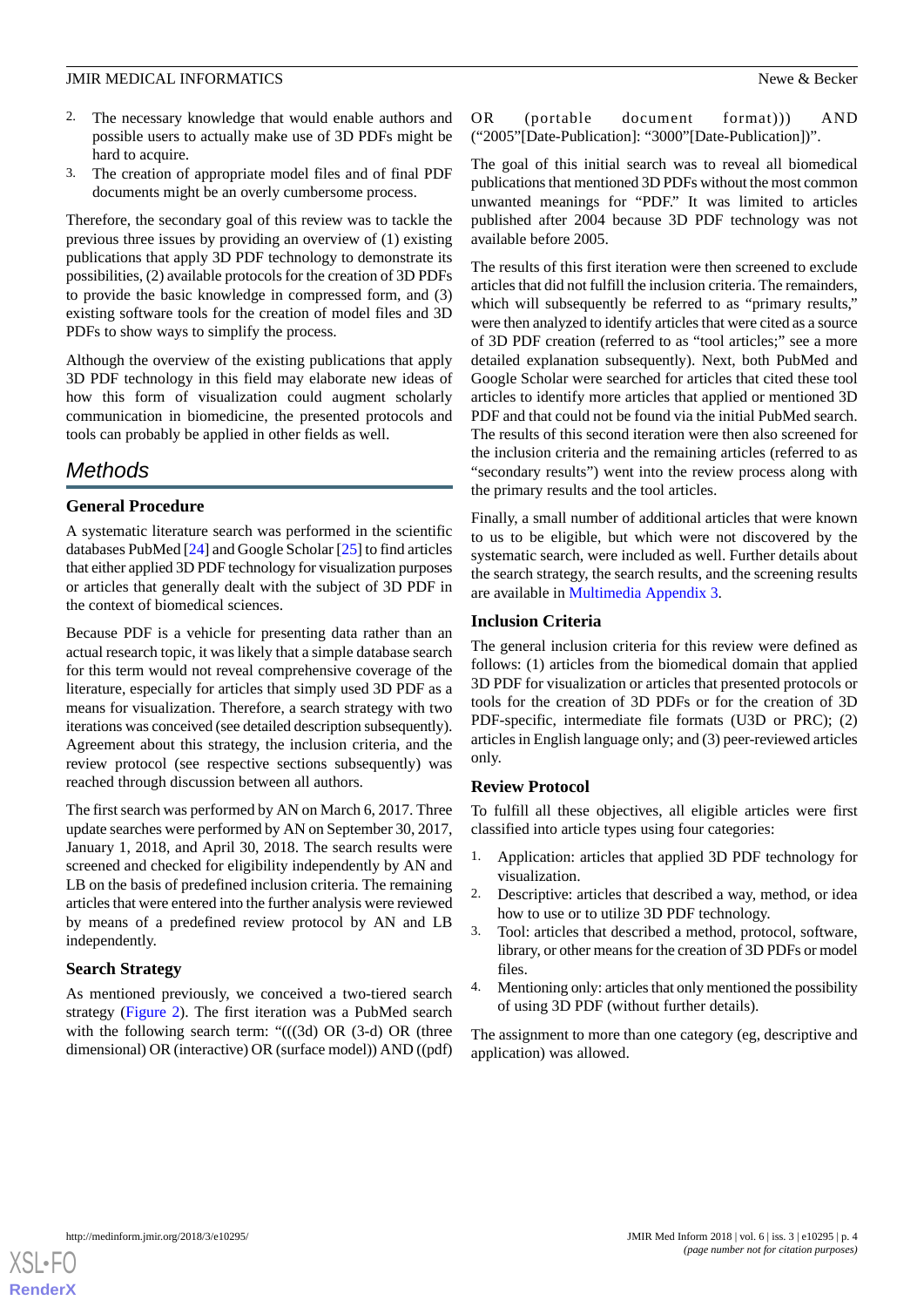<span id="page-4-0"></span>**Figure 2.** Search strategy.



All articles of the type "application" were then further analyzed for the 3D features used, for the availability of the 3D PDF documents, and for the file size. The following 3D PDF features were considered:

- 1. Geometry only: articles that only presented the geometry of the 3D model without further features.
- 2. Multiple colors and transparency: articles that had transparent/colored models.
- 3. Product Manufacturing Information (PMI)/markup: articles that used PMI features or markup for labeling objects.
- 4. Scripting: articles that used JavaScript for advanced interactive features.
- 5. Texture: articles that used textured models.
- 6. Animation: articles that use animations.

The availability of the 3D PDFs was classified into:

- 1. Embedded: articles that directly embedded 3D models into the PDF version.
- 2. Supplement: articles that provided supplemental information files with 3D PDFs.
- 3. Link to external resources: articles that provided the URL or mail address for accessing the referred 3D PDFs.

Finally, all articles were classified into a scientific discipline (eg, "medicine," "embryology," or "human anatomy"; for a full list see [Multimedia Appendix 4\)](#page-11-3) and the clinically relevant articles were analyzed further.

## *Results*

#### **Search Results**

The initial PubMed search retrieved 123 publications; after the third update search, a total of 237 publications were found. After screening these PubMed results, 109 articles were excluded because "PDF" was not used as an acronym for "Portable Document Format," one was excluded because it was not in English language, one was excluded because it did not cover a biomedical topic, and eight were excluded because they were an erratum only (ie, not a peer-reviewed article). During the full-text eligibility assessment, 65 more articles were excluded because they had no content relevant for 3D PDF. The initial analysis of the remaining 53 primary results revealed 19 tool articles, with 15 of them being duplicates (ie, four new tool articles were identified).

The second iteration (ie, the search for articles citing the tool articles) retrieved a total of 128 articles from PubMed and 537 articles from Google Scholar after the third update. After removing 356 duplicates, 366 articles were screened. Of those, 22 were excluded because they were not in the English language and 43 were excluded because they were not peer reviewed. During the full-text eligibility assessment, 48 articles were excluded because they did not fall into the biomedical domain and 63 more articles were excluded because they had no content relevant for 3D PDF. That resulted in 133 articles from the second iteration. Together with the 53 articles of the first iteration, the four additional tool articles, and 10 articles that were included due to our knowledge, 200 articles were included

```
http://medinform.jmir.org/2018/3/e10295/ JMIR Med Inform 2018 | vol. 6 | iss. 3 | e10295 | p. 5
```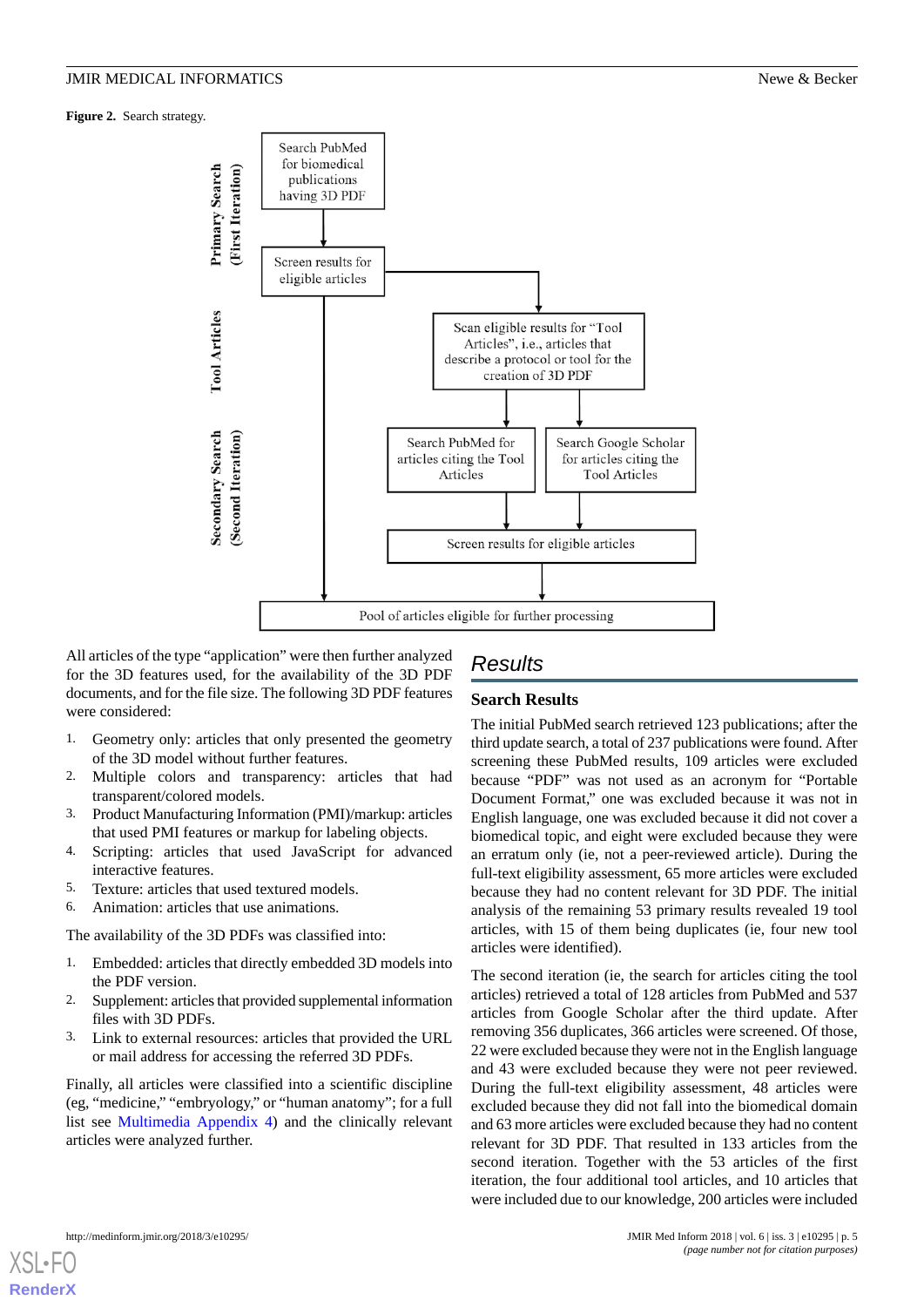in the final analysis, which is shown in a modified Preferred Reporting Items for Systematic Reviews and Meta-Analyses (PRISMA) flow diagram [\[26](#page-13-3)] in [Figure 3.](#page-6-0)

#### **Overall Analysis Results**

Of the total 200 articles, the simple possibility of using 3D PDF (without providing further details) was mentioned in 13 articles (6.5%) [[27-](#page-13-4)[39](#page-13-5)]. Another 18 (9.0%) [\[2](#page-12-1),[3,](#page-12-2)[23](#page-13-0),[40-](#page-13-6)[54](#page-14-0)] articles described a way, method, or idea how to use or to utilize 3D PDF technology and 19 articles (9.5%) [\[20](#page-12-19),[40,](#page-13-6)[55](#page-14-1)[-71](#page-14-2)] described a method, protocol, software, library, or other means for the creation of 3D PDFs or model files.

In 156 (78.0%) articles, 3D PDF technology was actually applied for the visualization of research results. In 11 (7.1%) more articles, it was claimed that 3D PDF should be available, but no 3D model could be found [\[58](#page-14-3),[72-](#page-14-4)[81](#page-15-0)]. Of the 156 articles with applied 3D PDF technology, 34 (21.8%) [[40](#page-13-6)[,55](#page-14-1)-[57,](#page-14-5)[61](#page-14-6),[64,](#page-14-7)[68](#page-14-8),[82-](#page-15-1)[108](#page-16-0)] had the 3D content directly embedded into the PDF of the article, 94 (60.3%) [[20,](#page-12-19)[48,](#page-13-7)[59](#page-14-9)[,60](#page-14-10)[,63](#page-14-11),[66](#page-14-12),[67,](#page-14-13)[109-](#page-16-1)[195\]](#page-20-0) articles provided the 3D content as supplementary material, and 28 (17.9%) [\[4,](#page-12-3)[41](#page-13-8)[,62](#page-14-14),[196](#page-20-1)[-220](#page-21-0)] referred to an external resource. The 34 articles in which the 3D objects were embedded directly into PDF of the main article were published in 25 different journals.

Different features of 3D PDF were used. In seven articles (4.5%), only the basic geometry was displayed, but in a majority of articles (146/156, 93.6%), at least multiple colors or transparencies were used. More advanced features such as PMI/markup (11/156, 7.1%), scripting (29/156, 18.6%), or

textures (28/156, 17.9%) were used rarely. Only one article (0.6%) made use of the animation feature [\[67](#page-14-13)].

The disciplines were manifold. In most cases either animal (86/200 total article, 43.0%) or human (33/200, 16.5%) anatomies were visualized. The other fields were general science (34/200, 17.0%), biochemistry (14/200, 7.0%), embryology (14/200, 7.0%), clinical/medicine (13/200, 6.5%), biology (3/200, 1.5%), statistics (1/200, 0.5%), bioinformatics (1/200, 0.5%), and astronomy (1/200, 0.5%).

The file size ranged between 0.2 and 429 mebibyte (MiB) (mean 29.9, SD 59.9 MiB). An analysis by year of publication is provided in [Table 1;](#page-6-1) a detailed analysis for each publication is available in [Multimedia Appendix 4](#page-11-3).

#### **Three-Dimensional Portable Document Format in Clinical Use Cases**

We found 13 publications covering the use of 3D PDF for medical purposes. Eight of them could be assigned to the clinical field, whereas the other five were studies about the value of 3D PDF as educational material for students of medicine. Only one article described a use case from a clinical routine operation: the distribution of results from computer-aided planning for liver surgery [\[3](#page-12-2)]. The evaluation of the acceptance and the user experience in this study turned out to be very good. This confirms that the usage of 3D PDF for clinical communication in telemedicine is practicable and highly accepted by the users, and that it has many advantages over 2D technology. The method described there has been used for research as well [\[221](#page-21-1)].

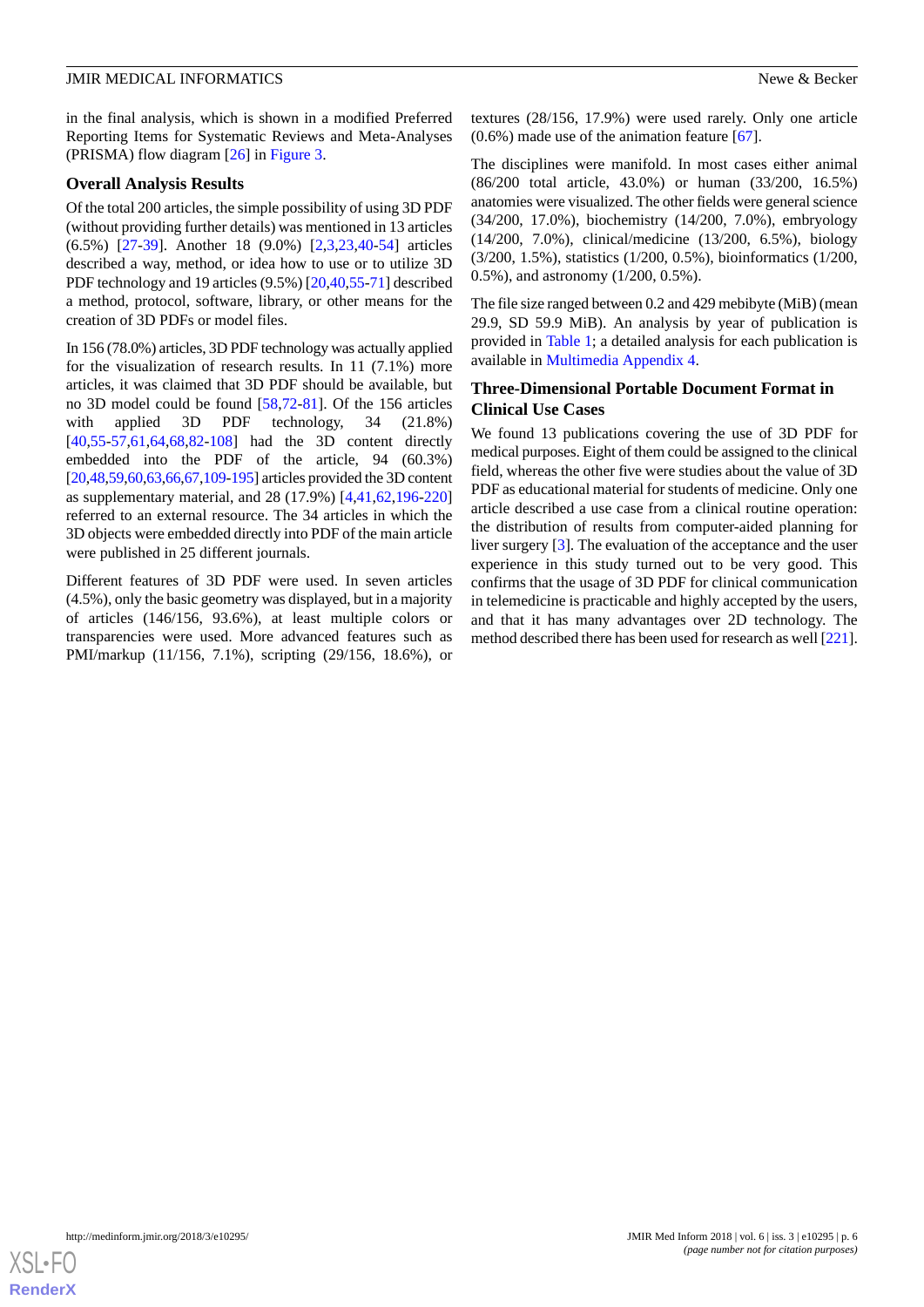<span id="page-6-0"></span>**Figure 3.** Modified PRISMA flowchart.



<span id="page-6-1"></span>**Table 1.** Number of publications dealing with 3D PDF by type (assignment to more than one article type was possible).

| Year               | Article type, n |             |                |                | Total, n |
|--------------------|-----------------|-------------|----------------|----------------|----------|
|                    | Tool            | Application | Descriptive    | Mentioning     |          |
| 2008               | 3               | 5           |                |                | 5        |
| 2009               |                 | 6           |                |                | 7        |
| 2010               | $\overline{c}$  | 9           |                | 1              | 13       |
| 2011               | 3               | 13          |                | 1              | 18       |
| 2012               | $\overline{2}$  | 13          | $\overline{2}$ |                | 18       |
| 2013               | 4               | 20          |                | $\mathfrak{D}$ | 24       |
| 2014               |                 | 23          | 5              | 2              | 28       |
| 2015               |                 | 31          | 2              |                | 34       |
| 2016               |                 | $18\,$      | 3              |                | 25       |
| 2017               |                 | 12          | $\overline{2}$ | 4              | 19       |
| 2018 (until April) | $\mathbf{1}$    | 6           |                |                | 9        |

All other publications with clinical applications of 3D PDF reported pure research work. Day and colleagues [\[109](#page-16-1)] demonstrated that preoperative 3D modeling of magnetic resonance imaging data of fistula-in-ano can reduce confusion and ambiguity among surgeons when interpreting 3D PDF reports instead of complex textual reports. The benefit of 3D PDF for the simulation of surgical procedures was described by Mavar-Haramija and colleagues [\[4](#page-12-3),[41\]](#page-13-8) for endoscopic endonasal interventions. Husch and colleagues [\[192](#page-20-2)]

demonstrated how automatically generated 3D PDF reports can be used to visualize and assess the spatial relationships between electrodes and brain structures and to detect misplaced electrodes in a postoperative deep brain stimulation setting. Finally, the findings of Elbashti and colleagues [\[54\]](#page-14-0) emphasized the value of 3D PDF for clinical communication with their study on the use of 3D PDF for the documentation of maxillofacial prostheses.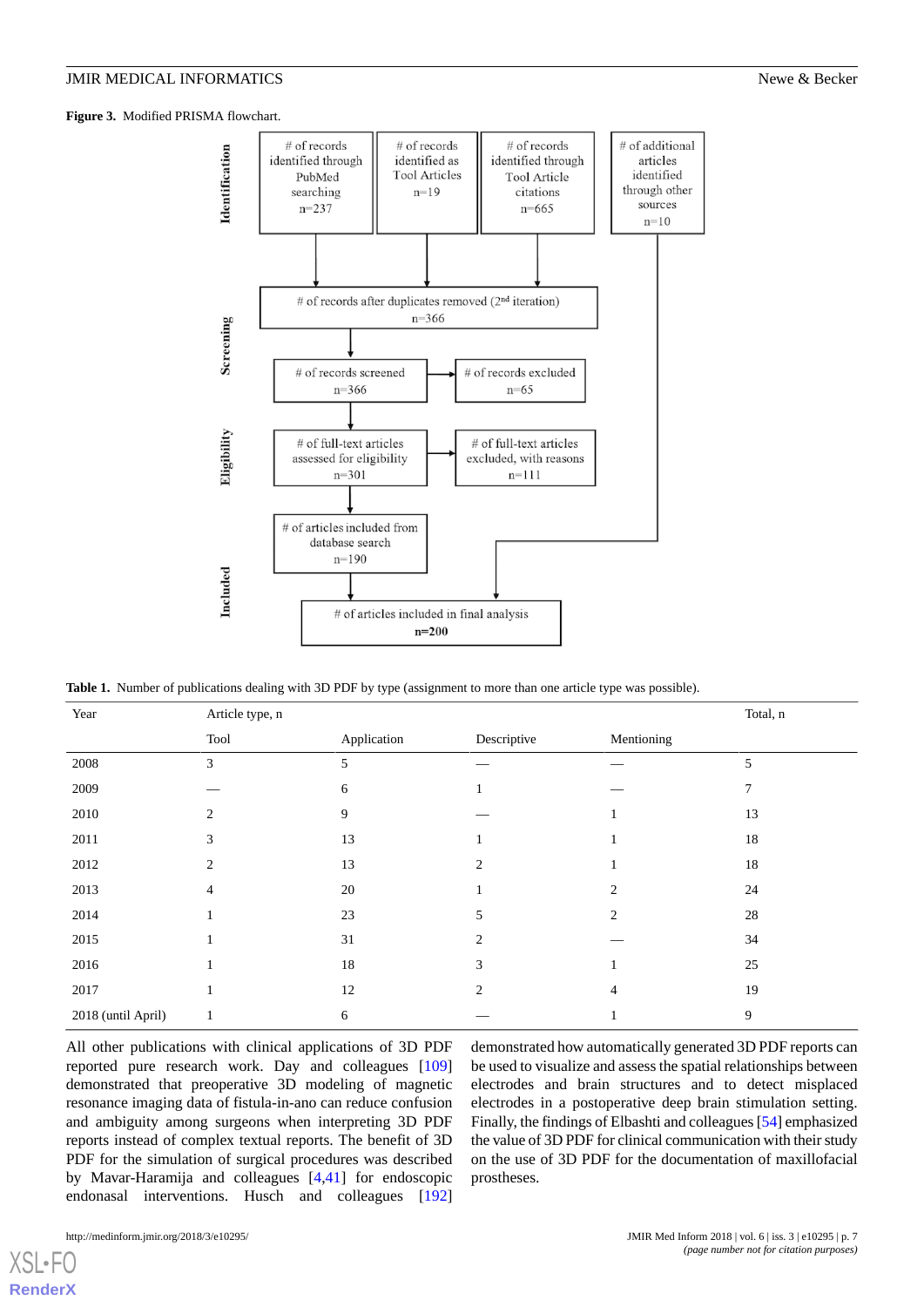Another area where 3D PDF has proven valuable is patient education. Both the telemedicine study on liver surgery mentioned previously [[3\]](#page-12-2) and another study by Prats-Galino and colleagues [[197\]](#page-20-3) pointed out that 3D PDF can make it much easier to convey the necessary understanding of a planned procedure, its risks, and future consequences to a patient.

Several other studies showed that 3D PDF is a good means to help students understand anatomy [\[2](#page-12-1),[27,](#page-13-4)[42](#page-13-9),[198\]](#page-20-4) or surgical procedures [\[199](#page-20-5)].

#### **Interim Summary**

Overall, within the investigated period of 10 years, only 200 articles were found that used or described the usage of 3D PDFs in biomedical science, with 13 of them covering clinical topics. Compared to the importance of 3D data in the biomedical domain and thus to a presumed number of several thousand publications containing 3D data in some form, this is a tiny fraction. Therefore, we hypothesized about possible reasons for this. We assumed that the lack of 3D PDF usage might be due to one of the following reasons (see Introduction): (1) the existence and/or possibilities of 3D PDF might not be well known among the scientific community, (2) the necessary knowledge that would enable authors to actually make use of 3D PDF might be hard to acquire, and (3) the creation of appropriate model files and of final PDF documents might be an overly cumbersome process.

A verification of these hypotheses would be out of scope of this review. However, assuming these are true, it is possible to mitigate the causes of these hypothesized problems on the basis of the publications that were already collected: hypothesis 1 might be mitigated by the pure existence of this review in general, and both hypotheses 2 and 3 might be mitigated by providing an overview of the protocols and software for creating PDFs that have been published so far.

#### **Protocols and Software for Creating Three-Dimensional Portable Document Format**

Of the total of 200 articles, the tool articles (ie, articles that described a method, protocol, software, library, or other means for the creation of 3D PDFs or model files) accounted for 19 articles (9.5%) [\[20](#page-12-19),[40,](#page-13-6)[55](#page-14-1)-[71\]](#page-14-2) [\(Tables 2](#page-8-0) and [3;](#page-9-0) a combined table is available in [Multimedia Appendix 5](#page-11-4)). These tools can be classified into two groups: (1) protocols that described all necessary artifacts and steps for a creation workflow, and (2) software libraries or software apps that could produce 3D PDFs or necessary intermediate file formats (U3D or PRC).

The following is a description of all these tools (software and protocols) that have been published in the biomedical field. It is intended to be used as a reference for authors that are interested in using 3D PDF technology for their publications or for applied medical use (eg, as demonstrated in [[3\]](#page-12-2)). However, especially the older protocols rely on software that is no longer available and that has no successor with the same functionality. For a quick overview, see [Tables 2](#page-8-0) and [3,](#page-9-0) and see [Multimedia](#page-11-4) [Appendix 5](#page-11-4) for a more detailed analysis.

The first protocol that described the workflow for the creation of a 3D PDF was presented by Kumar and colleagues [[55\]](#page-14-1) in 2008 and required a minimum of four steps as well as the usage of commercial software and three intermediate file formats. It is based mainly on Adobe Acrobat 3D, which is no longer available today. Another very simple protocol was presented by Barnes and Fluke [\[222](#page-21-2)] in 2008: along with their S2PLOT [[223\]](#page-21-3) library for the programming languages C, C++, and Fortran, only the Adobe Acrobat 3D software was needed. The S2PLOT library was later extended to provide additional features for creating PRC files (described subsequently). At around the same time, Ruthensteiner and Heß [\[57](#page-14-5)] published their protocol for the creation of 3D PDFs of biological specimens. It consisted of 11 steps, including four related to the processing of the sample itself. This protocol relied on commercial software as well: Adobe Acrobat 3D and Adobe 3D Toolkit, both of which are no longer available today.

Approximately two years later, Kumar and colleagues [\[58](#page-14-3)] presented a protocol for the generation of 3D PDFs of molecules that required a minimum of four steps. Although this protocol was generally based on commercial software, which in part is no longer available, it also shows an alternative way by using the well-known document preparation system LaTeX [[224\]](#page-21-4) in combination with the movie15 package [[225\]](#page-21-5). However, the use of LaTeX requires a model file in U3D format, which needs to be created with other software.

Two months later, Ruthensteiner and colleagues [[59\]](#page-14-9) presented an update of the 2008 article that included the S2PLOT library and that focused on virtual volume rendering in PDF documents. This protocol included for the first time the scripting feature of PDF. The need for commercial software, however, had still not been eliminated. At the beginning of 2012, de Boer and colleagues [\[60](#page-14-10)] published a very detailed protocol for the creation of 3D PDFs that described all necessary steps for a basic process and an advanced process on seven pages. It also relied on commercial software (Amira, Adobe Acrobat 9 Pro Extended, Adobe Illustrator), but for the first time it allowed for embedding custom control elements for selecting structures of predefined views of the 3D figure. One month later, Ziegler and colleagues [\[40](#page-13-6)] demonstrated how to incorporate a variety of multimedia elements into PDF, including a textured 3D figure (an interactive model of a human face). This publication also mentioned the possibility of using LaTeX to create the final PDF. In August 2011, Danz and Katsaros [[61\]](#page-14-6) published their protocol, which was based on a combination of free software (for model generation) and commercial software (for PDF creation). One year later, Shin and colleagues [[62\]](#page-14-14) also released a protocol that was still purely based on commercial software; 4 months later, Phelps and colleagues [\[63](#page-14-11)] presented another solution that combined a workflow of 22 steps using commercial and noncommercial software. Finally, Lautenschlager [\[64](#page-14-7)] published in 2013 another protocol that required a wide range of commercial and noncommercial software.

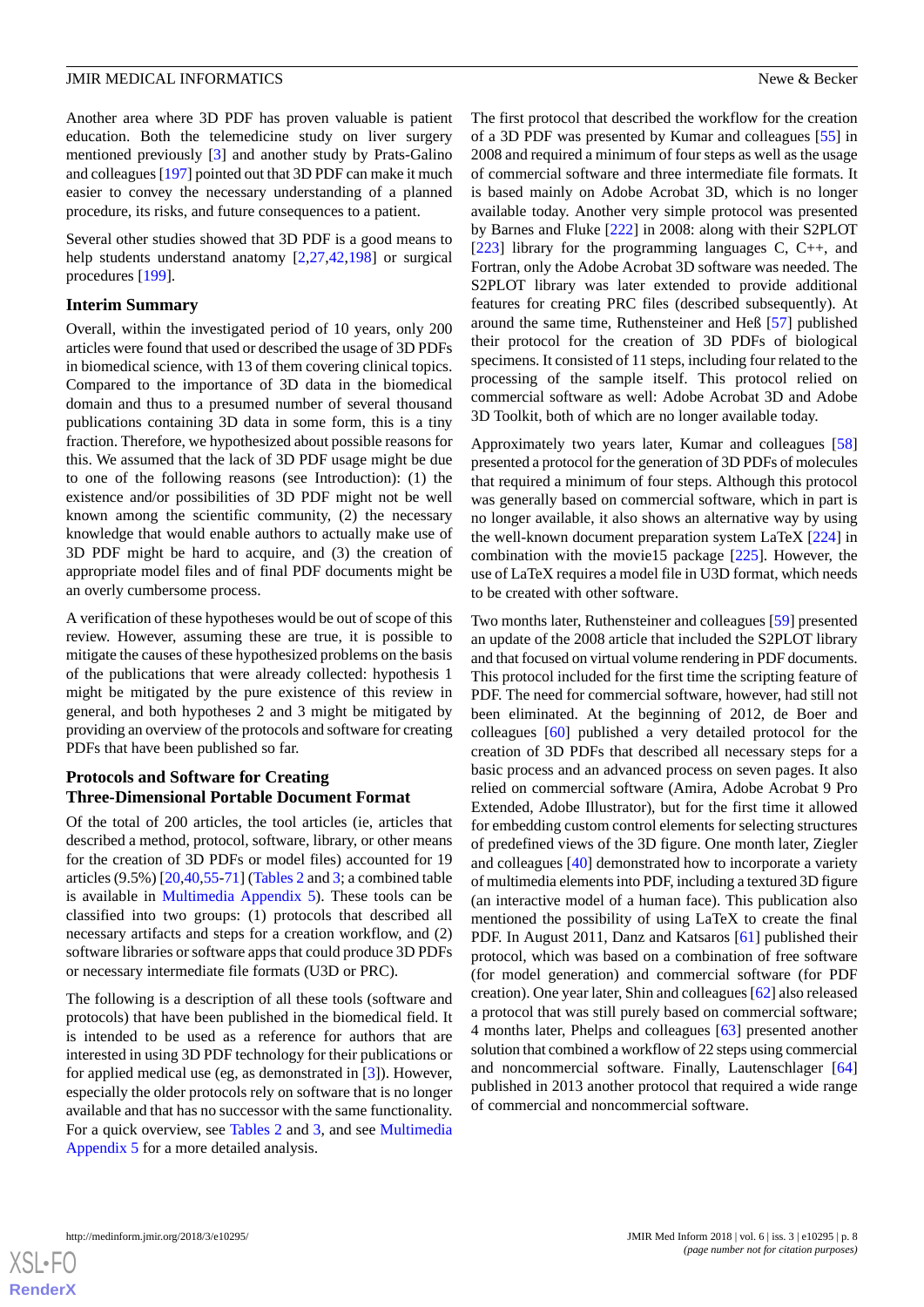#### **JMIR MEDICAL INFORMATICS** Newe & Becker

<span id="page-8-0"></span>Table 2. Overview of requirements, restrictions, and possible output of the tools presented in the tool articles. For features, see [Table 3](#page-9-0).

| Article                                      | Software needed                                                                                                                                                                                                                                                                                                                                                       |                                                                                                                       | Output                | Programming         |  |
|----------------------------------------------|-----------------------------------------------------------------------------------------------------------------------------------------------------------------------------------------------------------------------------------------------------------------------------------------------------------------------------------------------------------------------|-----------------------------------------------------------------------------------------------------------------------|-----------------------|---------------------|--|
|                                              | Commercial                                                                                                                                                                                                                                                                                                                                                            | Free                                                                                                                  |                       | needed <sup>a</sup> |  |
| Articles presenting a protocol               |                                                                                                                                                                                                                                                                                                                                                                       |                                                                                                                       |                       |                     |  |
| Kumar et al [55]                             | Adobe Acrobat 3D <sup>b</sup> , Adobe Acrobat 3D<br>Toolkit <sup>c</sup> , Adobe Photoshop, Adobe Illustra-<br>tor                                                                                                                                                                                                                                                    |                                                                                                                       | Model file, final PDF | No                  |  |
| Barnes & Fluke [56]                          | Adobe Acrobat 3D <sup>b</sup>                                                                                                                                                                                                                                                                                                                                         | S2PLOT                                                                                                                | Final PDF             | Yes                 |  |
| Ruthensteiner & Heß [57]                     | Amira, Adobe Acrobat 3D Toolkit <sup>b</sup> , Adobe<br>Acrobat 3D <sup>b</sup>                                                                                                                                                                                                                                                                                       |                                                                                                                       | Model file, final PDF | No                  |  |
| Kumar et al [58]                             | Adobe Acrobat 9 Pro Extended <sup>d</sup> , Adobe<br>Acrobat 3D Reviewer <sup>b</sup>                                                                                                                                                                                                                                                                                 | LaTeX, MeshLab                                                                                                        | Model file, final PDF | No                  |  |
| de Boer et al [60]                           | Amira, Adobe Acrobat 9 Pro Extended <sup>d</sup> ,<br>Adobe Illustrator                                                                                                                                                                                                                                                                                               |                                                                                                                       | Final PDF             | No                  |  |
| Ziegler et al [40]                           | Adobe Acrobat 9 Pro Extended <sup>c,d</sup>                                                                                                                                                                                                                                                                                                                           | LaTeX                                                                                                                 | Final PDF             | No                  |  |
| Danz & Katsaros [61]                         | Adobe Acrobat X Pro <sup>d</sup> , Tetra 4D 3D PDF<br>Converter plug-in for Acrobat                                                                                                                                                                                                                                                                                   | MeshLab, DAZ Studio                                                                                                   |                       | No                  |  |
| Shin et al [62]                              | Mimics, Autodesk Maya, Deep Explo-<br>ration <sup>d</sup> , Adobe Acrobat 9 Pro Extended <sup>d</sup>                                                                                                                                                                                                                                                                 |                                                                                                                       | Final PDF             | No                  |  |
| Phelps et al [63]                            | Microsoft PowerPoint, Adobe Acrobat                                                                                                                                                                                                                                                                                                                                   | MeshLab                                                                                                               | Model file, final PDF | No                  |  |
| Lautenschlager [64]                          | Amira, Mimics, Adobe Acrobat 8 Pro <sup>b</sup> /9<br>Pro Extended <sup>d</sup> , Adobe Acrobat 3D Review-<br>er <sup>b</sup> , Adobe Acrobat 3D Toolkit <sup>b</sup> , Tetra 4D<br>3D PDF Converter plug-in for Acrobat,<br>GeoMagic Studio <sup>c</sup> , Abaqus FEA <sup>c</sup> , Avizo <sup>c</sup> ,<br>VG Studio Max <sup>c</sup> , Autodesk Maya <sup>c</sup> | MeshLab, LaTeX, Drishti <sup>d</sup> ,<br>SPIERSedit <sup>d</sup> , Blender <sup>d</sup> ,<br>DAZ Studio <sup>d</sup> | Model file, final PDF | No                  |  |
| Mavar-Haramija et al [65]                    | Amira, Adobe Acrobat 9 Pro Extended <sup>d</sup> ,<br>Adobe Acrobat 3D Reviewer <sup>b</sup> , Tetra 4D 3D<br>PDF Converter plug-in for Acrobat                                                                                                                                                                                                                       |                                                                                                                       | Model file, final PDF | No                  |  |
| van de Kamp et al [67]                       | Amira or Avizo, Cinema 4D, Deep Explo-<br>ration <sup>d</sup> , Adobe Acrobat 9 Pro Extended <sup>d</sup>                                                                                                                                                                                                                                                             |                                                                                                                       | Model file, final PDF | No                  |  |
| Zhang et al [70]                             |                                                                                                                                                                                                                                                                                                                                                                       | libHaru                                                                                                               | Model file, final PDF | Yes                 |  |
| Articles presenting a protocol and a library |                                                                                                                                                                                                                                                                                                                                                                       |                                                                                                                       |                       |                     |  |
| Ruthensteiner et al [59]                     | Deep Exploration <sup>d</sup> , Adobe Acrobat 9 Pro<br>Extended <sup>d</sup>                                                                                                                                                                                                                                                                                          | Amira, S2PLOT, ImageMag-<br>ick,                                                                                      | Model file, final PDF | Yes                 |  |
| Barnes et al [20]                            |                                                                                                                                                                                                                                                                                                                                                                       | Asymptote, S2PLOT, La-<br>TeX, libHaru                                                                                | Model file, final PDF | Yes                 |  |
| Articles presenting a software app           |                                                                                                                                                                                                                                                                                                                                                                       |                                                                                                                       |                       |                     |  |
| Newe & Ganslandt [66]                        |                                                                                                                                                                                                                                                                                                                                                                       | MevisLab                                                                                                              | Model file            | No                  |  |
| Newe [68]                                    |                                                                                                                                                                                                                                                                                                                                                                       | MevisLab                                                                                                              | Model file            | N <sub>o</sub>      |  |
| Newe $[69]$                                  |                                                                                                                                                                                                                                                                                                                                                                       | MevisLab                                                                                                              | Model file, final PDF | No                  |  |
| Brandner et al [71]                          |                                                                                                                                                                                                                                                                                                                                                                       | MevisLab                                                                                                              | Model file, final PDF | No                  |  |

<sup>a</sup>Solution requires the creation of individually tailored software code. Usage of LaTeX is not considered as "programming."

<sup>b</sup>Software is no longer available.

<sup>c</sup>Optional.

[XSL](http://www.w3.org/Style/XSL)•FO **[RenderX](http://www.renderx.com/)**

<sup>d</sup>Software is no longer available, but a successor which provides the same functionality is available.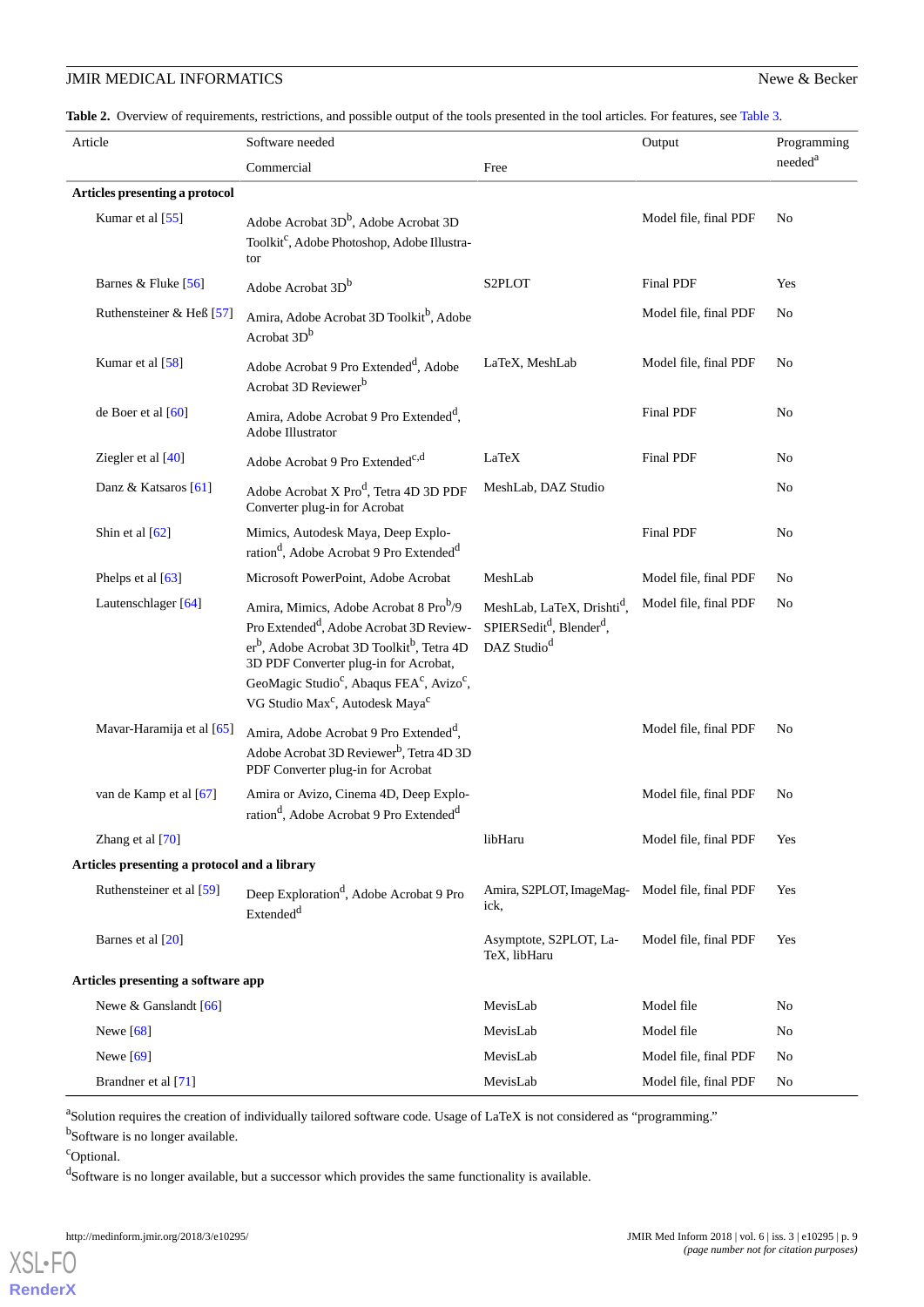#### JMIR MEDICAL INFORMATICS Newe & Becker

<span id="page-9-0"></span>**Table 3.** Overview of features of the tools presented in the tool articles (PDF: Portable Document Format).

| Article                                      | Supported geometry type |             |             | Supported 3D PDF features |                      |             |             |             |                                |
|----------------------------------------------|-------------------------|-------------|-------------|---------------------------|----------------------|-------------|-------------|-------------|--------------------------------|
|                                              | Mesh                    | Polyline    | Point cloud | Multiple<br>$\rm colors$  | PMI/markup Scripting |             |             |             | Texture Animation Poster image |
| Articles presenting a protocol               |                         |             |             |                           |                      |             |             |             |                                |
| Kumar et al [55]                             | $\mathbf X$             | $\mathbf X$ | $\mathbf X$ | $\mathbf X$               |                      | $\mathbf X$ | $\mathbf X$ | $\mathbf X$ | $\mathbf X$                    |
| Barnes & Fluke [56]                          | $\mathbf x$             | $\mathbf X$ | $\mathbf X$ | $\mathbf X$               |                      | $\mathbf X$ | $\mathbf X$ |             |                                |
| Ruthensteiner & Heß $[57]$                   | $\mathbf x$             | $\mathbf X$ | $\mathbf X$ | $\mathbf X$               |                      | $\mathbf X$ | $\mathbf X$ | $\mathbf X$ | $\mathbf X$                    |
| Kumar et al [58]                             | $\mathbf X$             |             |             | X                         |                      | X           |             |             |                                |
| de Boer et al [60]                           | $\mathbf X$             |             |             | X                         | $\mathbf x$          | $\mathbf X$ | X           |             |                                |
| Ziegler et al [40]                           | $\mathbf X$             | $\mathbf X$ | X           | X                         | X                    | X           | $\mathbf X$ |             |                                |
| Danz & Katsaros [61]                         | $\mathbf x$             |             |             |                           |                      |             |             |             |                                |
| Shin et al [62]                              | $\mathbf X$             |             |             | $\mathbf X$               |                      |             | $\mathbf X$ |             |                                |
| Phelps et al [63]                            | $\mathbf X$             |             |             | $\mathbf X$               |                      |             |             |             |                                |
| Lautenschlager [64]                          | $\mathbf X$             |             |             | X                         |                      |             | $\mathbf X$ | $\mathbf X$ | $\mathbf X$                    |
| Mavar-Haramija et al [65]                    | $\mathbf x$             | $\mathbf X$ | $\mathbf x$ | X                         |                      | $\mathbf X$ |             |             |                                |
| van de Kamp et al [67]                       | $\mathbf X$             |             |             | X                         |                      |             |             | $\mathbf X$ |                                |
| Zhang et al [70]                             | $\mathbf X$             | $\mathbf X$ | $\mathbf x$ | X                         |                      |             |             |             |                                |
| Articles presenting a protocol and a library |                         |             |             |                           |                      |             |             |             |                                |
| Ruthensteiner et al [59]                     | $\mathbf X$             | $\mathbf X$ | $\mathbf X$ | $\mathbf X$               | $\mathbf X$          | $\mathbf X$ | $\mathbf X$ |             | $\mathbf X$                    |
| Barnes et al [20]                            | $\mathbf x$             | $\mathbf X$ | $\mathbf X$ | $\mathbf X$               | $\mathbf X$          | $\mathbf X$ | $\mathbf X$ | $\mathbf X$ |                                |
| Articles presenting a software app           |                         |             |             |                           |                      |             |             |             |                                |
| Newe & Ganslandt [66]                        | $\mathbf X$             |             |             | $\mathbf X$               |                      |             |             |             |                                |
| Newe $[68]$                                  | $\mathbf X$             | $\mathbf X$ | X           | X                         |                      |             |             |             |                                |
| Newe $[69]$                                  | $\mathbf X$             | $\mathbf X$ | $\mathbf X$ | X                         |                      |             |             |             | $\mathbf X$                    |
| Brandner et al [71]                          | $\mathbf X$             | $\mathbf X$ | $\mathbf X$ | X                         |                      |             | $\mathbf X$ |             | $\mathbf X$                    |

The first solution that could be used without any commercial software was presented by Barnes and colleagues [\[20](#page-12-19)] in September 2013 (ie, 5 years after the first appearance of 3D PDF in biomedical publications). It was based on a number of free software tools and libraries (Asymptote [[226\]](#page-21-6); S2PLOT; LaTeX, libHaru [\[227](#page-22-0)]). Although this solution could be used to create both model files and final PDFs, and it could be used free of charge, it had a major drawback: it required writing a program (ie, a certain set of programming skills was necessary to apply this protocol). On the other hand, this gave the user greater flexibility because the program code could be adapted exactly to their needs and to the specific-use case.

Only 2 months later, two more articles with tools for the creation of 3D PDFs were published. Mavar-Haramija and colleagues [[4\]](#page-12-3) presented another commercial software-based protocol that focused on control elements for a more sophisticated interaction with the 3D model. At the same time, Newe and Ganslandt [\[66](#page-14-12)] presented a noncommercial solution for the creation of model files of surface meshes in U3D format that did not require programming skills. The final PDF could not be created with that solution, but it reduced the number of steps for the creation of such model files and provided a convenient graphical user interface. However, this solution required the installation of the

[XSL](http://www.w3.org/Style/XSL)•FO **[RenderX](http://www.renderx.com/)**

third-party biomedical-imaging framework, MeVisLab [[228](#page-22-1)[,229\]](#page-22-2).

In September 2014, a previously unregarded feature of 3D PDF emerged through a new protocol: animation. Van de Kamp and colleagues [\[67](#page-14-13)] for the first time demonstrated the feasibility and the usefulness of animated 3D figures in electronic publications. Eight months later, Newe [\[68](#page-14-8)] presented an update to his previous publication that provided an advanced user interface for more flexibility. Furthermore, it provided the possibility to embed both point clouds and line sets into the interactive 3D figures. Previous publications usually only considered objects that consisted of surface meshes. However, it was still limited to the creation of model files. The creation of final PDFs was not possible.

The first all-in-one solution for the creation of both model files and the final PDF that did not require any programming was also presented by Newe [[69\]](#page-14-18). The Scientific3DFigurePDFApp provided a graphical user interface for the assembly of 3D models (meshes, line set, point clouds) and included an editor for predefined views. It was also capable of producing one-paged PDF files with the embedded 3D figure that could directly be used as supplementary figures for scientific publications.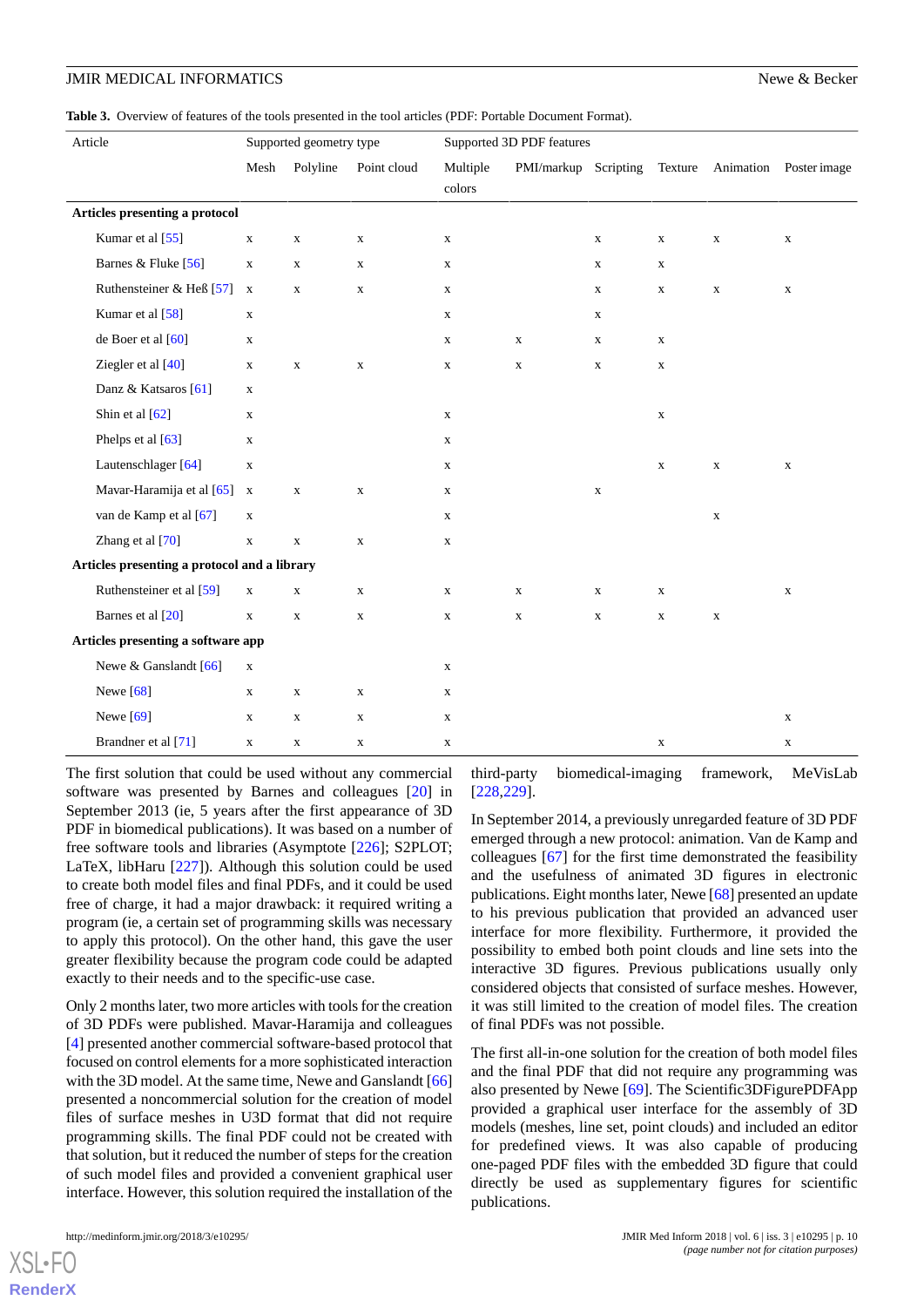The latest complete protocol was published by Zhang and colleagues [\[70](#page-14-17)] in November 2017. Although it did not require commercial software, it was also based on the libHaru library (ie, it required the writing of program code). However, this publication featured a deep insight into the U3D file format.

Finally, Brandner and colleagues [[71\]](#page-14-2) presented an extension to the toolbox described in [[69\]](#page-14-18), which added the support of textures.

### *Discussion*

#### **Summary of Main Findings**

With this systematic review, we give an overview of the usage of 3D PDF in the biomedical domain with a special focus on clinical applications. Furthermore, we investigate which protocols and software tools for 3D PDF creation have been published so far. In addition, we hypothesize about possible barriers that might be responsible for the low dissemination of 3D PDF in clinical communication and biomedical sciences. Our primary search revealed 19 tool articles that can be considered as the roots of 3D PDF in biomedical publishing. For these articles, the scope has intentionally not been limited to the biomedical domain, because many biomedical publications seem to be inspired by the Barnes [\[56](#page-14-15)] publication (ie, an astronomy publication). Excluding this paper would have left several in-scope biomedical articles unrevealed (eg, [[73](#page-15-2)[,88](#page-15-3),[121](#page-17-0)[,128](#page-17-1),[131\]](#page-17-2)).

After the secondary search, in which we searched for articles that cited these tool articles, 200 articles were found overall that fulfilled the inclusion criteria and entered into further analysis. This is a very small number with respect to the fact that in the last 10 years (January 1, 2008 to January 1, 2018) a total number of 9,705,959 articles were indexed by PubMed. Even if only 1% of these articles touched the subject of 3D data, 200 articles is still a tiny fraction.

Within these 200 articles, actual 3D PDF figures were available in 156 articles (78.0%). However, the 3D content was embedded directly into the PDF version of the articles in 34 cases only. One reason for this might have been that the journals did not support the direct embedding. This matches the experience of the authors. Even some modern, online-only journals are not capable (and, in some cases, not willing) to provide the possibility to embed 3D figures directly into the PDF versions of their articles.

#### **Possible Reasons for the Low Dissemination of Three-Dimensional Portable Document Format in Medicine and Biomedical Research**

As mentioned previously, one reason might be that the journals do not support 3D PDFs. However, a further—and probably more serious reason—might be that most clinicians and scientists do not know about this feature. Although this hypothesis could not be investigated with our systematic review and it should be investigated in future research, the pure existence of this review article might help to draw attention to this technology and help to overcome this threshold.

A further reason might be that the potential target audience—although they know about 3D PDF in principle—do not know how to create 3D PDFs or that they do not have appropriate technical skills. In our systematic review, we reported the protocols and software tools that were used in the 156 articles that apply 3D technology in PDFs. Unfortunately, many of them are based on software packages that are no longer available. Furthermore, the usage of most of the reported protocols or tools needed either programming skills, advanced technical knowledge, and/or expensive, highly specialized, commercial software. Although this gives the user great flexibility because the program code can be adapted exactly to the needs and to the specific-use case, we conclude that the threshold for creating 3D PDFs is still too high and that easy-to-use, standalone software tools are needed to facilitate 3D PDF creation. Of all the software tools analyzed in this review, the solution presented by Newe [[69\]](#page-14-18) comes closest to this requirement because it is an all-in-one solution for the creation of both model files and final PDFs, which is operated via a graphical user interface. The major drawback of this solution is the need for the software MeVisLab, which also requires some basic training.

#### **Potential of Three-Dimensional Portable Document Format and Future Research**

Although it is not widely disseminated yet, the first approaches are very promising and show that 3D PDF has a high potential in clinical communication, in biomedical research, and in research in general. 3D PDF offers the possibility to simply distribute atlases of, for example, human or animal anatomy as demonstrated in the 3D Atlas of Human Embryology [[110](#page-16-2)[,200,](#page-20-6)[230\]](#page-22-3) or in the Visible Korean anatomy database [[62,](#page-14-14)[231](#page-22-4)]. It is, therefore, an alternative to traditional 2D atlases in which much of information gets lost because of the projection of a 3D object to a 2D plane [[18\]](#page-12-17). Furthermore, 3D PDFs can easily be distributed via the internet or shared via emails, making it unnecessary to travel to museums all around the world, for example.

Future research should mainly focus on the development of software tools that can be used easily by everyone and without charge. Furthermore, it should be investigated (eg, by means of surveys) how well-known 3D PDF is in the biomedical and clinical community. Besides, simple instruction manuals for the existing tools are needed and should be disseminated further. Additionally, the routine usage of 3D PDF in clinical applications should be further promoted and evaluated for other disciplines than liver surgery planning. Finally, future research could also consider other domains than the biomedical one.

#### **Limitations**

Our review is subject to some limitations. First, an unknown number of articles that would fulfill the inclusion criteria may not have been found. The most probable reason for missing such an article might be that authors developed the 3D PDF on their own (without any of the tool articles) and that the availability of a 3D PDF was not necessarily pointed out in the abstract or in the available full text. Another reason might be that a tool article was used, but not properly cited. However, 200 articles can be considered a solid basis for a review.

 $XS$  • FC **[RenderX](http://www.renderx.com/)**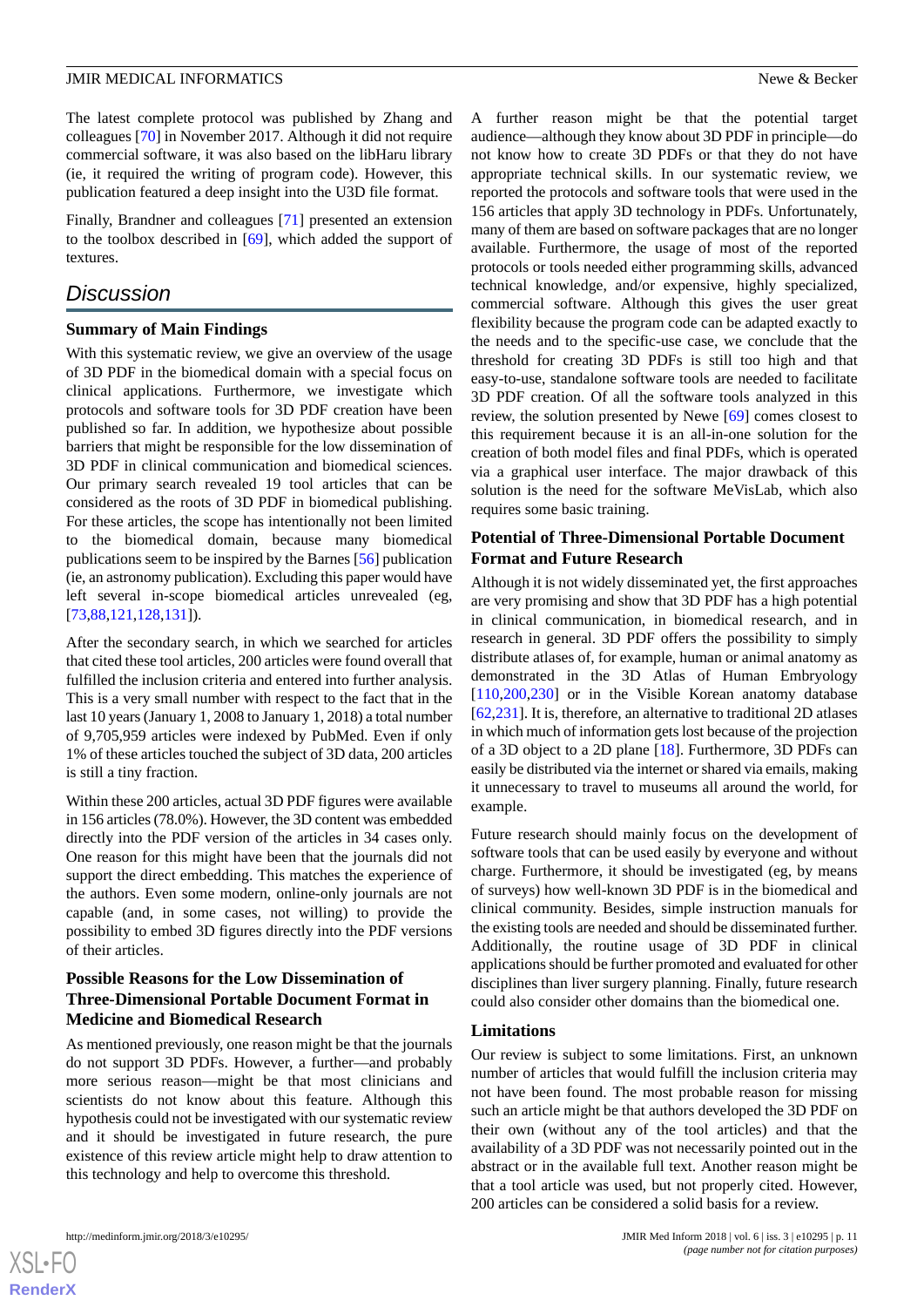#### JMIR MEDICAL INFORMATICS **News** Becker

Based on our expertise and the high relevance of 3D PDFs in the investigated domain, the scope of this review was intentionally limited to biomedical publications. Other scientific disciplines are known to use 3D PDF as well (eg, astronomy [[232\]](#page-22-5), paleontology [\[233](#page-22-6),[234\]](#page-22-7), and chemistry [\[235](#page-22-8)]) and may yield different results.

Second, as already mentioned, many of the protocols presented previously are based on commercial software that is no longer available and that has no successor providing the same functionality. To cover all available articles, they are still presented, but the use of the more modern protocols is recommended.

Third, a systematic review is not a suitable method to investigate the personal reasons for researchers not using 3D PDF. Other methods such as surveys are needed for this.

#### **Conclusions**

The use of 3D PDF for visualization purposes in real medical use cases or in biomedical publications is not yet fully accepted, although the necessary technique is available and there are many arguments in favor of 3D PDF. In this review paper, a wide range of examples for applied 3D PDF technology and a variety of protocols and software tools for the creation of relevant documents and files are presented. It aims to draw attention to this valuable technology, to demonstrate the possibilities, to help interested readers find a suitable solution, and lower the threshold for its use.

#### **Acknowledgments**

We acknowledge support by Deutsche Forschungsgemeinschaft (DFG, German Research Foundation) and Friedrich-Alexander University Erlangen-Nürnberg within the funding program Open Access Publishing. Linda Becker was supported by the Bavarian Equal Opportunities Sponsorship—Förderung von Frauen in Forschung und Lehre (FFL)—Promoting Equal Opportunities for Women in Research and Teaching.

#### **Authors' Contributions**

AN and LB conceived the study. AN performed the literature search. AN and LB screened the search results. AN and LB analyzed the search results. AN and LB drafted and wrote the manuscript.

#### <span id="page-11-0"></span>**Conflicts of Interest**

None declared.

#### **Multimedia Appendix 1**

<span id="page-11-1"></span>3D PDF version of [Figure 1](#page-2-0).

[[PDF File \(Adobe PDF File\), 3MB](https://jmir.org/api/download?alt_name=medinform_v6i3e10295_app1.pdf&filename=6c36ebf19080a847f4b907e5abdc59ef.pdf)-[Multimedia Appendix 1\]](https://jmir.org/api/download?alt_name=medinform_v6i3e10295_app1.pdf&filename=6c36ebf19080a847f4b907e5abdc59ef.pdf)

#### <span id="page-11-2"></span>**Multimedia Appendix 2**

3D PDF version of this article (best viewed with Adobe Reader 9 or later).

[[PDF File \(Adobe PDF File\), 3MB](https://jmir.org/api/download?alt_name=medinform_v6i3e10295_app2.pdf&filename=4def67c1454545e86a6bc4655b02a7c7.pdf)-[Multimedia Appendix 2\]](https://jmir.org/api/download?alt_name=medinform_v6i3e10295_app2.pdf&filename=4def67c1454545e86a6bc4655b02a7c7.pdf)

#### <span id="page-11-3"></span>**Multimedia Appendix 3**

Overview over the search strategy and all articles that were found and processed.

[[XLSX File \(Microsoft Excel File\), 143KB-Multimedia Appendix 3](https://jmir.org/api/download?alt_name=medinform_v6i3e10295_app3.xlsx&filename=9172e5ee310966ea80e429e5a3226888.xlsx)]

#### <span id="page-11-4"></span>**Multimedia Appendix 4**

Detailed analysis of all eligible articles.

[[XLSX File \(Microsoft Excel File\), 68KB-Multimedia Appendix 4](https://jmir.org/api/download?alt_name=medinform_v6i3e10295_app4.xlsx&filename=d54af0502ae00f5f45e301fb13064ae5.xlsx)]

#### **Multimedia Appendix 5**

Detailed analysis of articles that present a protocol or a software for 3D PDF creation.

[[XLSX File \(Microsoft Excel File\), 16KB-Multimedia Appendix 5](https://jmir.org/api/download?alt_name=medinform_v6i3e10295_app5.xlsx&filename=0433632919fb7919b4e8b91fbe6ddafa.xlsx)]

#### **References**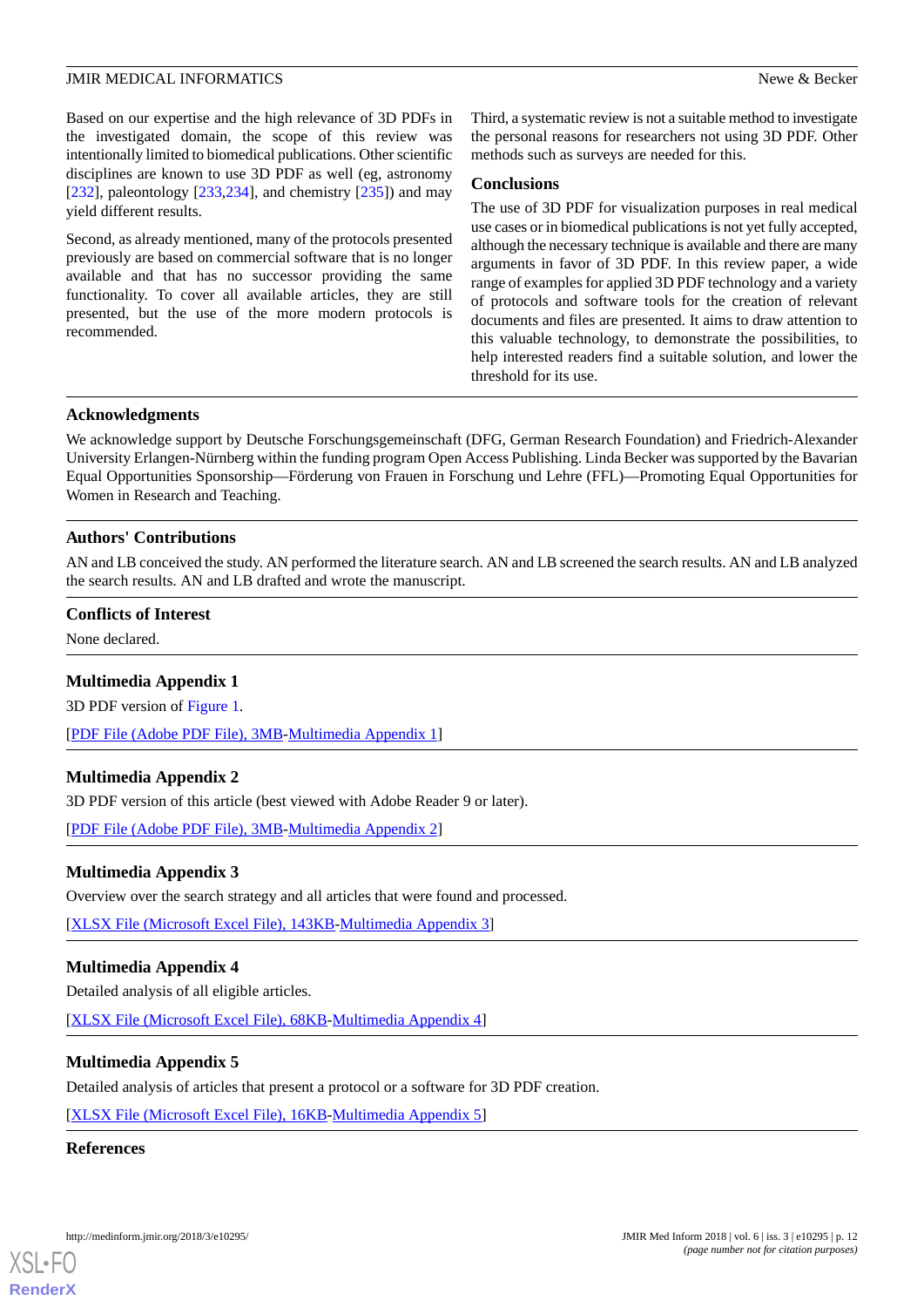- <span id="page-12-0"></span>1. International Organization for Standardization. 2017. ISO 32000-2:2017 Document management--portable document format--Part 2: PDF 2.0 URL: <https://www.iso.org/standard/63534.html> [accessed 2018-03-01] [[WebCite Cache ID](http://www.webcitation.org/

                                6xb077p9M) [6xb077p9M](http://www.webcitation.org/

                                6xb077p9M)]
- <span id="page-12-1"></span>2. Rico RD, Juanes Méndez JA, Mavar-Haramija M, Reina Perticone MA, Prats-Galino A. Possibilities of application of 3D-PDF documents to represent models and tridimensional images in medicine. 2014 Presented at: Second International Conference on Technological Ecosystems for Enhancing Multiculturality; Oct 1-3, 2014; Salamanca, Spain p. 53-56. [doi: [10.1145/2669711.2669878](http://dx.doi.org/10.1145/2669711.2669878)]
- <span id="page-12-3"></span><span id="page-12-2"></span>3. Newe A, Becker L, Schenk A. Application and evaluation of interactive 3D PDF for presenting and sharing planning results for liver surgery in clinical routine. PLoS One 2014;9(12):e115697 [\[FREE Full text](http://dx.plos.org/10.1371/journal.pone.0115697)] [doi: [10.1371/journal.pone.0115697](http://dx.doi.org/10.1371/journal.pone.0115697)] [Medline: [25551375](http://www.ncbi.nlm.nih.gov/entrez/query.fcgi?cmd=Retrieve&db=PubMed&list_uids=25551375&dopt=Abstract)]
- <span id="page-12-4"></span>4. Mavar-Haramija M, Prats-Galino A, Méndez JA, Puigdelívoll-Sánchez A, de Notaris M. Interactive 3D-PDF presentations for the simulation and quantification of extended endoscopic endonasal surgical approaches. J Med Syst 2015 Oct;39(10):127. [doi: [10.1007/s10916-015-0282-7](http://dx.doi.org/10.1007/s10916-015-0282-7)] [Medline: [26306875\]](http://www.ncbi.nlm.nih.gov/entrez/query.fcgi?cmd=Retrieve&db=PubMed&list_uids=26306875&dopt=Abstract)
- <span id="page-12-5"></span>5. ASTM International. 2008 Mar 01. PDF Healthcare best practices guide published URL: [https://www.astm.org/newsroom/](https://www.astm.org/newsroom/pdf-healthcare-best-practices-guide-published) [pdf-healthcare-best-practices-guide-published](https://www.astm.org/newsroom/pdf-healthcare-best-practices-guide-published) [accessed 2018-03-01] [[WebCite Cache ID 6xazlrn0L](http://www.webcitation.org/

                                6xazlrn0L)]
- <span id="page-12-6"></span>6. Association for Information and Image Management. 2008. Best practices-implementation guide for the portable document format healthcare URL: [http://www.aiim.org/documents/standards/PDF-h\\_Implementation\\_Guide\\_2008.pdf](http://www.aiim.org/documents/standards/PDF-h_Implementation_Guide_2008.pdf) [accessed 2018-05-01] [\[WebCite Cache ID 6QkHzfRns\]](http://www.webcitation.org/

                                6QkHzfRns)
- <span id="page-12-7"></span>7. Adobe Systems Incorporated. 2008 Jul 01. Document management—Portable document format—Part 1: PDF 1.7 URL: [http://wwwimages.adobe.com/content/dam/Adobe/en/devnet/pdf/pdfs/PDF32000\\_2008.pdf](http://wwwimages.adobe.com/content/dam/Adobe/en/devnet/pdf/pdfs/PDF32000_2008.pdf) [accessed 2018-05-01] [[WebCite](http://www.webcitation.org/

                                6S8xkrvPw) [Cache ID 6S8xkrvPw\]](http://www.webcitation.org/

                                6S8xkrvPw)
- <span id="page-12-8"></span>8. International Organization for Standardization. 2013. ISO 32000-1:2008 Document management--portable document format--Part 1: PDF 1.7 URL: [http://www.iso.org/iso/iso\\_catalogue/catalogue\\_tc/catalogue\\_detail.htm?csnumber=51502](http://www.iso.org/iso/iso_catalogue/catalogue_tc/catalogue_detail.htm?csnumber=51502) [accessed 2018-05-01] [\[WebCite Cache ID 6QkFZgVk9](http://www.webcitation.org/

                                6QkFZgVk9)]
- <span id="page-12-9"></span>9. PDF Association. PDF 2.0: The worldwide standard for electronic documents has evolved URL: [https://www.pdfa.org/](https://www.pdfa.org/intro/pdf-2-0-the-worldwide-standard-for-electronic-documents-has-evolved/) [intro/pdf-2-0-the-worldwide-standard-for-electronic-documents-has-evolved/](https://www.pdfa.org/intro/pdf-2-0-the-worldwide-standard-for-electronic-documents-has-evolved/) [accessed 2018-05-01] [\[WebCite Cache ID](http://www.webcitation.org/

                                6xb0LmX8M) [6xb0LmX8M\]](http://www.webcitation.org/

                                6xb0LmX8M)
- <span id="page-12-10"></span>10. Apple. 2004 May 27. MacOS X: System overview: the graphics and windowing environment URL: [https://web.archive.org/](https://web.archive.org/web/20040925095929/http://developer.apple.com/documentation/MacOSX/Conceptual/SystemOverview/SystemArchitecture/chapter_3_section_4.html) [web/20040925095929/http://developer.apple.com/documentation/MacOSX/Conceptual/SystemOverview/SystemArchitecture/](https://web.archive.org/web/20040925095929/http://developer.apple.com/documentation/MacOSX/Conceptual/SystemOverview/SystemArchitecture/chapter_3_section_4.html) chapter 3 section 4.html [accessed 2018-05-01] [WebCite Cache ID 707OBVPLP]
- <span id="page-12-12"></span><span id="page-12-11"></span>11. Adobe Systems Incorporated. PDF Reference, Fifth Edition, Adobe Portable Document Format, Version 1.6. 2004. URL: [https://wwwimages2.adobe.com/content/dam/acom/en/devnet/pdf/pdf\\_reference\\_archive/PDFReference16.pdf](https://wwwimages2.adobe.com/content/dam/acom/en/devnet/pdf/pdf_reference_archive/PDFReference16.pdf) [accessed 2018-05-01] [\[WebCite Cache ID 6xb0tF2Lx\]](http://www.webcitation.org/

                                6xb0tF2Lx)
- <span id="page-12-13"></span>12. 3dtest. 2004 Mar 11. Q&A: Richard D Benoit, Intel URL:<http://www.3d-test.com/contenu.php?id=418> [accessed 2018-05-01] [[WebCite Cache ID 6xb18rG94](http://www.webcitation.org/

                                6xb18rG94)]
- <span id="page-12-14"></span>13. ECMA International. Standard ECMA-363, Universal 3D File Format, 4th edition. Geneva: Ecma International; 2007 Jun. URL: <http://www.ecma-international.org/publications/files/ECMA-ST/ECMA-363%204th%20Edition.pdf> [accessed 2018-05-01] [\[WebCite Cache ID 6QkI44nqn\]](http://www.webcitation.org/

                                6QkI44nqn)
- <span id="page-12-15"></span>14. Dakan M. Acrobat Insider for AEC Professionals. 2006 Apr. Enter the third dimension: Acrobat 7.0 Professional makes working with 3D content easy and convenient URL: <http://www.cadalyst.com/aec/acrobat-insider-9-pdf-4614> [accessed 2018-06-12] [\[WebCite Cache ID 707QUWbUJ](http://www.webcitation.org/

                                707QUWbUJ)]
- <span id="page-12-16"></span>15. Adobe Systems Incorporated. Adobe Supplement to the ISO 32000, BaseVersion: 1.7, ExtensionLevel: 3. 2008 Jun. URL: [http://wwwimages.adobe.com/content/dam/Adobe/en/devnet/pdf/pdfs/adobe\\_supplement\\_iso32000.pdf](http://wwwimages.adobe.com/content/dam/Adobe/en/devnet/pdf/pdfs/adobe_supplement_iso32000.pdf) [accessed 2018-05-01] [[WebCite Cache ID 6xaz93gNe](http://www.webcitation.org/

                                6xaz93gNe)]
- <span id="page-12-17"></span>16. Vora K. Adobe Conversations. 2010 May 24. 3D Solutions update URL: [https://blogs.adobe.com/conversations/2010/05/](https://blogs.adobe.com/conversations/2010/05/3d_solutions_update.html) [3d\\_solutions\\_update.html](https://blogs.adobe.com/conversations/2010/05/3d_solutions_update.html) [accessed 2018-03-01] [\[WebCite Cache ID 6xaz2a98d](http://www.webcitation.org/

                                6xaz2a98d)]
- <span id="page-12-19"></span><span id="page-12-18"></span>17. Adobe Systems Incorporated. PDF Reference, Second edition, Adobe Portable Document Format, Version 1.3. URL: [https:/](https://wwwimages2.adobe.com/content/dam/acom/en/devnet/pdf/pdfs/pdf_reference_archives/PDFReference13.pdf) [/wwwimages2.adobe.com/content/dam/acom/en/devnet/pdf/pdfs/pdf\\_reference\\_archives/PDFReference13.pdf](https://wwwimages2.adobe.com/content/dam/acom/en/devnet/pdf/pdfs/pdf_reference_archives/PDFReference13.pdf) [accessed 2018-05-01] [\[WebCite Cache ID 6xb0wzaki](http://www.webcitation.org/

                                6xb0wzaki)]
- <span id="page-12-20"></span>18. Tory M, Möller T. Human factors in visualization research. IEEE Trans Vis Comput Graph 2004;10(1):72-84. [doi: [10.1109/TVCG.2004.1260759](http://dx.doi.org/10.1109/TVCG.2004.1260759)] [Medline: [15382699\]](http://www.ncbi.nlm.nih.gov/entrez/query.fcgi?cmd=Retrieve&db=PubMed&list_uids=15382699&dopt=Abstract)
- <span id="page-12-21"></span>19. Murienne J, Ziegler A, Ruthensteiner B. A 3D revolution in communicating science. Nature 2008 May 22;453(7194):450. [doi: [10.1038/453450d](http://dx.doi.org/10.1038/453450d)] [Medline: [18497796\]](http://www.ncbi.nlm.nih.gov/entrez/query.fcgi?cmd=Retrieve&db=PubMed&list_uids=18497796&dopt=Abstract)
- 20. Barnes DG, Vidiassov M, Ruthensteiner B, Fluke CJ, Quayle MR, McHenry CR. Embedding and publishing interactive, 3-dimensional, scientific figures in Portable Document Format (PDF) files. PLoS One 2013;8(9):e69446 [\[FREE Full text](http://dx.plos.org/10.1371/journal.pone.0069446)] [doi: [10.1371/journal.pone.0069446\]](http://dx.doi.org/10.1371/journal.pone.0069446) [Medline: [24086243\]](http://www.ncbi.nlm.nih.gov/entrez/query.fcgi?cmd=Retrieve&db=PubMed&list_uids=24086243&dopt=Abstract)
- 21. Maunsell J. Announcement regarding supplemental material. J Neurosci 2010;30(32):10599-10600 [\[FREE Full text\]](http://www.jneurosci.org/content/30/32/10599)
- 22. Elsevier. Interactive U3D models URL:<https://www.elsevier.com/authors/author-services/enrichments/interactive-u3d-models> [accessed 2018-03-01] [\[WebCite Cache ID 6xazzYWWN\]](http://www.webcitation.org/

                                6xazzYWWN)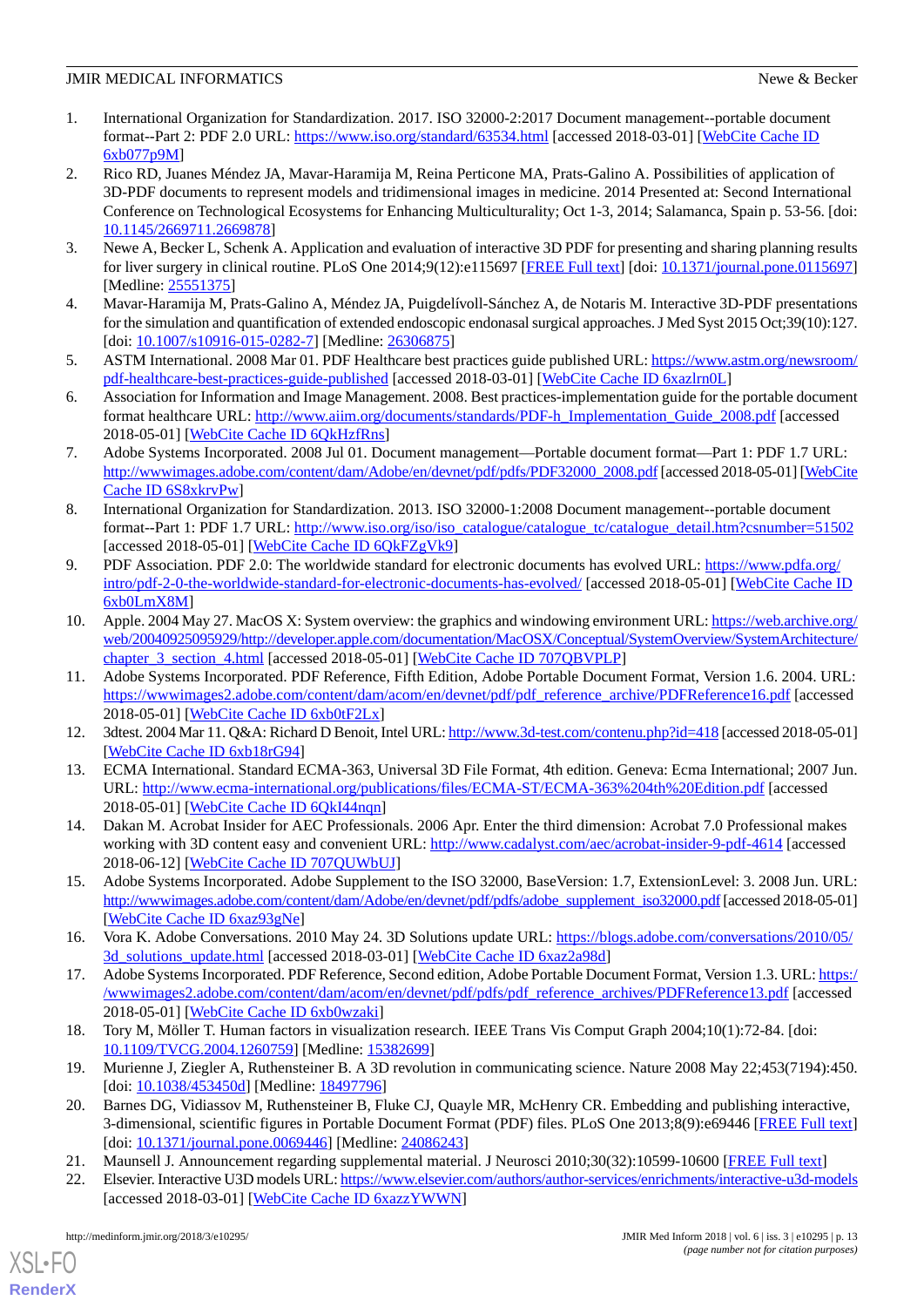- <span id="page-13-0"></span>23. Aalbersberg IJ, Cos Alvarez P, Jomier J, Marion C, Zudilova-Seinstra E. Bringing 3D visualization into the online research article. ISU 2014 Sep 19;34(1-2):27-37. [doi: [10.3233/ISU-140721](http://dx.doi.org/10.3233/ISU-140721)]
- <span id="page-13-2"></span><span id="page-13-1"></span>24. NCBI. PubMed URL:<https://www.ncbi.nlm.nih.gov/pubmed> [accessed 2018-06-12] [\[WebCite Cache ID 707iIG5La](http://www.webcitation.org/

                                707iIG5La)]
- <span id="page-13-3"></span>25. Google Scholar. URL: <https://scholar.google.de/> [accessed 2018-06-12] [\[WebCite Cache ID 707iKPOlo\]](http://www.webcitation.org/

                                707iKPOlo)
- 26. Moher D, Liberati A, Tetzlaff J, Altman DG. Preferred reporting items for systematic reviews and meta-analyses: the PRISMA statement. PLoS Med 2009 Jul 21;6(7):e1000097 [\[FREE Full text\]](http://dx.plos.org/10.1371/journal.pmed.1000097) [doi: [10.1371/journal.pmed.1000097\]](http://dx.doi.org/10.1371/journal.pmed.1000097) [Medline: [19621072](http://www.ncbi.nlm.nih.gov/entrez/query.fcgi?cmd=Retrieve&db=PubMed&list_uids=19621072&dopt=Abstract)]
- <span id="page-13-4"></span>27. Tabernero RR, Juanes MJ, Prats GA. New generation of three-dimensional tools to learn anatomy. J Med Syst 2017 May;41(5):88. [doi: [10.1007/s10916-017-0725-4\]](http://dx.doi.org/10.1007/s10916-017-0725-4) [Medline: [28405946](http://www.ncbi.nlm.nih.gov/entrez/query.fcgi?cmd=Retrieve&db=PubMed&list_uids=28405946&dopt=Abstract)]
- 28. Handschuh S, Schwaha T, Metscher BD. Showing their true colors: a practical approach to volume rendering from serial sections. BMC Dev Biol 2010 Apr 21;10:41 [\[FREE Full text\]](https://bmcdevbiol.biomedcentral.com/articles/10.1186/1471-213X-10-41) [doi: [10.1186/1471-213X-10-41](http://dx.doi.org/10.1186/1471-213X-10-41)] [Medline: [20409315\]](http://www.ncbi.nlm.nih.gov/entrez/query.fcgi?cmd=Retrieve&db=PubMed&list_uids=20409315&dopt=Abstract)
- 29. Prilusky J, Hodis E, Canner D, Decatur WA, Oberholser K, Martz E, et al. Proteopedia: a status report on the collaborative, 3D web-encyclopedia of proteins and other biomolecules. J Struct Biol 2011 Aug;175(2):244-252. [doi: [10.1016/j.jsb.2011.04.011\]](http://dx.doi.org/10.1016/j.jsb.2011.04.011)
- 30. Ziegler A. Broad application of non-invasive imaging techniques to echinoids and other echinoderm taxa. Zoosymposia 2012;7(1):53-70. [doi: [10.11646/zoosymposia.7.1.6\]](http://dx.doi.org/10.11646/zoosymposia.7.1.6)
- 31. Webb HK, Boshkovikj V, Fluke CJ, Truong VK, Hasan J, Baulin VA, et al. Bacterial attachment on sub-nanometrically smooth titanium substrata. Biofouling 2013;29(2):163-170. [doi: [10.1080/08927014.2012.757697\]](http://dx.doi.org/10.1080/08927014.2012.757697) [Medline: [23327438\]](http://www.ncbi.nlm.nih.gov/entrez/query.fcgi?cmd=Retrieve&db=PubMed&list_uids=23327438&dopt=Abstract)
- 32. Margulies DS, Böttger J, Watanabe A, Gorgolewski KJ. Visualizing the human connectome. Neuroimage 2013 Oct 15;80:445-461 [\[FREE Full text\]](http://linkinghub.elsevier.com/retrieve/pii/S1053-8119(13)00470-9) [doi: [10.1016/j.neuroimage.2013.04.111](http://dx.doi.org/10.1016/j.neuroimage.2013.04.111)] [Medline: [23660027\]](http://www.ncbi.nlm.nih.gov/entrez/query.fcgi?cmd=Retrieve&db=PubMed&list_uids=23660027&dopt=Abstract)
- 33. Breure L, Hoogerwerf M, van Horik R. Xpos're: a tool for rich Internet publications. Digit Hum Quart 2014;8(2).
- 34. Malkowsky Y, Jochum A. Three-dimensional reconstructions of pallial eyes in Pectinidae (Mollusca: Bivalvia). Acta Zool 2014 Jan 31;96(2):167-173. [doi: [10.1111/azo.12064](http://dx.doi.org/10.1111/azo.12064)]
- 35. Carbayo F, Francoy TM, Giribet G. Non-destructive imaging to describe a new species of land planarian (Platyhelminthes, Tricladida). Zool Scr 2016 Mar 03;45(5):566-578. [doi: [10.1111/zsc.12175\]](http://dx.doi.org/10.1111/zsc.12175)
- 36. Chung BS, Kim J, Chung MS. Integrated comics and visible Korean movies for laypeople's learning of systemic anatomy. Int J Morphol 2017 Sep;35(3):883-887. [doi: [10.4067/S0717-95022017000300014\]](http://dx.doi.org/10.4067/S0717-95022017000300014)
- 37. Laaß M, Schillinger B, Werneburg I. Neutron tomography and X-ray tomography as tools for the morphological investigation of non-mammalian Synapsids. Physics Procedia 2017;88:100-108. [doi: [10.1016/j.phpro.2017.06.013](http://dx.doi.org/10.1016/j.phpro.2017.06.013)]
- <span id="page-13-6"></span><span id="page-13-5"></span>38. Schachner ER, Sedlmayr JC, Schott R, Lyson TR, Sanders RK, Lambertz M. Pulmonary anatomy and a case of unilateral aplasia in a common snapping turtle (Chelydra serpentina): developmental perspectives on cryptodiran lungs. J Anat 2017 Dec; 231(6): 835-848. [doi: [10.1111/joa.12722\]](http://dx.doi.org/10.1111/joa.12722) [Medline: [29063595](http://www.ncbi.nlm.nih.gov/entrez/query.fcgi?cmd=Retrieve&db=PubMed&list_uids=29063595&dopt=Abstract)]
- <span id="page-13-8"></span>39. Chung BS, Chung MS. Homepage to distribute the anatomy learning contents including Visible Korean products, comics, and books. Anat Cell Biol 2018 Mar;51(1):7-13 [[FREE Full text](https://acbjournal.org/DOIx.php?id=10.5115/acb.2018.51.1.7)] [doi: [10.5115/acb.2018.51.1.7](http://dx.doi.org/10.5115/acb.2018.51.1.7)] [Medline: [29644104\]](http://www.ncbi.nlm.nih.gov/entrez/query.fcgi?cmd=Retrieve&db=PubMed&list_uids=29644104&dopt=Abstract)
- 40. Ziegler A, Mietchen D, Faber C, von Hausen W, Schöbel C, Sellerer M, et al. Effectively incorporating selected multimedia content into medical publications. BMC Med 2011 Feb 17;9:17 [\[FREE Full text\]](https://bmcmedicine.biomedcentral.com/articles/10.1186/1741-7015-9-17) [doi: [10.1186/1741-7015-9-17\]](http://dx.doi.org/10.1186/1741-7015-9-17) [Medline: [21329532](http://www.ncbi.nlm.nih.gov/entrez/query.fcgi?cmd=Retrieve&db=PubMed&list_uids=21329532&dopt=Abstract)]
- <span id="page-13-9"></span>41. Mavar-Haramija M, Prats-Galino A, Méndez J, Puigdelívoll-Sánchez A, de Notaris M. Simulation of surgical procedures and associated quantification methods by 3D PDF documents. 2014 Presented at: Second International Conference on Technological Ecosystems for Enhancing Multiculturality; Oct 1-3, 2014; Salamanca, Spain p. 57-62. [doi: [10.1145/2669711.2669879](http://dx.doi.org/10.1145/2669711.2669879)]
- 42. Park JS, Chung BS, Chung MS. Digital anatomy using the surface models in portable document format file for self-learning and evaluation. Digit Med 2017;3(3):133. [doi: 10.4103/digm.digm 29 17]
- 43. Wirkner CS, Richter S. Evolutionary morphology of the circulatory system in Peracarida (Malacostraca; Crustacea). Cladistics 2009;26(2):143-167. [doi: [10.1111/j.1096-0031.2009.00278.x\]](http://dx.doi.org/10.1111/j.1096-0031.2009.00278.x)
- 44. Ziegler A, Kunth M, Mueller S, Bock C, Pohmann R, Schröder L, et al. Application of magnetic resonance imaging in zoology. Zoomorphology 2011 Oct 13;130(4):227-254. [doi: [10.1007/s00435-011-0138-8](http://dx.doi.org/10.1007/s00435-011-0138-8)]
- <span id="page-13-7"></span>45. Ziegler A, Stock SR, Menze BH, Smith AB. Macro- and microstructural diversity of sea urchin teeth revealed by large-scale mircro-computed tomography survey. In: Proc SPIE 8506: Developments in X-Ray Tomography VIII. 2012 Presented at: SPIE Optical Engineering + Applications; Oct 17, 2012; San Diego, CA. [doi: [10.1117/12.930832\]](http://dx.doi.org/10.1117/12.930832)
- 46. Gaweł D, Danielewicz K, Nowak M. The method of geometrical comparison of 3-dimensional objects created from DICOM images. Stud Health Technol Inform 2012;176:273-276. [Medline: [22744507\]](http://www.ncbi.nlm.nih.gov/entrez/query.fcgi?cmd=Retrieve&db=PubMed&list_uids=22744507&dopt=Abstract)
- 47. van de Kamp T, Ershov A, Dos Santos Rolo T, Riedel A, Baumbach T. Insect imaging at the ANKA synchrotron radiation facility. Entomologie heute 2013;25:147-160.
- 48. Lautenschlager S, Rücklin M. Beyond the print-virtual paleontology in science publishing, outreach, and education. J Paleontol 2014 Jul 01;88(4):727-734 [[FREE Full text](http://europepmc.org/abstract/MED/26306051)] [doi: [10.1666/13-085\]](http://dx.doi.org/10.1666/13-085) [Medline: [26306051\]](http://www.ncbi.nlm.nih.gov/entrez/query.fcgi?cmd=Retrieve&db=PubMed&list_uids=26306051&dopt=Abstract)
- 49. Jocks I, Livingstone D, Rea PM. An investigation to examine the most appropriate methodology to capture historical and modern preserved anatomical specimens for use in the digital age to improve access: a pilot study. In: Proceedings of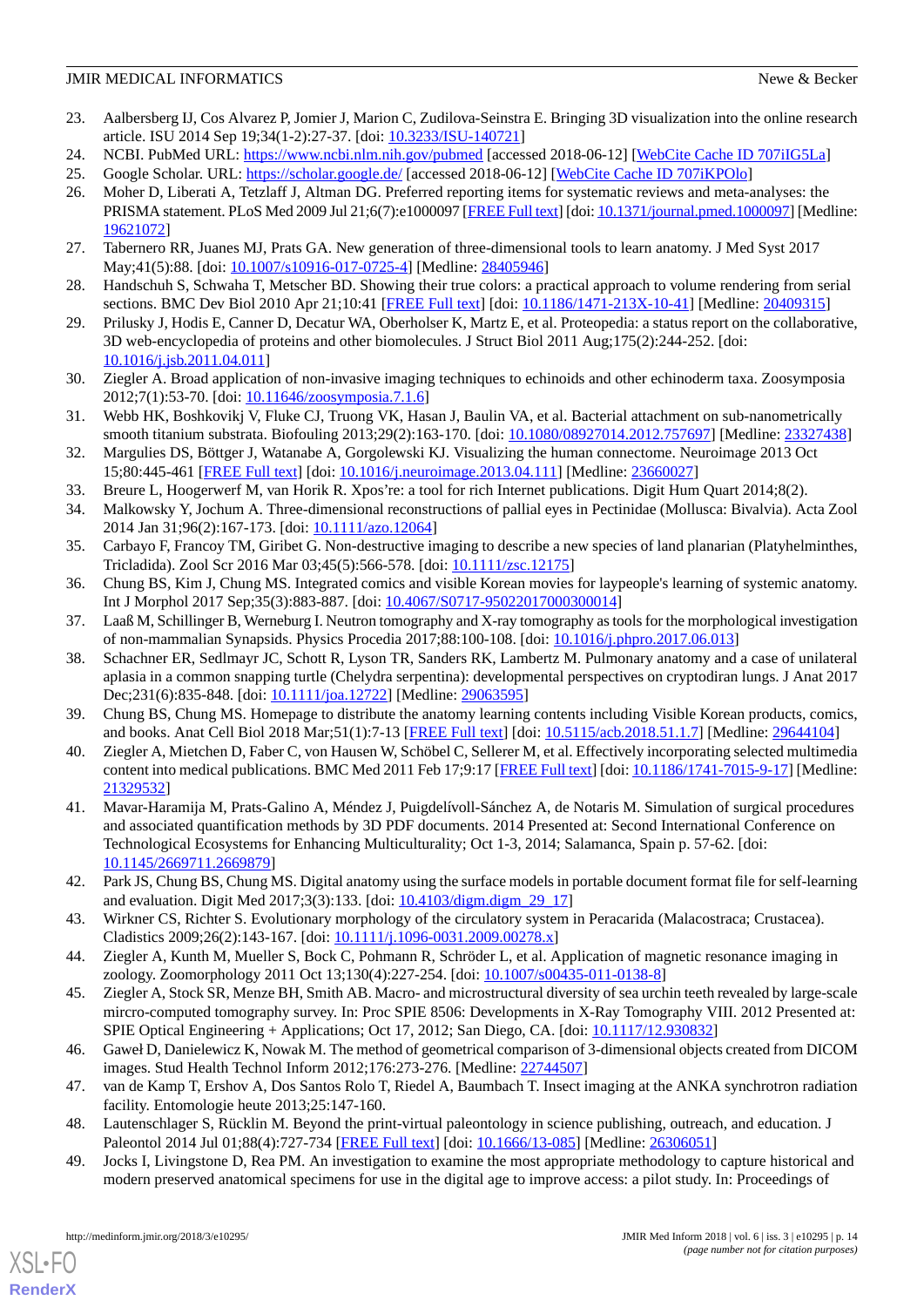INTED2015 Conference. 2015 Presented at: 9th International Technology, Education and Development Conference; Mar 2-4, 2015; Madrid, Spain p. 6377-6386.

- 50. Xavier JC, Allcock AL, Cherel Y, Lipinski MR, Pierce GJ, Rodhouse PG, et al. Future challenges in cephalopod research. J Mar Biol Assoc 2014 Jun 26;95(05):999-1015. [doi: [10.1017/S0025315414000782](http://dx.doi.org/10.1017/S0025315414000782)]
- 51. Newe A, Becker L. Using interactive 3D PDF for exploring complex biomedical data: experiences and solutions. Stud Health Technol Inform 2016;228:740-744. [doi: [10.3233/978-1-61499-678-1-740\]](http://dx.doi.org/10.3233/978-1-61499-678-1-740) [Medline: [27577484](http://www.ncbi.nlm.nih.gov/entrez/query.fcgi?cmd=Retrieve&db=PubMed&list_uids=27577484&dopt=Abstract)]
- 52. Williston AD. Charles Minot and the Harvard Embryological Collection: over a century of development. Breviora 2016 Apr;547(1):1-13. [doi: [10.3099/0006-9698-547.00.1\]](http://dx.doi.org/10.3099/0006-9698-547.00.1)
- <span id="page-14-0"></span>53. Lebrun R, Orliac MJ. Morphomuseum: an online platform for publication and storage of virtual specimens. Paleontol Soc Pap 2017 Apr 27;22:183-195. [doi: [10.1017/scs.2017.14](http://dx.doi.org/10.1017/scs.2017.14)]
- <span id="page-14-1"></span>54. Elbashti ME, Aswehlee AM, Sumita YI, Hattori M, Taniguchi H. The role of portable documentation format in three-dimensional interactive visualization in maxillofacial prosthetics. Int J Prosthodont 2018 Mar 28. [doi: [10.11607/ijp.5475\]](http://dx.doi.org/10.11607/ijp.5475) [Medline: [29590664\]](http://www.ncbi.nlm.nih.gov/entrez/query.fcgi?cmd=Retrieve&db=PubMed&list_uids=29590664&dopt=Abstract)
- <span id="page-14-15"></span>55. Kumar P, Ziegler A, Ziegler J, Uchanska-Ziegler B, Ziegler A. Grasping molecular structures through publication-integrated 3D models. Trends Biochem Sci 2008 Sep;33(9):408-412. [doi: [10.1016/j.tibs.2008.06.004\]](http://dx.doi.org/10.1016/j.tibs.2008.06.004) [Medline: [18672371\]](http://www.ncbi.nlm.nih.gov/entrez/query.fcgi?cmd=Retrieve&db=PubMed&list_uids=18672371&dopt=Abstract)
- <span id="page-14-5"></span>56. Barnes DG, Fluke CJ. Incorporating interactive three-dimensional graphics in astronomy research papers. New Astron 2008 Nov;13(8):599-605. [doi: [10.1016/j.newast.2008.03.008\]](http://dx.doi.org/10.1016/j.newast.2008.03.008)
- <span id="page-14-3"></span>57. Ruthensteiner B, Hess M. Embedding 3D models of biological specimens in PDF publications. Microsc Res Tech 2008 Nov;71(11):778-786. [doi: [10.1002/jemt.20618](http://dx.doi.org/10.1002/jemt.20618)] [Medline: [18785246\]](http://www.ncbi.nlm.nih.gov/entrez/query.fcgi?cmd=Retrieve&db=PubMed&list_uids=18785246&dopt=Abstract)
- <span id="page-14-9"></span>58. Kumar P, Ziegler A, Grahn A, Hee CS, Ziegler A. Leaving the structural ivory tower, assisted by interactive 3D PDF. Trends Biochem Sci 2010 Aug;35(8):419-422. [doi: [10.1016/j.tibs.2010.03.008](http://dx.doi.org/10.1016/j.tibs.2010.03.008)] [Medline: [20541422](http://www.ncbi.nlm.nih.gov/entrez/query.fcgi?cmd=Retrieve&db=PubMed&list_uids=20541422&dopt=Abstract)]
- <span id="page-14-10"></span>59. Ruthensteiner B, Baeumler N, Barnes DG. Interactive 3D volume rendering in biomedical publications. Micron 2010 Oct;41(7):886.e1-886.e17. [doi: [10.1016/j.micron.2010.03.010](http://dx.doi.org/10.1016/j.micron.2010.03.010)] [Medline: [20562000\]](http://www.ncbi.nlm.nih.gov/entrez/query.fcgi?cmd=Retrieve&db=PubMed&list_uids=20562000&dopt=Abstract)
- <span id="page-14-6"></span>60. de Boer BA, Soufan AT, Hagoort J, Mohun TJ, van den Hoff MJ, Hasman A, et al. The interactive presentation of 3D information obtained from reconstructed datasets and 3D placement of single histological sections with the 3D portable document format. Development 2011 Jan;138(1):159-167 [\[FREE Full text](http://dev.biologists.org/cgi/pmidlookup?view=long&pmid=21138978)] [doi: [10.1242/dev.051086\]](http://dx.doi.org/10.1242/dev.051086) [Medline: [21138978\]](http://www.ncbi.nlm.nih.gov/entrez/query.fcgi?cmd=Retrieve&db=PubMed&list_uids=21138978&dopt=Abstract)
- <span id="page-14-14"></span>61. Danz JC, Katsaros C. Three-dimensional portable document format: a simple way to present 3-dimensional data in an electronic publication. Am J Orthod Dentofacial Orthop 2011 Aug;140(2):274-276. [doi: [10.1016/j.ajodo.2011.04.010\]](http://dx.doi.org/10.1016/j.ajodo.2011.04.010) [Medline: [21803267](http://www.ncbi.nlm.nih.gov/entrez/query.fcgi?cmd=Retrieve&db=PubMed&list_uids=21803267&dopt=Abstract)]
- <span id="page-14-11"></span><span id="page-14-7"></span>62. Shin DS, Chung MS, Park JS, Park HS, Lee S, Moon YL, et al. Portable document format file showing the surface models of cadaver whole body. J Korean Med Sci 2012 Aug;27(8):849-856 [\[FREE Full text](https://jkms.org/DOIx.php?id=10.3346/jkms.2012.27.8.849)] [doi: [10.3346/jkms.2012.27.8.849](http://dx.doi.org/10.3346/jkms.2012.27.8.849)] [Medline: [22876049](http://www.ncbi.nlm.nih.gov/entrez/query.fcgi?cmd=Retrieve&db=PubMed&list_uids=22876049&dopt=Abstract)]
- <span id="page-14-16"></span>63. Phelps A, Naeger DM, Marcovici P. Embedding 3D radiology models in portable document format. AJR Am J Roentgenol 2012 Dec;199(6):1342-1344. [doi: [10.2214/AJR.12.8716](http://dx.doi.org/10.2214/AJR.12.8716)] [Medline: [23169728\]](http://www.ncbi.nlm.nih.gov/entrez/query.fcgi?cmd=Retrieve&db=PubMed&list_uids=23169728&dopt=Abstract)
- 64. Lautenschlager S. Palaeontology in the third dimension: a comprehensive guide for the integration of three-dimensional content in publications. Paläontol Z 2013 May 31;88(1):111-121. [doi: [10.1007/s12542-013-0184-2\]](http://dx.doi.org/10.1007/s12542-013-0184-2)
- <span id="page-14-12"></span>65. Mavar-Haramija M, Prats-Galino A, Escuder CB, Juanes Méndez JA, Puigdelívoll-Sánchez A. 3D PDF Technology combined with JavaScript functions enables the creation and visualization of interactive 3D presentations. 2013 Presented at: First International Conference on Technological Ecosystem for Enhancing Multiculturality; Nov 14-15, 2013; Salamanca, Spain p. 67-72. [doi: [10.1145/2536536.2536548](http://dx.doi.org/10.1145/2536536.2536548)]
- <span id="page-14-13"></span><span id="page-14-8"></span>66. Newe A, Ganslandt T. Simplified generation of biomedical 3D surface model data for embedding into 3D portable document format (PDF) files for publication and education. PLoS One 2013;8(11):e79004 [[FREE Full text\]](http://dx.plos.org/10.1371/journal.pone.0079004) [doi: [10.1371/journal.pone.0079004\]](http://dx.doi.org/10.1371/journal.pone.0079004) [Medline: [24260144](http://www.ncbi.nlm.nih.gov/entrez/query.fcgi?cmd=Retrieve&db=PubMed&list_uids=24260144&dopt=Abstract)]
- <span id="page-14-18"></span><span id="page-14-17"></span>67. van de Kamp T, dos Santos Rolo T, Vagovič P, Baumbach T, Riedel A. Three-dimensional reconstructions come to life--interactive 3D PDF animations in functional morphology. PLoS One 2014;9(7):e102355 [[FREE Full text](http://dx.plos.org/10.1371/journal.pone.0102355)] [doi: [10.1371/journal.pone.0102355\]](http://dx.doi.org/10.1371/journal.pone.0102355) [Medline: [25029366](http://www.ncbi.nlm.nih.gov/entrez/query.fcgi?cmd=Retrieve&db=PubMed&list_uids=25029366&dopt=Abstract)]
- 68. Newe A. Towards an easier creation of three-dimensional data for embedding into scholarly 3D PDF (Portable Document Format) files. PeerJ 2015;3:e794 [\[FREE Full text\]](https://dx.doi.org/10.7717/peerj.794) [doi: [10.7717/peerj.794\]](http://dx.doi.org/10.7717/peerj.794) [Medline: [25780759](http://www.ncbi.nlm.nih.gov/entrez/query.fcgi?cmd=Retrieve&db=PubMed&list_uids=25780759&dopt=Abstract)]
- <span id="page-14-2"></span>69. Newe A. Enriching scientific publications with interactive 3D PDF: an integrated toolbox for creating ready-to-publish figures. PeerJ Comp Sci 2016;2:e64. [doi: [10.7717/peerj-cs.64](http://dx.doi.org/10.7717/peerj-cs.64)]
- <span id="page-14-4"></span>70. Zhang N, Li Q, Jia H, Zhang M. U3D File format analyzing and 3DPDF generating method. In: Wang Y, editor. Advances in Image and Graphics Technologies. IGTA 2017. Communications in Computer and Information Science, vol 757. Singapore: Springer; 2017:136-146.
- 71. Brandner J, Newe A, Aichinger W, Linda B. An open source tool for creating model files for virtual volume rendering in PDF documents. In: Maier A, Deserno T, Handels H, Maier-Hein K, Palm C, Tolxdorff T, editors. Bildverarbeitung für die Medizin 2018. Informatik aktuell. Berlin: Springer; 2018:133-138.
- 72. Ganesan A, Wang F, Falzon C. Intramolecular interactions of L-phenylalanine: valence ionization spectra and orbital momentum distributions of its fragment molecules. J Comput Chem 2011 Feb;32(3):525-535. [doi: [10.1002/jcc.21639](http://dx.doi.org/10.1002/jcc.21639)] [Medline: [20806261](http://www.ncbi.nlm.nih.gov/entrez/query.fcgi?cmd=Retrieve&db=PubMed&list_uids=20806261&dopt=Abstract)]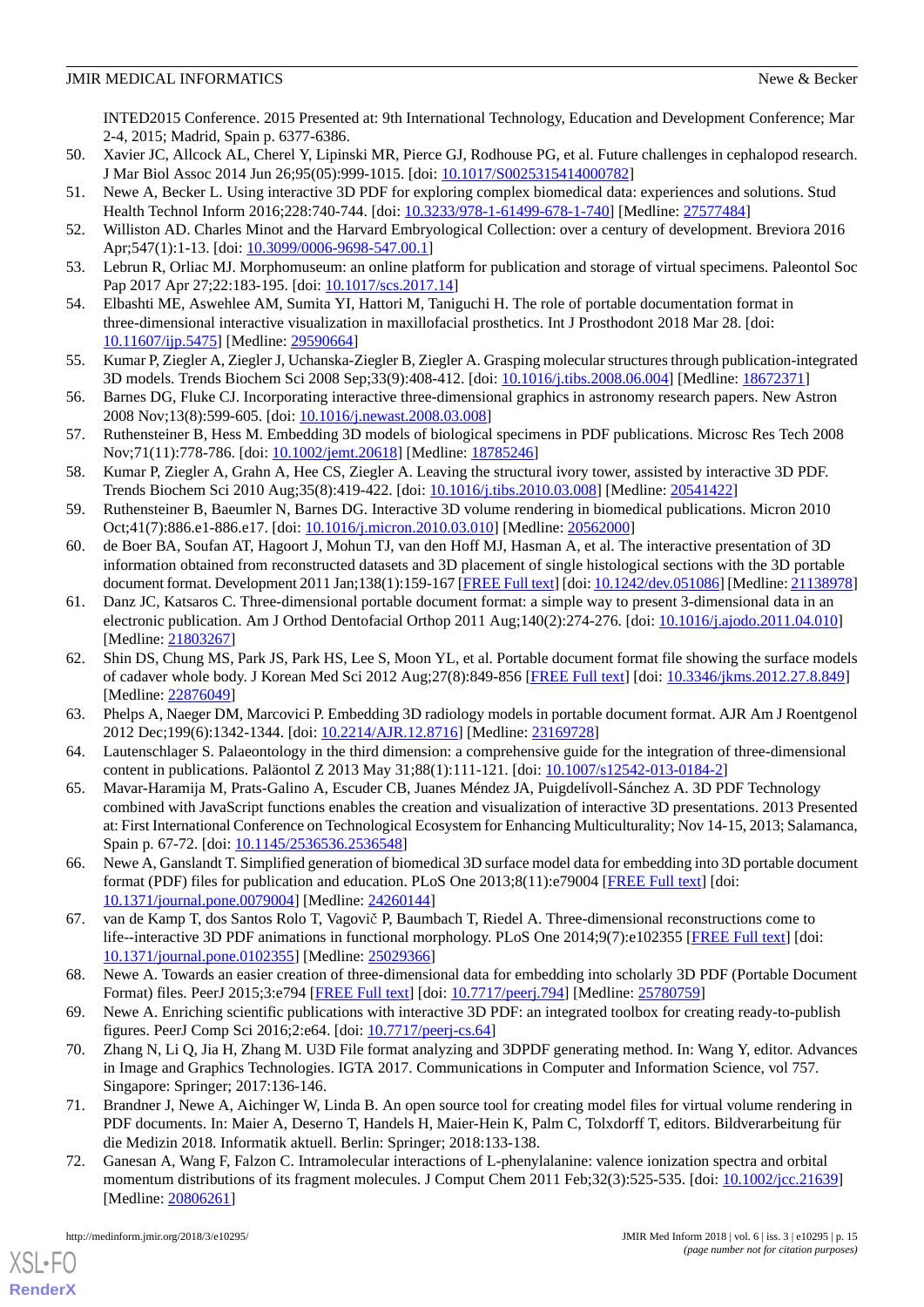- <span id="page-15-2"></span>73. Truong VK, Lapovok R, Estrin YS, Rundell S, Wang JY, Fluke CJ, et al. The influence of nano-scale surface roughness on bacterial adhesion to ultrafine-grained titanium. Biomaterials 2010 May;31(13):3674-3683. [doi: [10.1016/j.biomaterials.2010.01.071](http://dx.doi.org/10.1016/j.biomaterials.2010.01.071)] [Medline: [20163851\]](http://www.ncbi.nlm.nih.gov/entrez/query.fcgi?cmd=Retrieve&db=PubMed&list_uids=20163851&dopt=Abstract)
- 74. Strickfaden H, Zunhammer A, van Koningsbruggen S, Köhler D, Cremer T. 4D chromatin dynamics in cycling cells: Theodor Boveri's hypotheses revisited. Nucleus 2010;1(3):284-297 [\[FREE Full text](http://europepmc.org/abstract/MED/21327076)] [doi: [10.4161/nucl.1.3.11969\]](http://dx.doi.org/10.4161/nucl.1.3.11969) [Medline: [21327076](http://www.ncbi.nlm.nih.gov/entrez/query.fcgi?cmd=Retrieve&db=PubMed&list_uids=21327076&dopt=Abstract)]
- 75. Loll B, Rückert C, Hee CS, Saenger W, Uchanska-Ziegler B, Ziegler A. Loss of recognition by cross-reactive T cells and its relation to a C-terminus-induced conformational reorientation of an HLA-B\*2705-bound peptide. Protein Sci 2011 Feb;20(2):278-290 [[FREE Full text](http://dx.doi.org/10.1002/pro.559)] [doi: [10.1002/pro.559\]](http://dx.doi.org/10.1002/pro.559) [Medline: [21280120](http://www.ncbi.nlm.nih.gov/entrez/query.fcgi?cmd=Retrieve&db=PubMed&list_uids=21280120&dopt=Abstract)]
- 76. Lintner NG, Frankel KA, Tsutakawa SE, Alsbury DL, Copié V, Young MJ, et al. The structure of the CRISPR-associated protein Csa3 provides insight into the regulation of the CRISPR/Cas system. J Mol Biol 2011 Jan 28;405(4):939-955 [\[FREE](http://europepmc.org/abstract/MED/21093452) [Full text\]](http://europepmc.org/abstract/MED/21093452) [doi: [10.1016/j.jmb.2010.11.019](http://dx.doi.org/10.1016/j.jmb.2010.11.019)] [Medline: [21093452](http://www.ncbi.nlm.nih.gov/entrez/query.fcgi?cmd=Retrieve&db=PubMed&list_uids=21093452&dopt=Abstract)]
- 77. Uchanska-Ziegler B, Loll B, Fabian H, Hee CS, Saenger W, Ziegler A. HLA class I-associated diseases with a suspected autoimmune etiology: HLA-B27 subtypes as a model system. Eur J Cell Biol 2012 Apr;91(4):274-286. [doi: [10.1016/j.ejcb.2011.03.003\]](http://dx.doi.org/10.1016/j.ejcb.2011.03.003) [Medline: [21665321\]](http://www.ncbi.nlm.nih.gov/entrez/query.fcgi?cmd=Retrieve&db=PubMed&list_uids=21665321&dopt=Abstract)
- 78. Hee CS, Fabian H, Uchanska-Ziegler B, Ziegler A, Loll B. Comparative biophysical characterization of chicken β2-microglobulin. Biophys Chem 2012 Jun;167:26-35. [doi: [10.1016/j.bpc.2012.04.001](http://dx.doi.org/10.1016/j.bpc.2012.04.001)] [Medline: [22695053\]](http://www.ncbi.nlm.nih.gov/entrez/query.fcgi?cmd=Retrieve&db=PubMed&list_uids=22695053&dopt=Abstract)
- 79. Balke M, Ruthensteiner B, Warikar EL, Neven K, Hendrich L. Two new species of Limbodessus diving beetles from New Guinea - short verbal descriptions flanked by online content (digital photography, μCT scans, drawings and DNA sequence data). Biodivers Data J 2015(3):e7096 [[FREE Full text](http://europepmc.org/abstract/MED/26752969)] [doi: [10.3897/BDJ.3.e7096](http://dx.doi.org/10.3897/BDJ.3.e7096)] [Medline: [26752969\]](http://www.ncbi.nlm.nih.gov/entrez/query.fcgi?cmd=Retrieve&db=PubMed&list_uids=26752969&dopt=Abstract)
- <span id="page-15-1"></span><span id="page-15-0"></span>80. Chung BS, Kwon K, Shin BS, Chung MS. Peeled and piled volume models of the stomach made from a cadaver's sectioned images. Int J Morphol 2016 Sep;34(3):939-944. [doi: [10.4067/S0717-95022016000300020\]](http://dx.doi.org/10.4067/S0717-95022016000300020)
- 81. Shin DS, Park SK. Surface reconstruction and optimization of cerebral cortex for application use. J Craniofac Surg 2016 Mar;27(2):489-492. [doi: [10.1097/SCS.0000000000002352\]](http://dx.doi.org/10.1097/SCS.0000000000002352) [Medline: [26854785\]](http://www.ncbi.nlm.nih.gov/entrez/query.fcgi?cmd=Retrieve&db=PubMed&list_uids=26854785&dopt=Abstract)
- 82. Baeumler N, Haszprunar G, Ruthensteiner B. 3D interactive microanatomy of Omalogyra atomus (Philippi, 1841) (Gastropoda, Heterobranchia, Omalogyridae). Zoosymposia 2008;1:101-118. [doi: [10.11646/zoosymposia.1.1.9\]](http://dx.doi.org/10.11646/zoosymposia.1.1.9)
- 83. Ziegler A, Faber C, Mueller S, Bartolomaeus T. Systematic comparison and reconstruction of sea urchin (Echinoidea) internal anatomy: a novel approach using magnetic resonance imaging. BMC Biol 2008 Jul 23;6:33 [\[FREE Full text](https://bmcbiol.biomedcentral.com/articles/10.1186/1741-7007-6-33)] [doi: [10.1186/1741-7007-6-33\]](http://dx.doi.org/10.1186/1741-7007-6-33) [Medline: [18651948\]](http://www.ncbi.nlm.nih.gov/entrez/query.fcgi?cmd=Retrieve&db=PubMed&list_uids=18651948&dopt=Abstract)
- 84. Kumar P, Vahedi-Faridi A, Saenger W, Ziegler A, Uchanska-Ziegler B. Conformational changes within the HLA-A1:MAGE-A1 complex induced by binding of a recombinant antibody fragment with TCR-like specificity. Protein Sci 2009 Jan;18(1):37-49 [\[FREE Full text](http://dx.doi.org/10.1002/pro.4)] [doi: [10.1002/pro.4\]](http://dx.doi.org/10.1002/pro.4) [Medline: [19177349\]](http://www.ncbi.nlm.nih.gov/entrez/query.fcgi?cmd=Retrieve&db=PubMed&list_uids=19177349&dopt=Abstract)
- 85. Selvam L, Vasilyev V, Wang F. Methylation of zebularine: a quantum mechanical study incorporating interactive 3D pdf graphs. J Phys Chem B 2009 Aug 20;113(33):11496-11504. [doi: [10.1021/jp901678g](http://dx.doi.org/10.1021/jp901678g)] [Medline: [19637931](http://www.ncbi.nlm.nih.gov/entrez/query.fcgi?cmd=Retrieve&db=PubMed&list_uids=19637931&dopt=Abstract)]
- <span id="page-15-3"></span>86. Neusser TP, Heß M, Schrödl M. Tiny but complex - interactive 3D visualization of the interstitial acochlidian gastropod Pseudunela cornuta (Challis, 1970). Front Zool 2009 Sep 11;6:20 [[FREE Full text](https://frontiersinzoology.biomedcentral.com/articles/10.1186/1742-9994-6-20)] [doi: [10.1186/1742-9994-6-20\]](http://dx.doi.org/10.1186/1742-9994-6-20) [Medline: [19747373](http://www.ncbi.nlm.nih.gov/entrez/query.fcgi?cmd=Retrieve&db=PubMed&list_uids=19747373&dopt=Abstract)]
- 87. Kumar P, Vahedi-Faridi A, Saenger W, Merino E, López de Castro JA, Uchanska-Ziegler B, et al. Structural basis for T cell alloreactivity among three HLA-B14 and HLA-B27 antigens. J Biol Chem 2009 Oct 23;284(43):29784-29797 [\[FREE](http://www.jbc.org/cgi/pmidlookup?view=long&pmid=19617632) [Full text\]](http://www.jbc.org/cgi/pmidlookup?view=long&pmid=19617632) [doi: [10.1074/jbc.M109.038497\]](http://dx.doi.org/10.1074/jbc.M109.038497) [Medline: [19617632](http://www.ncbi.nlm.nih.gov/entrez/query.fcgi?cmd=Retrieve&db=PubMed&list_uids=19617632&dopt=Abstract)]
- 88. Ivanova EP, Truong VK, Wang JY, Berndt CC, Jones RT, Yusuf II, et al. Impact of nanoscale roughness of titanium thin film surfaces on bacterial retention. Langmuir 2010 Feb 02;26(3):1973-1982. [doi: [10.1021/la902623c](http://dx.doi.org/10.1021/la902623c)] [Medline: [19842625\]](http://www.ncbi.nlm.nih.gov/entrez/query.fcgi?cmd=Retrieve&db=PubMed&list_uids=19842625&dopt=Abstract)
- 89. Mitik-Dineva N, Wang J, Truong VK, Stoddart PR, Alexander MR, Albutt DJ, et al. Bacterial attachment on optical fibre surfaces. Biofouling 2010 May;26(4):461-471. [doi: [10.1080/08927011003753399](http://dx.doi.org/10.1080/08927011003753399)] [Medline: [20358429\]](http://www.ncbi.nlm.nih.gov/entrez/query.fcgi?cmd=Retrieve&db=PubMed&list_uids=20358429&dopt=Abstract)
- 90. Ziegler A, Ogurreck M, Steinke T, Beckmann F, Prohaska S, Ziegler A. Opportunities and challenges for digital morphology. Biol Direct 2010 Jul 06;5:45 [[FREE Full text](https://biologydirect.biomedcentral.com/articles/10.1186/1745-6150-5-45)] [doi: [10.1186/1745-6150-5-45\]](http://dx.doi.org/10.1186/1745-6150-5-45) [Medline: [20604956](http://www.ncbi.nlm.nih.gov/entrez/query.fcgi?cmd=Retrieve&db=PubMed&list_uids=20604956&dopt=Abstract)]
- 91. Ziegler A, Mooi R, Rolet G, De Ridder C. Origin and evolutionary plasticity of the gastric caecum in sea urchins (Echinodermata: Echinoidea). BMC Evol Biol 2010 Oct 18;10:313 [\[FREE Full text\]](https://bmcevolbiol.biomedcentral.com/articles/10.1186/1471-2148-10-313) [doi: [10.1186/1471-2148-10-313](http://dx.doi.org/10.1186/1471-2148-10-313)] [Medline: [20955602](http://www.ncbi.nlm.nih.gov/entrez/query.fcgi?cmd=Retrieve&db=PubMed&list_uids=20955602&dopt=Abstract)]
- 92. Ruthensteiner B, Schropel V, Haszprunar G. Anatomy and affinities of Micropilina minuta Waren, 1989 (Monoplacophora: Micropilinidae). J Mollus Stud 2010 Jun 09;76(4):323-332. [doi: [10.1093/mollus/eyq013\]](http://dx.doi.org/10.1093/mollus/eyq013)
- 93. Hartmann H, Hess M, Haszprunar G. Interactive 3D anatomy and affinities of Bathysciadiidae (Gastropoda, Cocculinoidea): Deep-sea limpets feeding on decaying cephalopod beaks. J Morphol 2011 Mar; 272(3): 259-279. [doi: [10.1002/jmor.10910](http://dx.doi.org/10.1002/jmor.10910)] [Medline: [21312226](http://www.ncbi.nlm.nih.gov/entrez/query.fcgi?cmd=Retrieve&db=PubMed&list_uids=21312226&dopt=Abstract)]
- 94. Brenzinger B, Neusser TP, Jörger KM, Schrödl M. Integrating 3D microanatomy and molecules: natural history of the Pacific freshwater slug Strubellia Odhner, 1937 (Heterobranchia: Acochlidia), with description of a new species. J Mollus Stud 2011;77(4):351-374. [doi: [10.1093/mollus/eyr027](http://dx.doi.org/10.1093/mollus/eyr027)]
- 95. Klußmann-Fricke B, Prendini L, Wirkner CS. Evolutionary morphology of the hemolymph vascular system in scorpions: a character analysis. Arthropod Struct Dev 2012 Nov;41(6):545-560. [doi: [10.1016/j.asd.2012.06.002\]](http://dx.doi.org/10.1016/j.asd.2012.06.002) [Medline: [22735399](http://www.ncbi.nlm.nih.gov/entrez/query.fcgi?cmd=Retrieve&db=PubMed&list_uids=22735399&dopt=Abstract)]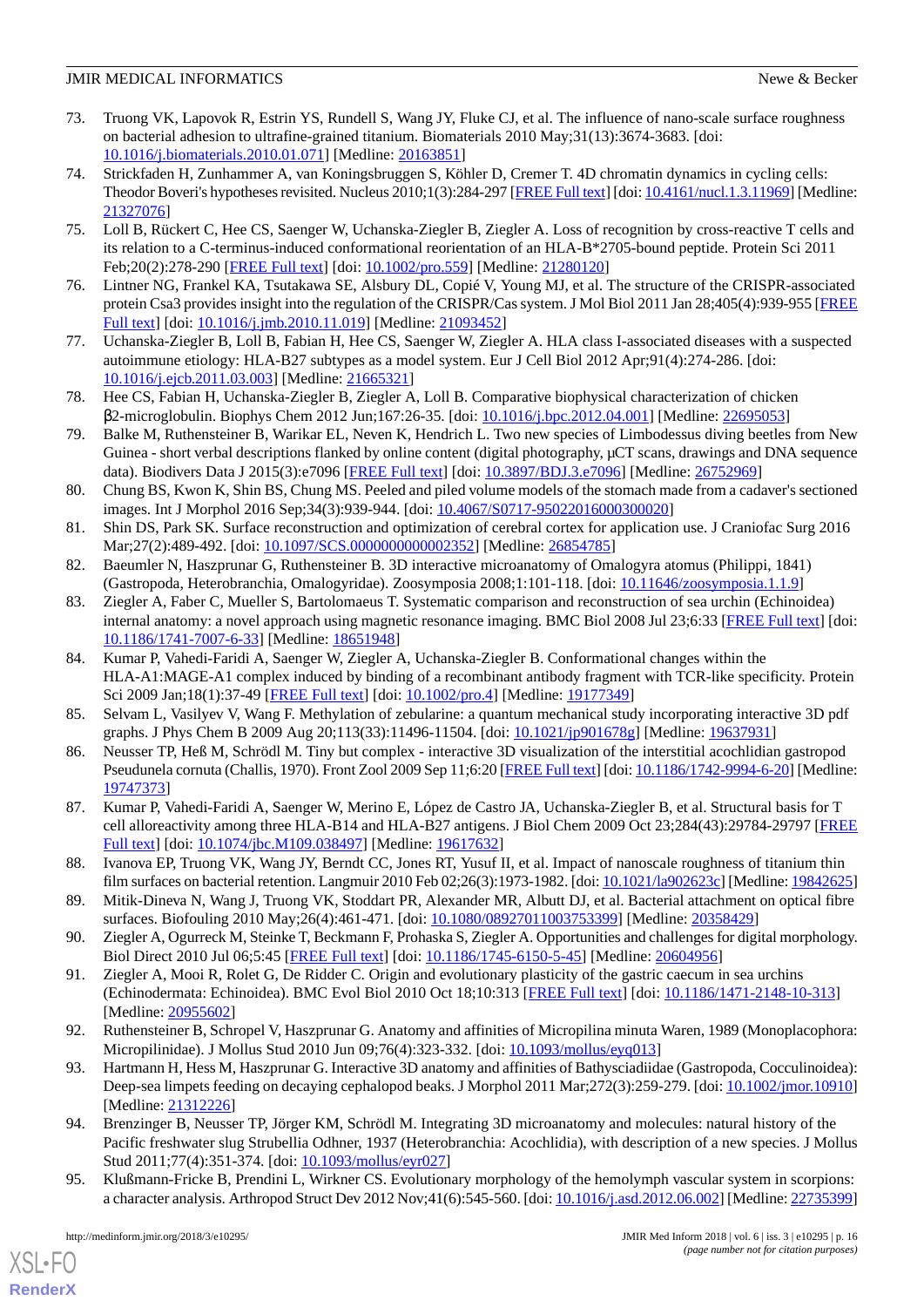- 96. Lipke E, Michalik P. Formation of primary sperm conjugates in a haplogyne spider (Caponiidae, Araneae) with remarks on the evolution of sperm conjugation in spiders. Arthropod Struct Dev 2012 Nov;41(6):561-573. [doi: [10.1016/j.asd.2012.08.001\]](http://dx.doi.org/10.1016/j.asd.2012.08.001) [Medline: [22982877\]](http://www.ncbi.nlm.nih.gov/entrez/query.fcgi?cmd=Retrieve&db=PubMed&list_uids=22982877&dopt=Abstract)
- 97. Genolini C, Pingault JB, Driss T, Côté S, Tremblay RE, Vitaro F, et al. KmL3D: a non-parametric algorithm for clustering joint trajectories. Comput Methods Programs Biomed 2013 Jan;109(1):104-111. [doi: [10.1016/j.cmpb.2012.08.016](http://dx.doi.org/10.1016/j.cmpb.2012.08.016)] [Medline: [23127283](http://www.ncbi.nlm.nih.gov/entrez/query.fcgi?cmd=Retrieve&db=PubMed&list_uids=23127283&dopt=Abstract)]
- 98. Faulwetter S, Vasileiadou A, Kouratoras M, Thanos D, Arvanitidis C. Micro-computed tomography: Introducing new dimensions to taxonomy. Zookeys 2013;4(263):1-45 [\[FREE Full text\]](http://europepmc.org/abstract/MED/23653515) [doi: [10.3897/zookeys.263.4261\]](http://dx.doi.org/10.3897/zookeys.263.4261) [Medline: [23653515](http://www.ncbi.nlm.nih.gov/entrez/query.fcgi?cmd=Retrieve&db=PubMed&list_uids=23653515&dopt=Abstract)]
- 99. Düring DN, Ziegler A, Thompson CK, Ziegler A, Faber C, Müller J, et al. The songbird syrinx morphome: a three-dimensional, high-resolution, interactive morphological map of the zebra finch vocal organ. BMC Biol 2013 Jan 08;11:1 [[FREE Full text](https://bmcbiol.biomedcentral.com/articles/10.1186/1741-7007-11-1)] [doi: [10.1186/1741-7007-11-1\]](http://dx.doi.org/10.1186/1741-7007-11-1) [Medline: [23294804\]](http://www.ncbi.nlm.nih.gov/entrez/query.fcgi?cmd=Retrieve&db=PubMed&list_uids=23294804&dopt=Abstract)
- 100. Hawe A, Heß M, Haszprunar G. 3D reconstruction of the anatomy of the ovoviviparous (?) freshwater gastropod Borysthenia naticina (Menke, 1845)(Ectobranchia: Valvatidae). J Mollus Stud 2013;79(3):191-201. [doi: [10.1093/mollus/eyt018](http://dx.doi.org/10.1093/mollus/eyt018)]
- 101. Kato A, Ziegler A, Higuchi N, Nakata K, Nakamura H, Ohno N. Aetiology, incidence and morphology of the C-shaped root canal system and its impact on clinical endodontics. Int Endod J 2014 Nov;47(11):1012-1033 [[FREE Full text](https://dx.doi.org/10.1111/iej.12256)] [doi: [10.1111/iej.12256](http://dx.doi.org/10.1111/iej.12256)] [Medline: [24483229](http://www.ncbi.nlm.nih.gov/entrez/query.fcgi?cmd=Retrieve&db=PubMed&list_uids=24483229&dopt=Abstract)]
- 102. Haszprunar G, Graf L, Hess M. 3D-anatomy of the ctenoglossate limpet Kaiparapelta (Vetigastropoda: Lepetelloidea). J Mollus Stud 2014 Jan 20;80(1):84-98. [doi: [10.1093/mollus/eyt051\]](http://dx.doi.org/10.1093/mollus/eyt051)
- 103. Hawe A, Paroll C, Haszprunar G. Interactive 3D-anatomical reconstruction and affinities of the hot-vent gastropod Xylodiscula analoga Waren & Bouchet, 2001 (Ectobranchia). J Mollus Stud 2014 Apr 08;80(3):315-325. [doi: [10.1093/mollus/eyu017](http://dx.doi.org/10.1093/mollus/eyu017)]
- 104. Judge J, Haszprunar G. The anatomy of Lepetella sierrai (Vetigastropoda, Lepetelloidea): implications for reproduction, feeding, and symbiosis in lepetellid limpets. Invertebr Biol 2014 Jul 02;133(4):324-339. [doi: [10.1111/ivb.12064](http://dx.doi.org/10.1111/ivb.12064)]
- 105. Ziegler A. Rediscovery of an internal organ in heart urchins (Echinoidea: Spatangoida): morphology and evolution of the intestinal caecum. Org Divers Evol 2014 Jul 9;14(4):383-395. [doi: [10.1007/s13127-014-0178-2\]](http://dx.doi.org/10.1007/s13127-014-0178-2)
- <span id="page-16-0"></span>106. Ziegler A, Lenihan J, Zachos LG, Faber C, Mooi R. Comparative morphology and phylogenetic significance of Gregory's diverticulum in sand dollars (Echinoidea: Clypeasteroida). Org Divers Evol 2015 Aug 28;16(1):141-166. [doi: [10.1007/s13127-015-0231-9\]](http://dx.doi.org/10.1007/s13127-015-0231-9)
- <span id="page-16-1"></span>107. Kato A, Ziegler A, Utsumi M, Ohno K, Takeichi T. Three-dimensional imaging of internal tooth structures: applications in dental education. J Oral Biosci 2016 Aug;58(3):100-111. [doi: [10.1016/j.job.2016.05.004](http://dx.doi.org/10.1016/j.job.2016.05.004)]
- <span id="page-16-2"></span>108. Kunze T, Heß M, Haszprunar G. 3D-interactive microanatomy of Ventsia tricarinata Warén & Bouchet, 1993 (Vetigastropoda: Seguenzioidea) from Pacific hydrothermal vents. J Mollus Stud 2016 Feb 17;82(3):366-377. [doi: [10.1093/mollus/eyw002](http://dx.doi.org/10.1093/mollus/eyw002)]
- 109. Day NJ, Earnshaw D, Salazar-Ferrer P, Walsh CJ. Preoperative mapping of fistula-in-ano: a new three-dimensional MRI-based modelling technique. Colorectal Dis 2013 Nov;15(11):e699-e701. [doi: [10.1111/codi.12438](http://dx.doi.org/10.1111/codi.12438)] [Medline: [24119050\]](http://www.ncbi.nlm.nih.gov/entrez/query.fcgi?cmd=Retrieve&db=PubMed&list_uids=24119050&dopt=Abstract)
- 110. de Bakker BS, de Jong KH, Hagoort J, Oostra RJ, Moorman AF. Towards a 3-dimensional atlas of the developing human embryo: the Amsterdam experience. Reprod Toxicol 2012 Sep;34(2):225-236. [doi: [10.1016/j.reprotox.2012.05.087](http://dx.doi.org/10.1016/j.reprotox.2012.05.087)] [Medline: [22640940](http://www.ncbi.nlm.nih.gov/entrez/query.fcgi?cmd=Retrieve&db=PubMed&list_uids=22640940&dopt=Abstract)]
- 111. de Doer BA, van den Berg G, de Boer PAJ, Moorman AFM, Ruijter JM. Growth of the developing mouse heart: an interactive qualitative and quantitative 3D atlas. Dev Biol 2012 Aug 15;368(2):203-213 [\[FREE Full text\]](http://linkinghub.elsevier.com/retrieve/pii/S0012-1606(12)00247-3) [doi: [10.1016/j.ydbio.2012.05.001](http://dx.doi.org/10.1016/j.ydbio.2012.05.001)] [Medline: [22617458](http://www.ncbi.nlm.nih.gov/entrez/query.fcgi?cmd=Retrieve&db=PubMed&list_uids=22617458&dopt=Abstract)]
- 112. Holliday CM, Tsai HP, Skiljan RJ, George ID, Pathan S. A 3D interactive model and atlas of the jaw musculature of Alligator mississippiensis. PLoS One 2013;8(6):e62806 [[FREE Full text](http://dx.plos.org/10.1371/journal.pone.0062806)] [doi: [10.1371/journal.pone.0062806\]](http://dx.doi.org/10.1371/journal.pone.0062806) [Medline: [23762228](http://www.ncbi.nlm.nih.gov/entrez/query.fcgi?cmd=Retrieve&db=PubMed&list_uids=23762228&dopt=Abstract)]
- 113. Lautenschlager S, Bright JA, Rayfield EJ. Digital dissection using contrast-enhanced computed tomography scanning to elucidate hard- and soft-tissue anatomy in the Common Buzzard Buteo buteo. J Anat 2014 Apr;224(4):412-431 [[FREE](https://dx.doi.org/10.1111/joa.12153) [Full text\]](https://dx.doi.org/10.1111/joa.12153) [doi: [10.1111/joa.12153](http://dx.doi.org/10.1111/joa.12153)] [Medline: [24350638\]](http://www.ncbi.nlm.nih.gov/entrez/query.fcgi?cmd=Retrieve&db=PubMed&list_uids=24350638&dopt=Abstract)
- 114. Quayle MR, Barnes DG, Kaluza OL, McHenry CR. An interactive three dimensional approach to anatomical description-the jaw musculature of the Australian laughing kookaburra (Dacelo novaeguineae). PeerJ 2014;2:e355 [\[FREE Full text\]](https://dx.doi.org/10.7717/peerj.355) [doi: [10.7717/peerj.355](http://dx.doi.org/10.7717/peerj.355)] [Medline: [24860694](http://www.ncbi.nlm.nih.gov/entrez/query.fcgi?cmd=Retrieve&db=PubMed&list_uids=24860694&dopt=Abstract)]
- 115. Jensen B, Moorman AF, Wang T. Structure and function of the hearts of lizards and snakes. Biol Rev Camb Philos Soc 2014 May;89(2):302-336. [doi: [10.1111/brv.12056\]](http://dx.doi.org/10.1111/brv.12056) [Medline: [23998743\]](http://www.ncbi.nlm.nih.gov/entrez/query.fcgi?cmd=Retrieve&db=PubMed&list_uids=23998743&dopt=Abstract)
- 116. Scherz MD, Ruthensteiner B, Vences M, Glaw F. A new microhylid frog, genus Rhombophryne, from northeastern Madagascar, and a re-description of R. serratopalpebrosa using micro-computed tomography. Zootaxa 2014 Sep 10;3860(6):547-560. [doi: [10.11646/zootaxa.3860.6.3](http://dx.doi.org/10.11646/zootaxa.3860.6.3)] [Medline: [25283290](http://www.ncbi.nlm.nih.gov/entrez/query.fcgi?cmd=Retrieve&db=PubMed&list_uids=25283290&dopt=Abstract)]
- 117. Xu XG. An exponential growth of computational phantom research in radiation protection, imaging, and radiotherapy: a review of the fifty-year history. Phys Med Biol 2014 Sep 21;59(18):R233-R302 [[FREE Full text](http://europepmc.org/abstract/MED/25144730)] [doi: [10.1088/0031-9155/59/18/R233](http://dx.doi.org/10.1088/0031-9155/59/18/R233)] [Medline: [25144730\]](http://www.ncbi.nlm.nih.gov/entrez/query.fcgi?cmd=Retrieve&db=PubMed&list_uids=25144730&dopt=Abstract)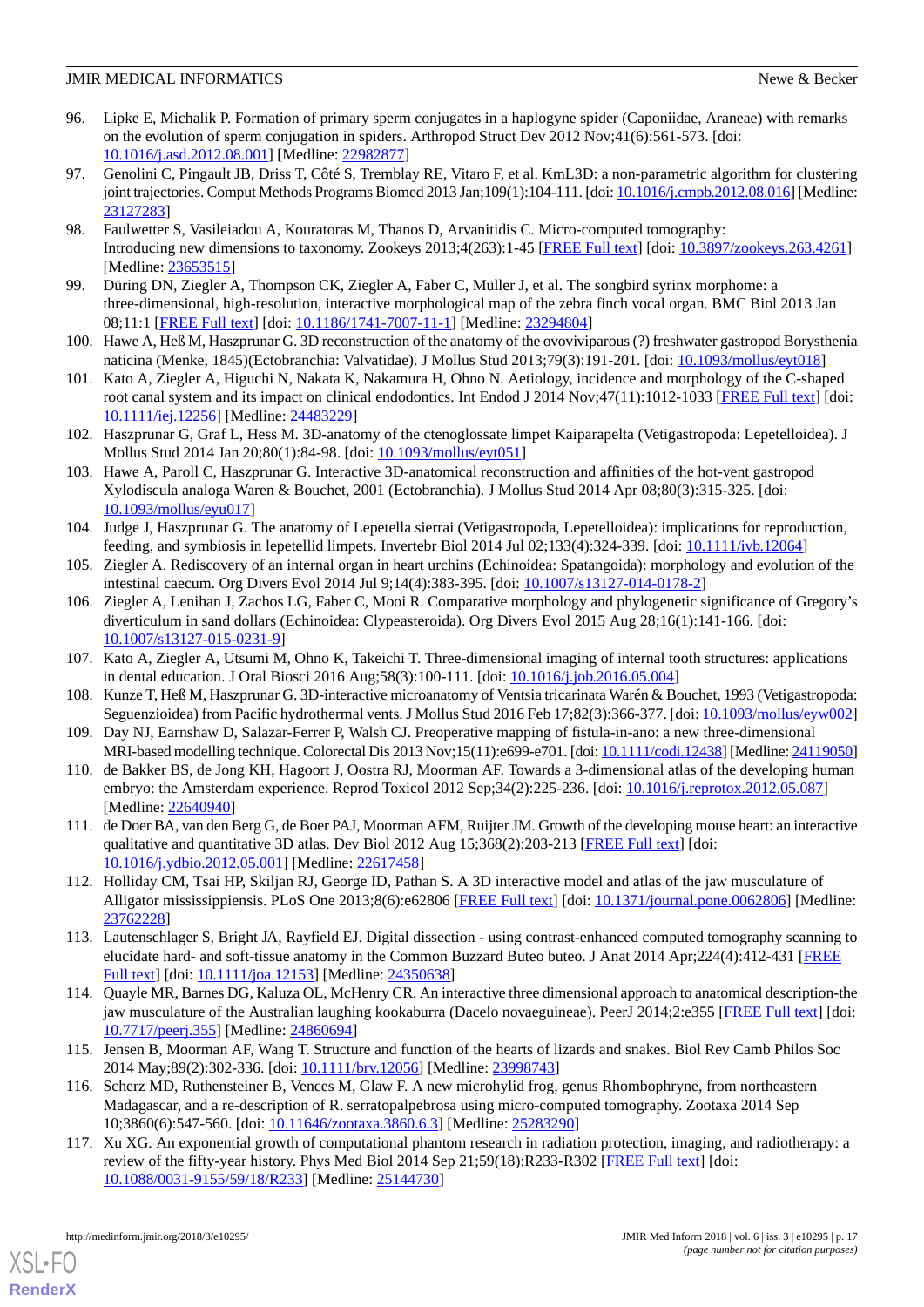- 118. Wu Y, Dabhoiwala NF, Hagoort J, Shan JL, Tan LW, Fang BJ, et al. 3D Topography of the young adult anal sphincter complex reconstructed from undeformed serial anatomical sections. PLoS One 2015;10(8):e0132226 [[FREE Full text\]](http://dx.plos.org/10.1371/journal.pone.0132226) [doi: [10.1371/journal.pone.0132226\]](http://dx.doi.org/10.1371/journal.pone.0132226) [Medline: [26305117](http://www.ncbi.nlm.nih.gov/entrez/query.fcgi?cmd=Retrieve&db=PubMed&list_uids=26305117&dopt=Abstract)]
- 119. Prötzel D, Ruthensteiner B, Scherz MD, Glaw F. Systematic revision of the Malagasy chameleons Calumma boettgeri and C. linotum (Squamata: Chamaeleonidae). Zootaxa 2015 Nov 25;4048(2):211-231. [Medline: [26624746\]](http://www.ncbi.nlm.nih.gov/entrez/query.fcgi?cmd=Retrieve&db=PubMed&list_uids=26624746&dopt=Abstract)
- <span id="page-17-0"></span>120. Porro LB, Richards CT. Digital dissection of the model organism Xenopus laevis using contrast-enhanced computed tomography. J Anat 2017 Aug;231(2):169-191. [doi: [10.1111/joa.12625](http://dx.doi.org/10.1111/joa.12625)] [Medline: [28547827\]](http://www.ncbi.nlm.nih.gov/entrez/query.fcgi?cmd=Retrieve&db=PubMed&list_uids=28547827&dopt=Abstract)
- 121. Truong VK, Rundell S, Lapovok R, Estrin Y, Wang JY, Berndt CC, et al. Effect of ultrafine-grained titanium surfaces on adhesion of bacteria. Appl Microbiol Biotechnol 2009 Jul;83(5):925-937. [doi: [10.1007/s00253-009-1944-5\]](http://dx.doi.org/10.1007/s00253-009-1944-5) [Medline: [19296098](http://www.ncbi.nlm.nih.gov/entrez/query.fcgi?cmd=Retrieve&db=PubMed&list_uids=19296098&dopt=Abstract)]
- 122. Bangs F, Welten M, Davey MG, Fisher M, Yin Y, Downie H, et al. Identification of genes downstream of the Shh signalling in the developing chick wing and syn-expressed with Hoxd13 using microarray and 3D computational analysis. Mech Dev 2010;127(9-12):428-441 [\[FREE Full text\]](http://linkinghub.elsevier.com/retrieve/pii/S0925-4773(10)00055-9) [doi: [10.1016/j.mod.2010.08.001\]](http://dx.doi.org/10.1016/j.mod.2010.08.001) [Medline: [20708683\]](http://www.ncbi.nlm.nih.gov/entrez/query.fcgi?cmd=Retrieve&db=PubMed&list_uids=20708683&dopt=Abstract)
- 123. Hee CS, Gao S, Loll B, Miller MM, Uchanska-Ziegler B, Daumke O, et al. Structure of a classical MHC class I molecule that binds "non-classical" ligands. PLoS Biol 2010 Dec 07;8(12):e1000557 [[FREE Full text](http://dx.plos.org/10.1371/journal.pbio.1000557)] [doi: [10.1371/journal.pbio.1000557\]](http://dx.doi.org/10.1371/journal.pbio.1000557) [Medline: [21151886\]](http://www.ncbi.nlm.nih.gov/entrez/query.fcgi?cmd=Retrieve&db=PubMed&list_uids=21151886&dopt=Abstract)
- 124. Neusser TP, Jörger KM, Schrödl M. Cryptic species in tropic sands--interactive 3D anatomy, molecular phylogeny and evolution of meiofaunal Pseudunelidae (Gastropoda, Acochlidia). PLoS One 2011;6(8):e23313 [[FREE Full text](http://dx.plos.org/10.1371/journal.pone.0023313)] [doi: [10.1371/journal.pone.0023313\]](http://dx.doi.org/10.1371/journal.pone.0023313) [Medline: [21912592](http://www.ncbi.nlm.nih.gov/entrez/query.fcgi?cmd=Retrieve&db=PubMed&list_uids=21912592&dopt=Abstract)]
- 125. van den Berg G, Moorman AF. Development of the pulmonary vein and the systemic venous sinus: an interactive 3D overview. PLoS One 2011;6(7):e22055 [[FREE Full text](http://dx.plos.org/10.1371/journal.pone.0022055)] [doi: [10.1371/journal.pone.0022055\]](http://dx.doi.org/10.1371/journal.pone.0022055) [Medline: [21779373](http://www.ncbi.nlm.nih.gov/entrez/query.fcgi?cmd=Retrieve&db=PubMed&list_uids=21779373&dopt=Abstract)]
- 126. Sizarov A, Ya J, de Boer BA, Lamers WH, Christoffels VM, Moorman AFM. Formation of the building plan of the human heart: morphogenesis, growth, and differentiation. Circulation 2011 Mar 15;123(10):1125-1135 [[FREE Full text](http://circ.ahajournals.org/cgi/pmidlookup?view=long&pmid=21403123)] [doi: [10.1161/CIRCULATIONAHA.110.980607\]](http://dx.doi.org/10.1161/CIRCULATIONAHA.110.980607) [Medline: [21403123\]](http://www.ncbi.nlm.nih.gov/entrez/query.fcgi?cmd=Retrieve&db=PubMed&list_uids=21403123&dopt=Abstract)
- <span id="page-17-1"></span>127. Haszprunar G, Speimann E, Hawe A, Heß M. Interactive 3D anatomy and affinities of the Hyalogyrinidae, basal Heterobranchia (Gastropoda) with a rhipidoglossate radula. Org Divers Evol 2011 Jun 19;11(3):201-236. [doi: [10.1007/s13127-011-0048-0\]](http://dx.doi.org/10.1007/s13127-011-0048-0)
- 128. Ivanova EP, Hasan J, Truong VK, Wang JY, Raveggi M, Fluke C, et al. The influence of nanoscopically thin silver films on bacterial viability and attachment. Appl Microbiol Biotechnol 2011 Aug;91(4):1149-1157. [doi: [10.1007/s00253-011-3195-5\]](http://dx.doi.org/10.1007/s00253-011-3195-5) [Medline: [21556922](http://www.ncbi.nlm.nih.gov/entrez/query.fcgi?cmd=Retrieve&db=PubMed&list_uids=21556922&dopt=Abstract)]
- 129. Sylva M, Li VS, Buffing AA, van Es JH, van den Born M, van der Velden S, et al. The BMP antagonist follistatin-like 1 is required for skeletal and lung organogenesis. PLoS One 2011;6(8):e22616 [\[FREE Full text\]](http://dx.plos.org/10.1371/journal.pone.0022616) [doi: [10.1371/journal.pone.0022616\]](http://dx.doi.org/10.1371/journal.pone.0022616) [Medline: [21826198](http://www.ncbi.nlm.nih.gov/entrez/query.fcgi?cmd=Retrieve&db=PubMed&list_uids=21826198&dopt=Abstract)]
- <span id="page-17-2"></span>130. Sizarov A, Devalla HD, Anderson RH, Passier R, Christoffels VM, Moorman AF. Molecular analysis of patterning of conduction tissues in the developing human heart. Circ Arrhythm Electrophysiol 2011 Aug;4(4):532-542 [[FREE Full text](http://circep.ahajournals.org/cgi/pmidlookup?view=long&pmid=21576278)] [doi: [10.1161/CIRCEP.111.963421](http://dx.doi.org/10.1161/CIRCEP.111.963421)] [Medline: [21576278\]](http://www.ncbi.nlm.nih.gov/entrez/query.fcgi?cmd=Retrieve&db=PubMed&list_uids=21576278&dopt=Abstract)
- 131. Ivanova EP, Truong VK, Webb HK, Baulin VA, Wang JY, Mohammodi N, et al. Differential attraction and repulsion of Staphylococcus aureus and Pseudomonas aeruginosa on molecularly smooth titanium films. Sci Rep 2011;1:165 [[FREE](http://dx.doi.org/10.1038/srep00165) [Full text\]](http://dx.doi.org/10.1038/srep00165) [doi: [10.1038/srep00165](http://dx.doi.org/10.1038/srep00165)] [Medline: [22355680\]](http://www.ncbi.nlm.nih.gov/entrez/query.fcgi?cmd=Retrieve&db=PubMed&list_uids=22355680&dopt=Abstract)
- 132. Sizarov A, Lamers WH, Mohun TJ, Brown NA, Anderson RH, Moorman AF. Three-dimensional and molecular analysis of the arterial pole of the developing human heart. J Anat 2012 Apr;220(4):336-349 [\[FREE Full text\]](http://dx.doi.org/10.1111/j.1469-7580.2012.01474.x) [doi: [10.1111/j.1469-7580.2012.01474.x\]](http://dx.doi.org/10.1111/j.1469-7580.2012.01474.x) [Medline: [22296102\]](http://www.ncbi.nlm.nih.gov/entrez/query.fcgi?cmd=Retrieve&db=PubMed&list_uids=22296102&dopt=Abstract)
- 133. Brand J, Smith ES, Schwefel D, Lapatsina L, Poole K, Omerbašić D, et al. A stomatin dimer modulates the activity of acid-sensing ion channels. EMBO J 2012 Aug 29;31(17):3635-3646 [[FREE Full text](http://emboj.embopress.org/cgi/pmidlookup?view=long&pmid=22850675)] [doi: [10.1038/emboj.2012.203\]](http://dx.doi.org/10.1038/emboj.2012.203) [Medline: [22850675](http://www.ncbi.nlm.nih.gov/entrez/query.fcgi?cmd=Retrieve&db=PubMed&list_uids=22850675&dopt=Abstract)]
- 134. Baeumler N, Haszprunar G, Ruthensteiner B. Development of the excretory system in a polyplacophoran mollusc: stages in metanephridial system development. Front Zool 2012 Sep 14;9(1):23 [\[FREE Full text\]](https://frontiersinzoology.biomedcentral.com/articles/10.1186/1742-9994-9-23) [doi: [10.1186/1742-9994-9-23](http://dx.doi.org/10.1186/1742-9994-9-23)] [Medline: [22973977](http://www.ncbi.nlm.nih.gov/entrez/query.fcgi?cmd=Retrieve&db=PubMed&list_uids=22973977&dopt=Abstract)]
- 135. Deans AR, Mikó I, Wipfler B, Friedrich F. Evolutionary phenomics and the emerging enlightenment of arthropod systematics. Invert Systematics 2012;26(3):323. [doi: [10.1071/IS12063](http://dx.doi.org/10.1071/IS12063)]
- 136. de Boer BA, van den Berg G, Soufan AT, de Boer PA, Hagoort J, van den Hoff MJ, et al. Measurement and 3D-visualization of cell-cycle length using double labelling with two thymidine analogues applied in early heart development. PLoS One 2012;7(10):e47719 [\[FREE Full text](http://dx.plos.org/10.1371/journal.pone.0047719)] [doi: [10.1371/journal.pone.0047719\]](http://dx.doi.org/10.1371/journal.pone.0047719) [Medline: [23091641\]](http://www.ncbi.nlm.nih.gov/entrez/query.fcgi?cmd=Retrieve&db=PubMed&list_uids=23091641&dopt=Abstract)
- 137. Nakamura MJ, Terai J, Okubo R, Hotta K, Oka K. Three-dimensional anatomy of the Ciona intestinalis tailbud embryo at single-cell resolution. Dev Biol 2012 Dec 15;372(2):274-284 [[FREE Full text](http://linkinghub.elsevier.com/retrieve/pii/S0012-1606(12)00513-1)] [doi: [10.1016/j.ydbio.2012.09.007\]](http://dx.doi.org/10.1016/j.ydbio.2012.09.007) [Medline: [23022659](http://www.ncbi.nlm.nih.gov/entrez/query.fcgi?cmd=Retrieve&db=PubMed&list_uids=23022659&dopt=Abstract)]
- 138. Brenzinger B, Padula V, Schrödl M. Insemination by a kiss? Interactive 3D-microanatomy, biology and systematics of the mesopsammic cephalaspidean sea slug Pluscula cuica Marcus, 1953 from Brazil (Gastropoda: Euopisthobranchia: Philinoglossidae). Org Divers Evol 2012 Jun 12;13(1):33-54. [doi: [10.1007/s13127-012-0093-3\]](http://dx.doi.org/10.1007/s13127-012-0093-3)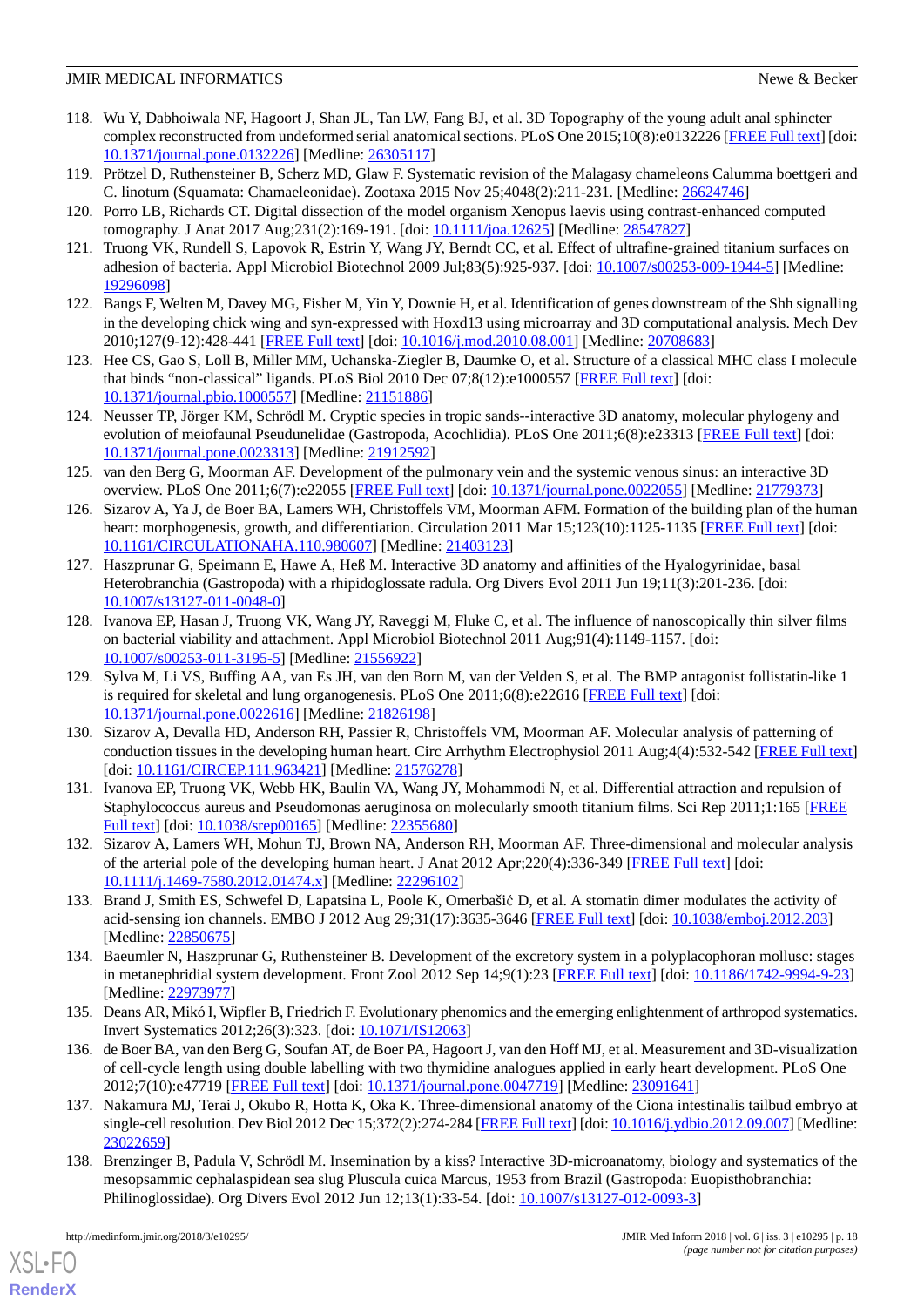- 139. Jensen B, van den Berg G, van den Doel R, Oostra RJ, Wang T, Moorman AF. Development of the hearts of lizards and snakes and perspectives to cardiac evolution. PLoS One 2013;8(6):e63651 [\[FREE Full text\]](http://dx.plos.org/10.1371/journal.pone.0063651) [doi: [10.1371/journal.pone.0063651\]](http://dx.doi.org/10.1371/journal.pone.0063651) [Medline: [23755108](http://www.ncbi.nlm.nih.gov/entrez/query.fcgi?cmd=Retrieve&db=PubMed&list_uids=23755108&dopt=Abstract)]
- 140. Brenzinger B, Haszprunar G, Schrödl M. At the limits of a successful body plan 3D microanatomy, histology and evolution of Helminthope (Mollusca: Heterobranchia: Rhodopemorpha), the most worm-like gastropod. Front Zool 2013 Jun 28;10(1):37 [[FREE Full text\]](https://frontiersinzoology.biomedcentral.com/articles/10.1186/1742-9994-10-37) [doi: [10.1186/1742-9994-10-37](http://dx.doi.org/10.1186/1742-9994-10-37)] [Medline: [23809165](http://www.ncbi.nlm.nih.gov/entrez/query.fcgi?cmd=Retrieve&db=PubMed&list_uids=23809165&dopt=Abstract)]
- 141. Giraud-Billoud M, Gamarra-Luques C, Castro-Vazquez A. Functional anatomy of male copulatory organs of Pomacea canaliculata (Caenogastropoda, Ampullariidae). Zoomorphology 2012 Dec 15;132(2):129-143. [doi: [10.1007/s00435-012-0183-y\]](http://dx.doi.org/10.1007/s00435-012-0183-y)
- 142. White MA, Benson RB, Tischler TR, Hocknull SA, Cook AG, Barnes DG, et al. New Australovenator hind limb elements pertaining to the holotype reveal the most complete Neovenatorid leg. PLoS One 2013;8(7):e68649 [[FREE Full text](http://dx.plos.org/10.1371/journal.pone.0068649)] [doi: [10.1371/journal.pone.0068649\]](http://dx.doi.org/10.1371/journal.pone.0068649) [Medline: [23894328](http://www.ncbi.nlm.nih.gov/entrez/query.fcgi?cmd=Retrieve&db=PubMed&list_uids=23894328&dopt=Abstract)]
- 143. Schulz-Mirbach T, Heß M, Metscher BD, Ladich F. A unique swim bladder-inner ear connection in a teleost fish revealed by a combined high-resolution microtomographic and three-dimensional histological study. BMC Biol 2013 Jul 04;11:75 [[FREE Full text](https://bmcbiol.biomedcentral.com/articles/10.1186/1741-7007-11-75)] [doi: [10.1186/1741-7007-11-75\]](http://dx.doi.org/10.1186/1741-7007-11-75) [Medline: [23826967](http://www.ncbi.nlm.nih.gov/entrez/query.fcgi?cmd=Retrieve&db=PubMed&list_uids=23826967&dopt=Abstract)]
- 144. Schulz-Mirbach T, Heß M, Metscher BD. Sensory epithelia of the fish inner ear in 3D: studied with high-resolution contrast enhanced microCT. Front Zool 2013 Oct 27;10(1):63 [\[FREE Full text\]](https://frontiersinzoology.biomedcentral.com/articles/10.1186/1742-9994-10-63) [doi: [10.1186/1742-9994-10-63](http://dx.doi.org/10.1186/1742-9994-10-63)] [Medline: [24160754\]](http://www.ncbi.nlm.nih.gov/entrez/query.fcgi?cmd=Retrieve&db=PubMed&list_uids=24160754&dopt=Abstract)
- 145. Kohnert P, Brenzinger B, Jensen KR, Schrödl M. 3D- microanatomy of the semiterrestrial slug Gascoignella aprica Jensen, 1985—a basal plakobranchacean sacoglossan (Gastropoda, Panpulmonata). Org Divers Evol 2013 Jun 19;13(4):583-603. [doi: [10.1007/s13127-013-0142-6](http://dx.doi.org/10.1007/s13127-013-0142-6)]
- 146. Schulz-Mirbach T, Ladich F, Plath M, Metscher BD, Heß M. Are accessory hearing structures linked to inner ear morphology? Insights from 3D orientation patterns of ciliary bundles in three cichlid species. Front Zool 2014 Mar 19;11(1):25 [\[FREE](https://frontiersinzoology.biomedcentral.com/articles/10.1186/1742-9994-11-25) [Full text\]](https://frontiersinzoology.biomedcentral.com/articles/10.1186/1742-9994-11-25) [doi: [10.1186/1742-9994-11-25](http://dx.doi.org/10.1186/1742-9994-11-25)] [Medline: [24645675](http://www.ncbi.nlm.nih.gov/entrez/query.fcgi?cmd=Retrieve&db=PubMed&list_uids=24645675&dopt=Abstract)]
- 147. Hawe A, Haszprunar G. 3D-microanatomy and histology of the hydrothermal vent gastropod Lurifax vitreus Warén & Bouchet, 2001 (Heterobranchia: Orbitestellidae) and comparisons with Ectobranchia. Org Divers Evol 2014;14:43-55. [doi: [10.1007/s13127-013-0155-1\]](http://dx.doi.org/10.1007/s13127-013-0155-1)
- 148. Fernández R, Kvist S, Lenihan J, Giribet G, Ziegler A. Sine systemate chaos? A versatile tool for earthworm taxonomy: non-destructive imaging of freshly fixed and museum specimens using micro-computed tomography. PLoS One 2014;9(5):e96617 [\[FREE Full text](http://dx.plos.org/10.1371/journal.pone.0096617)] [doi: [10.1371/journal.pone.0096617\]](http://dx.doi.org/10.1371/journal.pone.0096617) [Medline: [24837238](http://www.ncbi.nlm.nih.gov/entrez/query.fcgi?cmd=Retrieve&db=PubMed&list_uids=24837238&dopt=Abstract)]
- 149. Cox PG, Faulkes CG. Digital dissection of the masticatory muscles of the naked mole-rat, Heterocephalus glaber (Mammalia, Rodentia). PeerJ 2014;2:e448 [[FREE Full text](https://dx.doi.org/10.7717/peerj.448)] [doi: [10.7717/peerj.448](http://dx.doi.org/10.7717/peerj.448)] [Medline: [25024917](http://www.ncbi.nlm.nih.gov/entrez/query.fcgi?cmd=Retrieve&db=PubMed&list_uids=25024917&dopt=Abstract)]
- 150. Sizarov A, de Bakker BS, Klein K, Ohlerth S. Building foundations for transcatheter intervascular anastomoses: 3D anatomy of the great vessels in large experimental animals. Interact Cardiovasc Thorac Surg 2014 Oct;19(4):543-551. [doi: [10.1093/icvts/ivu210](http://dx.doi.org/10.1093/icvts/ivu210)] [Medline: [24994699\]](http://www.ncbi.nlm.nih.gov/entrez/query.fcgi?cmd=Retrieve&db=PubMed&list_uids=24994699&dopt=Abstract)
- 151. Lehmann T, Heß M, Wanner G, Melzer RR. Dissecting a neuron network: FIB-SEM-based 3D-reconstruction of the visual neuropils in the sea spider Achelia langi (Dohrn, 1881) (Pycnogonida). BMC Biol 2014 Aug 13;12:59 [\[FREE Full text\]](https://bmcbiol.biomedcentral.com/articles/10.1186/s12915-014-0059-3) [doi: [10.1186/s12915-014-0059-3](http://dx.doi.org/10.1186/s12915-014-0059-3)] [Medline: [25285383\]](http://www.ncbi.nlm.nih.gov/entrez/query.fcgi?cmd=Retrieve&db=PubMed&list_uids=25285383&dopt=Abstract)
- 152. Kucharzewski C, Raselimanana AP, Wang C, Glaw F. A taxonomic mystery for more than 150 years: Identity, systematic position and Malagasy origin of the snake Elapotinus picteti Jan, 1862, and synonymy of Exallodontophis Cadle, 1999 (Serpentes: Lamprophiidae). Zootaxa 2014 Aug 14;3852(2):179-202. [Medline: [25284393](http://www.ncbi.nlm.nih.gov/entrez/query.fcgi?cmd=Retrieve&db=PubMed&list_uids=25284393&dopt=Abstract)]
- 153. Brenzinger B, Wilson NG, Schrödl M. Microanatomy of shelled Koloonella cf. minutissima (Laseron, 1951) (Gastropoda: 'lower' Heterobranchia: Murchisonellidae) does not contradict a sister-group relationship with enigmatic Rhodopemorpha slugs. J Mollus Stud 2014 Jun 27;80(5):518-540. [doi: [10.1093/mollus/eyu036\]](http://dx.doi.org/10.1093/mollus/eyu036)
- 154. Scherz MD, Ruthensteiner B, Vieites DR, Vences M, Glaw F. Two new microhylid frogs of the genus Rhombophryne with superciliary spines from the Tsaratanana Massif in Northern Madagascar. Herpetologica 2015 Dec;71(4):310-321. [doi: [10.1655/HERPETOLOGICA-D-14-00048\]](http://dx.doi.org/10.1655/HERPETOLOGICA-D-14-00048)
- 155. Schwaha TF, Handschuh S, Redl E, Wanninger A. Insights into the organization of plumatellid larvae (lophotrochozoa, Bryozoa) by means of 3D-imaging and confocal microscopy. J Morphol 2015 Jan;276(1):109-120. [doi: [10.1002/jmor.20326\]](http://dx.doi.org/10.1002/jmor.20326) [Medline: [25278218](http://www.ncbi.nlm.nih.gov/entrez/query.fcgi?cmd=Retrieve&db=PubMed&list_uids=25278218&dopt=Abstract)]
- 156. Grabe V, Strutz A, Baschwitz A, Hansson BS, Sachse S. Digital in vivo 3D atlas of the antennal lobe of Drosophila melanogaster. J Comp Neurol 2015 Feb 15;523(3):530-544. [doi: [10.1002/cne.23697](http://dx.doi.org/10.1002/cne.23697)] [Medline: [25327641](http://www.ncbi.nlm.nih.gov/entrez/query.fcgi?cmd=Retrieve&db=PubMed&list_uids=25327641&dopt=Abstract)]
- 157. Sharp AC, Trusler PW. Morphology of the jaw-closing musculature in the common wombat (Vombatus ursinus) using digital dissection and magnetic resonance imaging. PLoS One 2015;10(2):e0117730 [[FREE Full text](http://dx.plos.org/10.1371/journal.pone.0117730)] [doi: [10.1371/journal.pone.0117730\]](http://dx.doi.org/10.1371/journal.pone.0117730) [Medline: [25707001](http://www.ncbi.nlm.nih.gov/entrez/query.fcgi?cmd=Retrieve&db=PubMed&list_uids=25707001&dopt=Abstract)]
- 158. Christensen CB, Lauridsen H, Christensen-Dalsgaard J, Pedersen M, Madsen PT. Better than fish on land? Hearing across metamorphosis in salamanders. Proc Biol Sci 2015 Mar 07;282(1802) [[FREE Full text](http://rspb.royalsocietypublishing.org/cgi/pmidlookup?view=long&pmid=25652830)] [doi: [10.1098/rspb.2014.1943](http://dx.doi.org/10.1098/rspb.2014.1943)] [Medline: [25652830](http://www.ncbi.nlm.nih.gov/entrez/query.fcgi?cmd=Retrieve&db=PubMed&list_uids=25652830&dopt=Abstract)]
- 159. Wild E, Wollesen T, Haszprunar G, Heß M. Comparative 3D microanatomy and histology of the eyes and central nervous systems in coleoid cephalopod hatchlings. Org Divers Evol 2014 Dec 12;15(1):37-64. [doi: [10.1007/s13127-014-0184-4\]](http://dx.doi.org/10.1007/s13127-014-0184-4)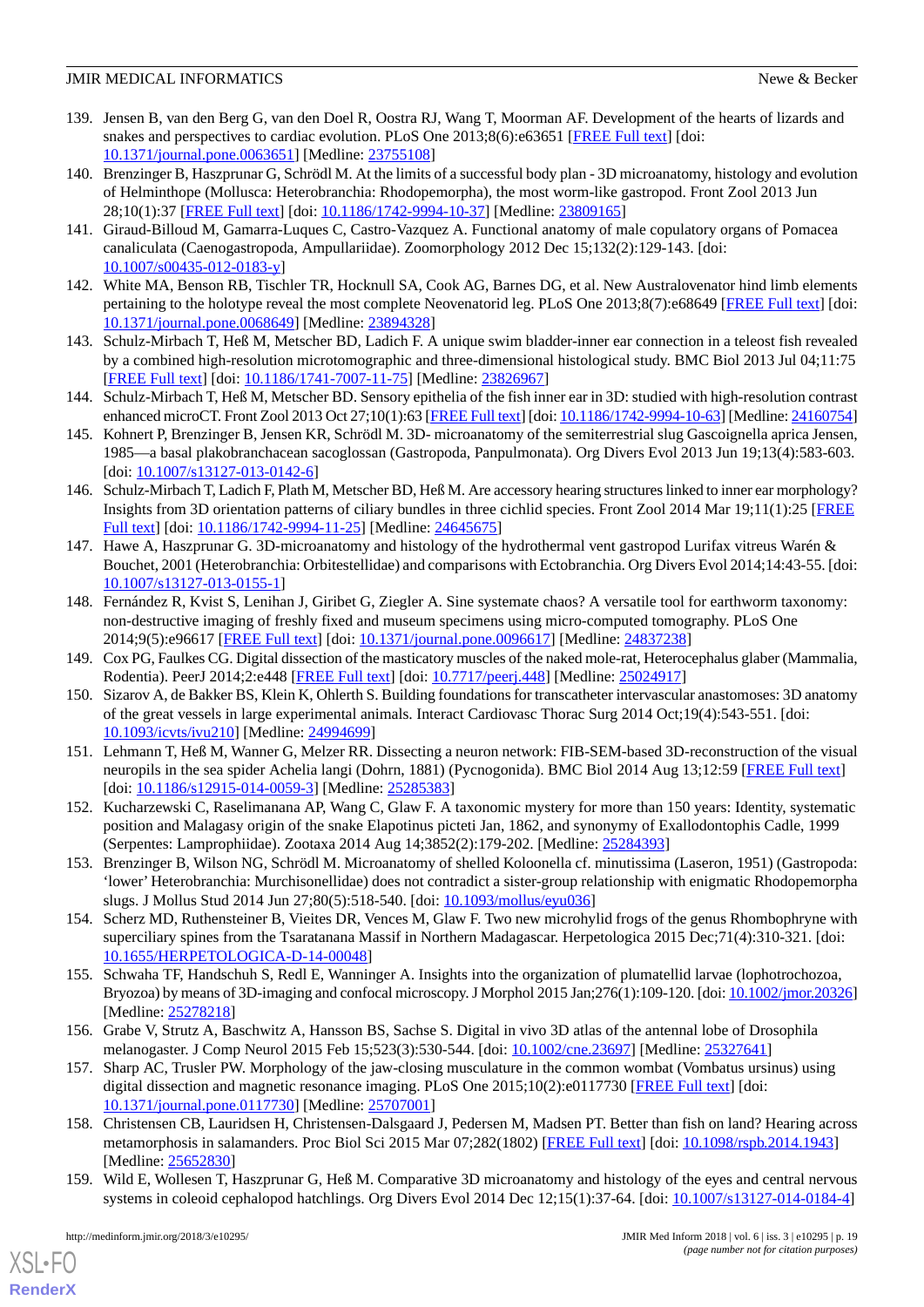- 160. Chen C, Copley JT, Linse K, Rogers AD, Sigwart JD. The heart of a dragon: 3D anatomical reconstruction of the 'scaly-foot gastropod' (Mollusca: Gastropoda: Neomphalina) reveals its extraordinary circulatory system. Front Zool 2015;12:13 [[FREE](https://frontiersinzoology.biomedcentral.com/articles/10.1186/s12983-015-0105-1) [Full text\]](https://frontiersinzoology.biomedcentral.com/articles/10.1186/s12983-015-0105-1) [doi: [10.1186/s12983-015-0105-1](http://dx.doi.org/10.1186/s12983-015-0105-1)] [Medline: [26085836](http://www.ncbi.nlm.nih.gov/entrez/query.fcgi?cmd=Retrieve&db=PubMed&list_uids=26085836&dopt=Abstract)]
- 161. Kelder TP, Vicente-Steijn R, Harryvan TJ, Kosmidis G, Gittenberger-de Groot AC, Poelmann RE, et al. The sinus venosus myocardium contributes to the atrioventricular canal: potential role during atrioventricular node development? J Cell Mol Med 2015 Jun;19(6):1375-1389 [\[FREE Full text](http://dx.doi.org/10.1111/jcmm.12525)] [doi: [10.1111/jcmm.12525](http://dx.doi.org/10.1111/jcmm.12525)] [Medline: [25752780](http://www.ncbi.nlm.nih.gov/entrez/query.fcgi?cmd=Retrieve&db=PubMed&list_uids=25752780&dopt=Abstract)]
- 162. Soffers JH, Hikspoors JP, Mekonen HK, Koehler SE, Lamers WH. The growth pattern of the human intestine and its mesentery. BMC Dev Biol 2015 Aug 22;15:31 [[FREE Full text](https://bmcdevbiol.biomedcentral.com/articles/10.1186/s12861-015-0081-x)] [doi: [10.1186/s12861-015-0081-x\]](http://dx.doi.org/10.1186/s12861-015-0081-x) [Medline: [26297675](http://www.ncbi.nlm.nih.gov/entrez/query.fcgi?cmd=Retrieve&db=PubMed&list_uids=26297675&dopt=Abstract)]
- 163. Vicente-Steijn R, Scherptong RW, Kruithof BP, Duim SN, Goumans MJ, Wisse LJ, et al. Regional differences in WT-1 and Tcf21 expression during ventricular development: implications for myocardial compaction. PLoS One 2015;10(9):e0136025 [\[FREE Full text](http://dx.plos.org/10.1371/journal.pone.0136025)] [doi: [10.1371/journal.pone.0136025\]](http://dx.doi.org/10.1371/journal.pone.0136025) [Medline: [26390289\]](http://www.ncbi.nlm.nih.gov/entrez/query.fcgi?cmd=Retrieve&db=PubMed&list_uids=26390289&dopt=Abstract)
- 164. Bonsmann A, Stoffel MH, Burkhart M, Hatt JM. Anatomical atlas of the quail's ear (Coturnix coturnix). Anat Histol Embryol 2016 Oct;45(5):399-404. [doi: [10.1111/ahe.12198](http://dx.doi.org/10.1111/ahe.12198)] [Medline: [26396065\]](http://www.ncbi.nlm.nih.gov/entrez/query.fcgi?cmd=Retrieve&db=PubMed&list_uids=26396065&dopt=Abstract)
- 165. Razafimahatratra B, Wang C, Mori A, Glaw F. Potential envenomation by the aglyphous pseudoxyrhophiine snake Leioheterodon madagascariensis and description of its dentition. J Venom Anim Toxins Incl Trop Dis 2015;21:47 [\[FREE](https://jvat.biomedcentral.com/articles/10.1186/s40409-015-0047-2) [Full text\]](https://jvat.biomedcentral.com/articles/10.1186/s40409-015-0047-2) [doi: [10.1186/s40409-015-0047-2](http://dx.doi.org/10.1186/s40409-015-0047-2)] [Medline: [26594226](http://www.ncbi.nlm.nih.gov/entrez/query.fcgi?cmd=Retrieve&db=PubMed&list_uids=26594226&dopt=Abstract)]
- 166. van de Kamp T, Cecilia A, dos Santos Rolo T, Vagovič P, Baumbach T, Riedel A. Comparative thorax morphology of death-feigning flightless cryptorhynchine weevils (Coleoptera: Curculionidae) based on 3D reconstructions. Arthropod Struct Dev 2015 Nov;44(6):509-523. [doi: [10.1016/j.asd.2015.07.004\]](http://dx.doi.org/10.1016/j.asd.2015.07.004) [Medline: [26259678](http://www.ncbi.nlm.nih.gov/entrez/query.fcgi?cmd=Retrieve&db=PubMed&list_uids=26259678&dopt=Abstract)]
- 167. Sumner-Rooney LH, Schrödl M, Lodde-Bensch E, Lindberg DR, Heß M, Brennan GP, et al. A neurophylogenetic approach provides new insight to the evolution of Scaphopoda. Evol Dev 2015;17(6):337-346. [doi: [10.1111/ede.12164](http://dx.doi.org/10.1111/ede.12164)] [Medline: [26487042](http://www.ncbi.nlm.nih.gov/entrez/query.fcgi?cmd=Retrieve&db=PubMed&list_uids=26487042&dopt=Abstract)]
- 168. D'Amato G, Luxán G, del Monte-Nieto G, Martínez-Poveda B, Torroja C, Walter W, et al. Sequential Notch activation regulates ventricular chamber development. Nat Cell Biol 2016 Jan;18(1):7-20 [[FREE Full text](http://europepmc.org/abstract/MED/26641715)] [doi: [10.1038/ncb3280](http://dx.doi.org/10.1038/ncb3280)] [Medline: [26641715](http://www.ncbi.nlm.nih.gov/entrez/query.fcgi?cmd=Retrieve&db=PubMed&list_uids=26641715&dopt=Abstract)]
- 169. Loll B, Fabian H, Huser H, Hee CS, Ziegler A, Uchanska-Ziegler B, et al. Increased conformational flexibility of HLA-B\*27 subtypes associated with ankylosing spondylitis. Arthritis Rheumatol 2016 Dec;68(5):1172-1182 [[FREE Full text](http://dx.doi.org/10.1002/art.39567)] [doi: [10.1002/art.39567\]](http://dx.doi.org/10.1002/art.39567) [Medline: [26748477\]](http://www.ncbi.nlm.nih.gov/entrez/query.fcgi?cmd=Retrieve&db=PubMed&list_uids=26748477&dopt=Abstract)
- 170. Felix PM, Gonçalves A, Vicente JR, Fonseca PJ, Amorim MC, Costa JL, et al. Optical micro-tomography "OPenT" allows the study of large toadfish Halobatrachus didactylus embryos and larvae. Mech Dev 2016 Dec;140:19-24 [\[FREE Full text](http://linkinghub.elsevier.com/retrieve/pii/S0925-4773(16)30008-9)] [doi: [10.1016/j.mod.2016.03.001\]](http://dx.doi.org/10.1016/j.mod.2016.03.001) [Medline: [27000637](http://www.ncbi.nlm.nih.gov/entrez/query.fcgi?cmd=Retrieve&db=PubMed&list_uids=27000637&dopt=Abstract)]
- 171. Rybak J, Talarico G, Ruiz S, Arnold C, Cantera R, Hansson BS. Synaptic circuitry of identified neurons in the antennal lobe of Drosophila melanogaster. J Comp Neurol 2016 Jun 15;524(9):1920-1956. [doi: [10.1002/cne.23966\]](http://dx.doi.org/10.1002/cne.23966) [Medline: [26780543](http://www.ncbi.nlm.nih.gov/entrez/query.fcgi?cmd=Retrieve&db=PubMed&list_uids=26780543&dopt=Abstract)]
- 172. Fischer G, Sarnat EM, Economo EP. Revision and microtomography of the Pheidole knowlesi group, an endemic ant radiation in Fiji (Hymenoptera, Formicidae, Myrmicinae)Myrmicinae). PLoS One 2016;11(7):e0158544 [\[FREE Full text](http://dx.plos.org/10.1371/journal.pone.0158544)] [doi: [10.1371/journal.pone.0158544\]](http://dx.doi.org/10.1371/journal.pone.0158544) [Medline: [27462877\]](http://www.ncbi.nlm.nih.gov/entrez/query.fcgi?cmd=Retrieve&db=PubMed&list_uids=27462877&dopt=Abstract)
- 173. Haszprunar G, Kunze T, Brückner M, Heß M. Towards a sound definition of Skeneidae (Mollusca, Vetigastropoda): 3D interactive anatomy of the type species, Skenea serpuloides (Montagu, 1808) and comments on related taxa. Org Divers Evol 2016 Jan 14;16(3):577-595. [doi: [10.1007/s13127-015-0260-4](http://dx.doi.org/10.1007/s13127-015-0260-4)]
- 174. Neusser TP, Jörger KM, Lodde-Bensch E, Strong EE, Schrödl M. The unique deep sea-land connection: interactive 3D visualization and molecular phylogeny ofn. sp. (Bathyhedylidae n. fam.)-the first panpulmonate slug from bathyal zones. PeerJ 2016;4:e2738 [[FREE Full text\]](https://dx.doi.org/10.7717/peerj.2738) [doi: [10.7717/peerj.2738\]](http://dx.doi.org/10.7717/peerj.2738) [Medline: [27957391\]](http://www.ncbi.nlm.nih.gov/entrez/query.fcgi?cmd=Retrieve&db=PubMed&list_uids=27957391&dopt=Abstract)
- 175. Scherz MD, Hawlitschek O, Andreone F, Rakotoarison A, Vences M, Glaw F. A review of the taxonomy and osteology of the Rhombophryne serratopalpebrosa species group (Anura: Microhylidae) from Madagascar, with comments on the value of volume rendering of micro-CT data to taxonomists. Zootaxa 2017 Jun 06;4273(3):301-340. [doi: [10.11646/zootaxa.4273.3.1](http://dx.doi.org/10.11646/zootaxa.4273.3.1)]
- 176. Wu Y, Dabhoiwala NF, Hagoort J, Tan LW, Zhang SX, Lamers WH. Architectural differences in the anterior and middle compartments of the pelvic floor of young-adult and postmenopausal females. J Anat 2017 May;230(5):651-663. [doi: [10.1111/joa.12598\]](http://dx.doi.org/10.1111/joa.12598) [Medline: [28299781](http://www.ncbi.nlm.nih.gov/entrez/query.fcgi?cmd=Retrieve&db=PubMed&list_uids=28299781&dopt=Abstract)]
- 177. Lambert SM, Hutter CR, Scherz MD. Diamond in the rough: a new species of fossorial diamond frog (Rhombophryne) from Ranomafana National Park, southeastern Madagascar. ZSE 2017 Feb 24;93(1):143-155. [doi: [10.3897/zse.93.10188](http://dx.doi.org/10.3897/zse.93.10188)]
- 178. Chen C, Uematsu K, Linse K, Sigwart JD. By more ways than one: Rapid convergence at hydrothermal vents shown by 3D anatomical reconstruction of Gigantopelta (Mollusca: Neomphalina). BMC Evol Biol 2017 Dec 01;17(1):62 [\[FREE](https://bmcevolbiol.biomedcentral.com/articles/10.1186/s12862-017-0917-z) [Full text\]](https://bmcevolbiol.biomedcentral.com/articles/10.1186/s12862-017-0917-z) [doi: [10.1186/s12862-017-0917-z\]](http://dx.doi.org/10.1186/s12862-017-0917-z) [Medline: [28249568\]](http://www.ncbi.nlm.nih.gov/entrez/query.fcgi?cmd=Retrieve&db=PubMed&list_uids=28249568&dopt=Abstract)
- 179. Klinkhamer AJ, Wilhite DR, White MA, Wroe S. Digital dissection and three-dimensional interactive models of limb musculature in the Australian estuarine crocodile (Crocodylus porosus). PLoS One 2017;12(4):e0175079 [[FREE Full text](http://dx.plos.org/10.1371/journal.pone.0175079)] [doi: [10.1371/journal.pone.0175079\]](http://dx.doi.org/10.1371/journal.pone.0175079) [Medline: [28384201\]](http://www.ncbi.nlm.nih.gov/entrez/query.fcgi?cmd=Retrieve&db=PubMed&list_uids=28384201&dopt=Abstract)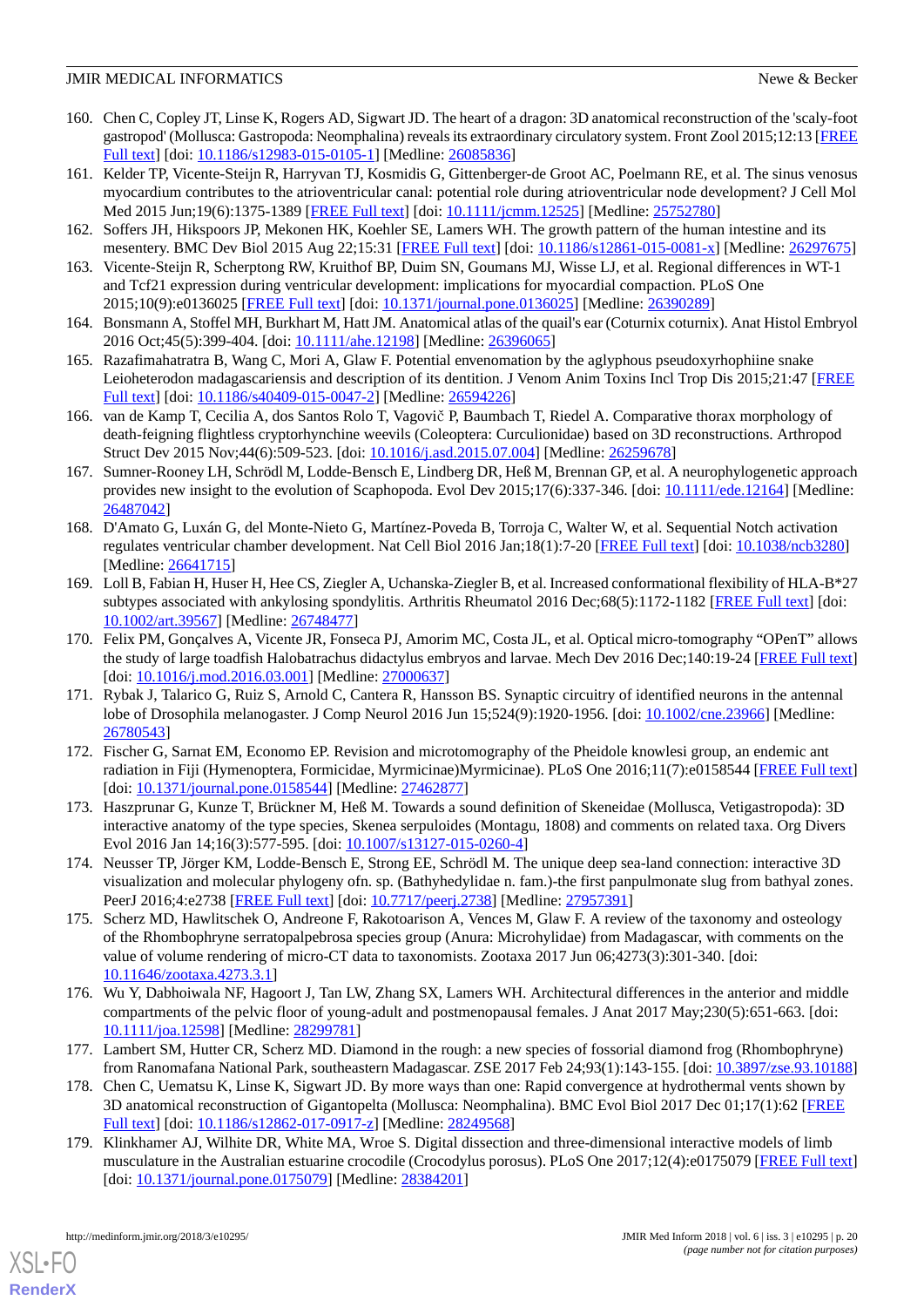- 180. Herzog H, Klein B, Ziegler A. Form and function of the teleost lateral line revealed using three-dimensional imaging and computational fluid dynamics. J R Soc Interface 2017 May;14(130). [doi: [10.1098/rsif.2016.0898](http://dx.doi.org/10.1098/rsif.2016.0898)] [Medline: [28468922\]](http://www.ncbi.nlm.nih.gov/entrez/query.fcgi?cmd=Retrieve&db=PubMed&list_uids=28468922&dopt=Abstract)
- 181. Smith TD, McMahon MJ, Millen ME, Llera C, Engel SM, Li L, et al. Growth and development at the sphenoethmoidal junction in perinatal primates. Anat Rec (Hoboken) 2017 Dec;300(12):2115-2137. [doi: [10.1002/ar.23630](http://dx.doi.org/10.1002/ar.23630)] [Medline: [28667704](http://www.ncbi.nlm.nih.gov/entrez/query.fcgi?cmd=Retrieve&db=PubMed&list_uids=28667704&dopt=Abstract)]
- 182. Dreyer N, Høeg JT, Heß M, Sørensen S, Spremberg U, Yusa Y. When dwarf males and hermaphrodites copulate: first record of mating behaviour in a dwarf male using the androdioecious barnacle Scalpellum scalpellum (Crustacea: Cirripedia: Thoracica). Org Divers Evol 2018 Mar;18(1):115-123. [doi: [10.1007/s13127-017-0349-z](http://dx.doi.org/10.1007/s13127-017-0349-z)]
- 183. Fredericksen MA, Zhang Y, Hazen ML, Loreto RG, Mangold CA, Chen DZ, et al. Three-dimensional visualization and a deep-learning model reveal complex fungal parasite networks in behaviorally manipulated ants. Proc Natl Acad Sci U S A 2017 Nov 21;114(47):12590-12595 [[FREE Full text](http://www.pnas.org/cgi/pmidlookup?view=long&pmid=29114054)] [doi: [10.1073/pnas.1711673114](http://dx.doi.org/10.1073/pnas.1711673114)] [Medline: [29114054](http://www.ncbi.nlm.nih.gov/entrez/query.fcgi?cmd=Retrieve&db=PubMed&list_uids=29114054&dopt=Abstract)]
- 184. de Bakker BS, de Bakker HM, Soerdjbalie-Maikoe V, Dikkers FG. The development of the human hyoid-larynx complex revisited. Laryngoscope 2017 Dec 08. [doi: [10.1002/lary.26987](http://dx.doi.org/10.1002/lary.26987)] [Medline: [29219191\]](http://www.ncbi.nlm.nih.gov/entrez/query.fcgi?cmd=Retrieve&db=PubMed&list_uids=29219191&dopt=Abstract)
- 185. Betts MW, Maschner HD, Schou CD, Schlader R, Holmes J, Clement N, et al. Virtual zooarchaeology: building a web-based reference collection of northern vertebrates for archaeofaunal research and education. Journal of Archaeological Science 2011 Apr;38(4):755.e1-755.e9. [doi: [10.1016/j.jas.2010.06.021\]](http://dx.doi.org/10.1016/j.jas.2010.06.021)
- 186. Pingault JB, Côté SM, Lacourse E, Galéra C, Vitaro F, Tremblay RE. Childhood hyperactivity, physical aggression and criminality: a 19-year prospective population-based study. PLoS One 2013;8(5):e62594 [[FREE Full text](http://dx.plos.org/10.1371/journal.pone.0062594)] [doi: [10.1371/journal.pone.0062594\]](http://dx.doi.org/10.1371/journal.pone.0062594) [Medline: [23658752](http://www.ncbi.nlm.nih.gov/entrez/query.fcgi?cmd=Retrieve&db=PubMed&list_uids=23658752&dopt=Abstract)]
- 187. Poelmann RE, Gittenberger-de Groot AC, Vicente-Steijn R, Wisse LJ, Bartelings MM, Everts S, et al. Evolution and development of ventricular septation in the amniote heart. PLoS One 2014;9(9):e106569 [\[FREE Full text\]](http://dx.plos.org/10.1371/journal.pone.0106569) [doi: [10.1371/journal.pone.0106569\]](http://dx.doi.org/10.1371/journal.pone.0106569) [Medline: [25192012](http://www.ncbi.nlm.nih.gov/entrez/query.fcgi?cmd=Retrieve&db=PubMed&list_uids=25192012&dopt=Abstract)]
- 188. Li Z, Clarke JA. New insight into the anatomy of the hyolingual apparatus of Alligator mississippiensis and implications for reconstructing feeding in extinct archosaurs. J Anat 2015 Jul;227(1):45-61 [\[FREE Full text\]](http://dx.doi.org/10.1111/joa.12320) [doi: [10.1111/joa.12320](http://dx.doi.org/10.1111/joa.12320)] [Medline: [26018316](http://www.ncbi.nlm.nih.gov/entrez/query.fcgi?cmd=Retrieve&db=PubMed&list_uids=26018316&dopt=Abstract)]
- 189. Charles JP, Cappellari O, Spence AJ, Hutchinson JR, Wells DJ. Musculoskeletal geometry, muscle architecture and functional specialisations of the mouse hindlimb. PLoS One 2016;11(4):e0147669 [[FREE Full text](http://dx.plos.org/10.1371/journal.pone.0147669)] [doi: [10.1371/journal.pone.0147669\]](http://dx.doi.org/10.1371/journal.pone.0147669) [Medline: [27115354](http://www.ncbi.nlm.nih.gov/entrez/query.fcgi?cmd=Retrieve&db=PubMed&list_uids=27115354&dopt=Abstract)]
- <span id="page-20-2"></span>190. Porter WR, Sedlmayr JC, Witmer LM. Vascular patterns in the heads of crocodilians: blood vessels and sites of thermal exchange. J Anat 2016 Dec; 229(6): 800-824. [doi: [10.1111/joa.12539](http://dx.doi.org/10.1111/joa.12539)] [Medline: [27677246\]](http://www.ncbi.nlm.nih.gov/entrez/query.fcgi?cmd=Retrieve&db=PubMed&list_uids=27677246&dopt=Abstract)
- 191. Shin DS, Shim YJ, Kim BC. Sectioned images and surface models of a cadaver head with reference to botulinum neurotoxin injection. Folia Morphol (Warsz) 2018 Jan 18 [[FREE Full text](http://dx.doi.org/10.5603/FM.a2018.0005)] [doi: [10.5603/FM.a2018.0005\]](http://dx.doi.org/10.5603/FM.a2018.0005) [Medline: [29345721\]](http://www.ncbi.nlm.nih.gov/entrez/query.fcgi?cmd=Retrieve&db=PubMed&list_uids=29345721&dopt=Abstract)
- 192. Husch A, Petersen MV, Gemmar P, Goncalves J, Sunde N, Hertel F. Post-operative deep brain stimulation assessment: Automatic data integration and report generation. Brain Stimul 2018 Feb 01 [\[FREE Full text](https://linkinghub.elsevier.com/retrieve/pii/S1935-861X(18)30060-3)] [doi: [10.1016/j.brs.2018.01.031](http://dx.doi.org/10.1016/j.brs.2018.01.031)] [Medline: [29429953](http://www.ncbi.nlm.nih.gov/entrez/query.fcgi?cmd=Retrieve&db=PubMed&list_uids=29429953&dopt=Abstract)]
- <span id="page-20-0"></span>193. Shin DS, Shim YJ, Kim BC. Sectioned images and 3D models of a cadaver head with reference to dermal filler injection. Ann Anat 2018 May; 217: 34-39. [doi: 10.1016/j.aanat. 2018. 02. 001] [Medline: [29481857](http://www.ncbi.nlm.nih.gov/entrez/query.fcgi?cmd=Retrieve&db=PubMed&list_uids=29481857&dopt=Abstract)]
- 194. Bicknell RD, Klinkhamer AJ, Flavel RJ, Wroe S, Paterson JR. A 3D anatomical atlas of appendage musculature in the chelicerate arthropod Limulus polyphemus. PLoS One 2018;13(2):e0191400 [[FREE Full text](http://dx.plos.org/10.1371/journal.pone.0191400)] [doi: [10.1371/journal.pone.0191400\]](http://dx.doi.org/10.1371/journal.pone.0191400) [Medline: [29444161](http://www.ncbi.nlm.nih.gov/entrez/query.fcgi?cmd=Retrieve&db=PubMed&list_uids=29444161&dopt=Abstract)]
- <span id="page-20-3"></span><span id="page-20-1"></span>195. van Wijk B, van den Berg G, Abu-Issa R, Barnett P, van der Velden S, Schmidt M, et al. Epicardium and myocardium separate from a common precursor pool by crosstalk between bone morphogenetic protein- and fibroblast growth factor-signaling pathways. Circ Res 2009 Aug 28;105(5):431-441 [[FREE Full text](http://circres.ahajournals.org/cgi/pmidlookup?view=long&pmid=19628790)] [doi: [10.1161/CIRCRESAHA.109.203083\]](http://dx.doi.org/10.1161/CIRCRESAHA.109.203083) [Medline: [19628790](http://www.ncbi.nlm.nih.gov/entrez/query.fcgi?cmd=Retrieve&db=PubMed&list_uids=19628790&dopt=Abstract)]
- <span id="page-20-4"></span>196. Shin DS, Jang HG, Park JS, Park HS, Lee S, Chung MS. Accessible and informative sectioned images and surface models of a cadaver head. J Craniofac Surg 2012 Jul;23(4):1176-1180. [doi: [10.1097/SCS.0b013e31825657d8](http://dx.doi.org/10.1097/SCS.0b013e31825657d8)] [Medline: [22801119\]](http://www.ncbi.nlm.nih.gov/entrez/query.fcgi?cmd=Retrieve&db=PubMed&list_uids=22801119&dopt=Abstract)
- <span id="page-20-5"></span>197. Prats-Galino A, Reina MA, Mavar-Haramija M, Puigdellivol-Sánchez A, Juanes Mendez JA, de Andres JA. 3D interactive model of lumbar spinal structures of anesthetic interest. Clin Anat 2015 Mar;28(2):205-212. [doi: [10.1002/ca.22479\]](http://dx.doi.org/10.1002/ca.22479) [Medline: [25352014](http://www.ncbi.nlm.nih.gov/entrez/query.fcgi?cmd=Retrieve&db=PubMed&list_uids=25352014&dopt=Abstract)]
- <span id="page-20-6"></span>198. Shin DS, Jang HG, Hwang SB, Har DH, Moon YL, Chung MS. Two-dimensional sectioned images and three-dimensional surface models for learning the anatomy of the female pelvis. Anat Sci Educ 2013;6(5):316-323. [doi: [10.1002/ase.1342](http://dx.doi.org/10.1002/ase.1342)] [Medline: [23463707](http://www.ncbi.nlm.nih.gov/entrez/query.fcgi?cmd=Retrieve&db=PubMed&list_uids=23463707&dopt=Abstract)]
- 199. Chung BS, Ahn YH, Park JS. Ten triangles around cavernous sinus for surgical approach, described by schematic diagram and three dimensional models with the sectioned images. J Korean Med Sci 2016 Sep;31(9):1455-1463 [\[FREE Full text\]](https://jkms.org/DOIx.php?id=10.3346/jkms.2016.31.9.1455) [doi: [10.3346/jkms.2016.31.9.1455\]](http://dx.doi.org/10.3346/jkms.2016.31.9.1455) [Medline: [27510391](http://www.ncbi.nlm.nih.gov/entrez/query.fcgi?cmd=Retrieve&db=PubMed&list_uids=27510391&dopt=Abstract)]
- 200. de Bakker BS, de Jong KH, Hagoort J, de Bree K, Besselink CT, de Kanter FE, et al. An interactive three-dimensional digital atlas and quantitative database of human development. Science 2016 Dec 25;354(6315):aag0053. [doi: [10.1126/science.aag0053\]](http://dx.doi.org/10.1126/science.aag0053) [Medline: [27884980](http://www.ncbi.nlm.nih.gov/entrez/query.fcgi?cmd=Retrieve&db=PubMed&list_uids=27884980&dopt=Abstract)]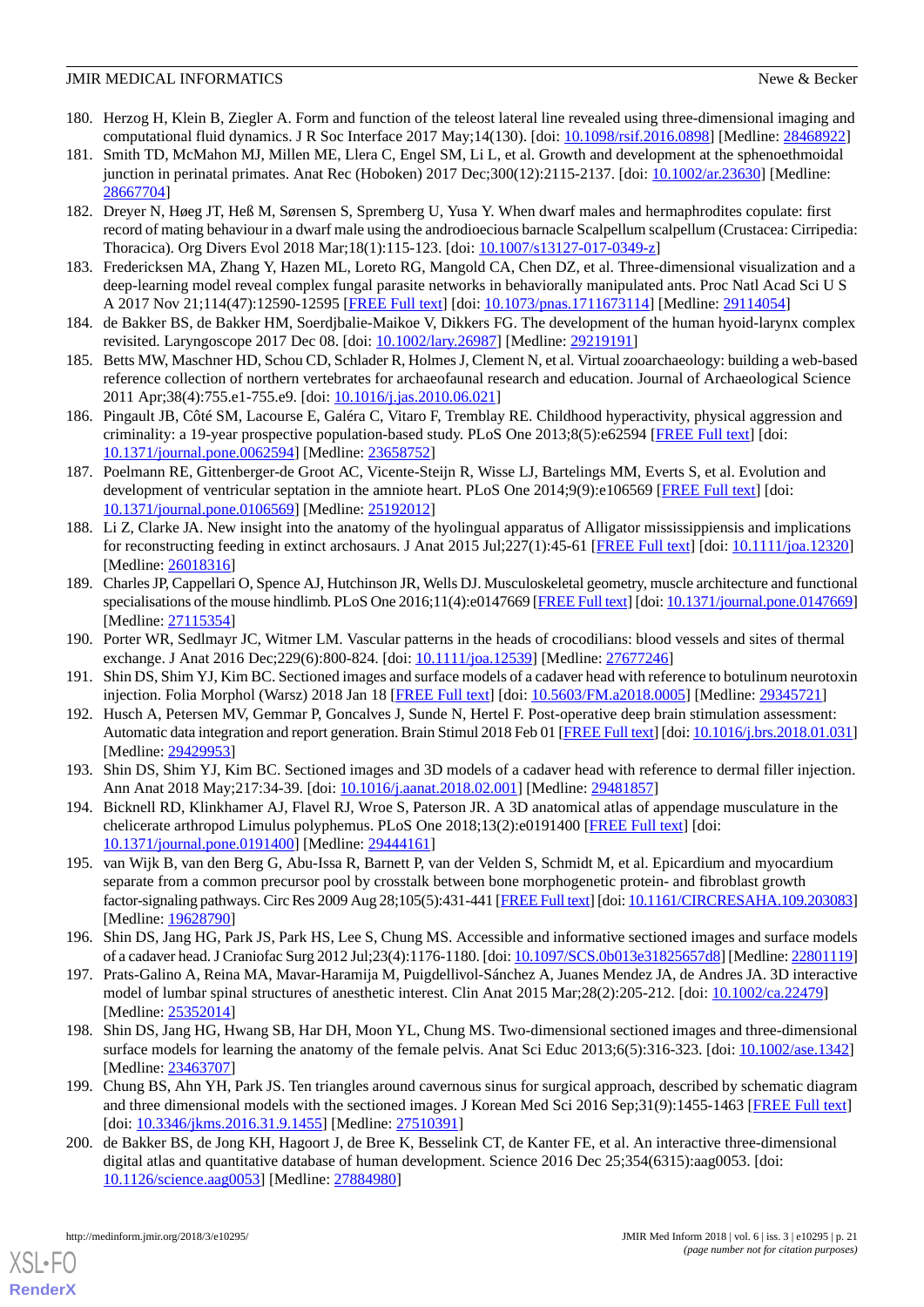- 201. Park HS, Chung MS, Shin DS, Jung YW, Park JS. Accessible and informative sectioned images, color-coded images, and surface models of the ear. Anat Rec (Hoboken) 2013 Aug;296(8):1180-1186 [\[FREE Full text\]](http://dx.doi.org/10.1002/ar.22719) [doi: [10.1002/ar.22719\]](http://dx.doi.org/10.1002/ar.22719) [Medline: [23713007](http://www.ncbi.nlm.nih.gov/entrez/query.fcgi?cmd=Retrieve&db=PubMed&list_uids=23713007&dopt=Abstract)]
- 202. Park HS, Shin DS, Cho DH, Jung YW, Park JS. Improved sectioned images and surface models of the whole dog body. Ann Anat 2014 Sep;196(5):352-359. [doi: [10.1016/j.aanat.2014.05.036\]](http://dx.doi.org/10.1016/j.aanat.2014.05.036) [Medline: [24986152\]](http://www.ncbi.nlm.nih.gov/entrez/query.fcgi?cmd=Retrieve&db=PubMed&list_uids=24986152&dopt=Abstract)
- 203. Kim BC, Chung MS, Park HS, Shin DS, Park JS. Accessible and informative sectioned images and surface models of the maxillofacial area for orthognathic surgery. Folia Morphol (Warsz) 2015;74(3):346-351. [doi: [10.5603/FM.2015.0052](http://dx.doi.org/10.5603/FM.2015.0052)] [Medline: [26339816](http://www.ncbi.nlm.nih.gov/entrez/query.fcgi?cmd=Retrieve&db=PubMed&list_uids=26339816&dopt=Abstract)]
- 204. Shin DS, Lee S, Park HS, Lee SB, Chung MS. Segmentation and surface reconstruction of a cadaver heart on Mimics software. Folia Morphol (Warsz) 2015;74(3):372-377. [doi: [10.5603/FM.2015.0056\]](http://dx.doi.org/10.5603/FM.2015.0056) [Medline: [26339820\]](http://www.ncbi.nlm.nih.gov/entrez/query.fcgi?cmd=Retrieve&db=PubMed&list_uids=26339820&dopt=Abstract)
- 205. Shin DS, Kim HJ, Kim BC. Sectioned images and surface models of a cadaver for understanding the dorsalis pedis flap. J Craniofac Surg 2015 Jul;26(5):1656-1659. [doi: [10.1097/SCS.0000000000001618](http://dx.doi.org/10.1097/SCS.0000000000001618)] [Medline: [26079120](http://www.ncbi.nlm.nih.gov/entrez/query.fcgi?cmd=Retrieve&db=PubMed&list_uids=26079120&dopt=Abstract)]
- 206. Park JS, Jung YW. Software for browsing sectioned images of a dog body and generating a 3D model. Anat Rec (Hoboken) 2016 Jan;299(1):81-87 [[FREE Full text](http://dx.doi.org/10.1002/ar.23200)] [doi: [10.1002/ar.23200](http://dx.doi.org/10.1002/ar.23200)] [Medline: [26219434](http://www.ncbi.nlm.nih.gov/entrez/query.fcgi?cmd=Retrieve&db=PubMed&list_uids=26219434&dopt=Abstract)]
- 207. Reina MA, Lirk P, Puigdellívol-Sánchez A, Mavar M, Prats-Galino A. Human lumbar ligamentum flavum anatomy for epidural anesthesia: reviewing a 3D MR-based interactive model and postmortem samples. Anesth Analg 2016 Mar;122(3):903-907. [doi: [10.1213/ANE.0000000000001109\]](http://dx.doi.org/10.1213/ANE.0000000000001109) [Medline: [26891398](http://www.ncbi.nlm.nih.gov/entrez/query.fcgi?cmd=Retrieve&db=PubMed&list_uids=26891398&dopt=Abstract)]
- 208. Shin DS, Kim HJ, Kim BC. Sectioned images and surface models of a cadaver for understanding the free vascularised anterior rib flap. Folia Morphol (Warsz) 2017;76(1):117-122. [doi: [10.5603/FM.a2016.0035\]](http://dx.doi.org/10.5603/FM.a2016.0035) [Medline: [27830889](http://www.ncbi.nlm.nih.gov/entrez/query.fcgi?cmd=Retrieve&db=PubMed&list_uids=27830889&dopt=Abstract)]
- 209. Jang HG, Chung MS, Shin DS. Portable Document Format file containing the surface models to learn the stereoscopic shape of foot muscles. Int J Morphol 2015 Dec;33(4):1287-1292. [doi: [10.4067/S0717-95022015000400016\]](http://dx.doi.org/10.4067/S0717-95022015000400016)
- 210. Shin DS, Chung MS. Virtual movement of the ankle and subtalar joints using cadaver surface models. Int J Morphol 2015 Sep;33(3):888-894. [doi: [10.4067/S0717-95022015000300014\]](http://dx.doi.org/10.4067/S0717-95022015000300014)
- 211. Chung BS, Shin DS, Brown P, Choi J, Chung MS. Virtual dissection table including the visible Korean images, complemented by free software of the same data. Int J Morphol 2015 Jun;33(2):440-445. [doi: [10.4067/S0717-95022015000200006](http://dx.doi.org/10.4067/S0717-95022015000200006)]
- 212. Park HS, Chung MS, Shin DS, Jung YW, Park JS. Whole courses of the oculomotor, trochlear, and abducens nerves, identified in sectioned images and surface models. Anat Rec (Hoboken) 2015 Feb;298(2):436-443 [\[FREE Full text\]](http://dx.doi.org/10.1002/ar.23048) [doi: [10.1002/ar.23048](http://dx.doi.org/10.1002/ar.23048)] [Medline: [25212480](http://www.ncbi.nlm.nih.gov/entrez/query.fcgi?cmd=Retrieve&db=PubMed&list_uids=25212480&dopt=Abstract)]
- 213. Shin DS, Kwon K, Shin B, Park HS, Lee S, Lee S, et al. Surface models and gradually stripped volume model to explore the foot muscles. Anatomy 2015 Apr 30;9(1):19-25. [doi: [10.2399/ana.14.052](http://dx.doi.org/10.2399/ana.14.052)]
- 214. Chung BS, Chung MS, Park JS. Six walls of the cavernous sinus identified by sectioned images and three-dimensional models: anatomic report. World Neurosurg 2015 Aug;84(2):337-344. [doi: [10.1016/j.wneu.2015.03.049](http://dx.doi.org/10.1016/j.wneu.2015.03.049)] [Medline: [25839400\]](http://www.ncbi.nlm.nih.gov/entrez/query.fcgi?cmd=Retrieve&db=PubMed&list_uids=25839400&dopt=Abstract)
- 215. Chung BS, Park JS, Jang HG, Chung MS. Software to browse the pictures of two knees in diverse states of dissection, flexion and rotation. Int J Morphol 2015 Sep;33(3):1009-1015. [doi: [10.4067/S0717-95022015000300032](http://dx.doi.org/10.4067/S0717-95022015000300032)]
- 216. Chung BS, Chung MS, Park HS, Shin B, Kwon K. Colonoscopy tutorial software made with a cadaver's sectioned images. Ann Anat 2016 Nov; 208:19-23. [doi: 10.1016/j.aanat. 2016.06.010] [Medline: [27475426\]](http://www.ncbi.nlm.nih.gov/entrez/query.fcgi?cmd=Retrieve&db=PubMed&list_uids=27475426&dopt=Abstract)
- 217. Chung BS, Kwon K, Shin BS, Chung MS. Surface models and gradually peeled volume model to explore hand structures. Ann Anat 2017 May; 211: 202-206. [doi: 10.1016/j.aanat. 2017. 02. 002] [Medline: [28274804](http://www.ncbi.nlm.nih.gov/entrez/query.fcgi?cmd=Retrieve&db=PubMed&list_uids=28274804&dopt=Abstract)]
- <span id="page-21-0"></span>218. Park HS, Choi DH, Park JS. Improved sectioned images and surface models of the whole female body. Int J Morphol 2015 Dec;33(4):1323-1332. [doi: [10.4067/S0717-95022015000400022\]](http://dx.doi.org/10.4067/S0717-95022015000400022)
- <span id="page-21-1"></span>219. Chung BS, Chung MS, Shin BS, Kwon K. Three software tools for viewing sectional planes, volume models, and surface models of a cadaver hand. J Korean Med Sci 2018 Feb 19;33(8):e64 [[FREE Full text](https://jkms.org/DOIx.php?id=10.3346/jkms.2018.33.e64)] [doi: [10.3346/jkms.2018.33.e64](http://dx.doi.org/10.3346/jkms.2018.33.e64)] [Medline: [29441756](http://www.ncbi.nlm.nih.gov/entrez/query.fcgi?cmd=Retrieve&db=PubMed&list_uids=29441756&dopt=Abstract)]
- <span id="page-21-2"></span>220. Valera-Melé M, Puigdellívol-Sánchez A, Mavar-Haramija M, Juanes-Méndez JA, San-Román L, de Notaris M, et al. A novel and freely available interactive 3D model of the internal carotid artery. J Med Syst 2018 Mar 05;42(4):72. [doi: [10.1007/s10916-018-0919-4\]](http://dx.doi.org/10.1007/s10916-018-0919-4) [Medline: [29508089](http://www.ncbi.nlm.nih.gov/entrez/query.fcgi?cmd=Retrieve&db=PubMed&list_uids=29508089&dopt=Abstract)]
- <span id="page-21-4"></span><span id="page-21-3"></span>221. Warmann SW, Schenk A, Schaefer JF, Ebinger M, Blumenstock G, Tsiflikas I, et al. Computer-assisted surgery planning in children with complex liver tumors identifies variability of the classical Couinaud classification. J Pediatr Surg 2016 Nov;51(11):1801-1806. [doi: [10.1016/j.jpedsurg.2016.05.018\]](http://dx.doi.org/10.1016/j.jpedsurg.2016.05.018) [Medline: [27289416\]](http://www.ncbi.nlm.nih.gov/entrez/query.fcgi?cmd=Retrieve&db=PubMed&list_uids=27289416&dopt=Abstract)
- <span id="page-21-5"></span>222. Barnes DG, Fluke CJ, Bourke PD, Parry OT. An advanced, three-dimensional plotting library for astronomy. Publ Astron Soc Aust 2013 Mar 5;23(02):82-93. [doi: [10.1071/AS06009](http://dx.doi.org/10.1071/AS06009)]
- <span id="page-21-6"></span>223. Swinburne University of Technology. S2PLOT: A three-dimensional plotting library URL: [http://astronomy.swin.edu.au/](http://astronomy.swin.edu.au/s2plot/index.php?title=S2PLOT) [s2plot/index.php?title=S2PLOT](http://astronomy.swin.edu.au/s2plot/index.php?title=S2PLOT) [accessed 2018-03-03] [\[WebCite Cache ID 6xdskoYtn\]](http://www.webcitation.org/

                                6xdskoYtn)
- 224. The LaTeX Project. LaTeX A document preparation system URL:<https://www.latex-project.org> [accessed 2018-03-03] [[WebCite Cache ID 6xdseFf7s\]](http://www.webcitation.org/

                                6xdseFf7s)
- 225. Grahn A. CTAN Comprehensive Tex Archive Network. movie15 Multimedia inclusion package URL: [https://ctan.org/](https://ctan.org/pkg/movie15) [pkg/movie15](https://ctan.org/pkg/movie15) [accessed 2018-03-03] [\[WebCite Cache ID 6xdsVN39p](http://www.webcitation.org/

                                6xdsVN39p)]
- 226. Asymptote. Asymptote SourceForge URL:<http://asymptote.sourceforge.net> [accessed 2018-03-03] [[WebCite Cache ID](http://www.webcitation.org/

                 6xdstUnRp) [6xdstUnRp](http://www.webcitation.org/

                                6xdstUnRp)]

 $XS$  • FO **[RenderX](http://www.renderx.com/)**